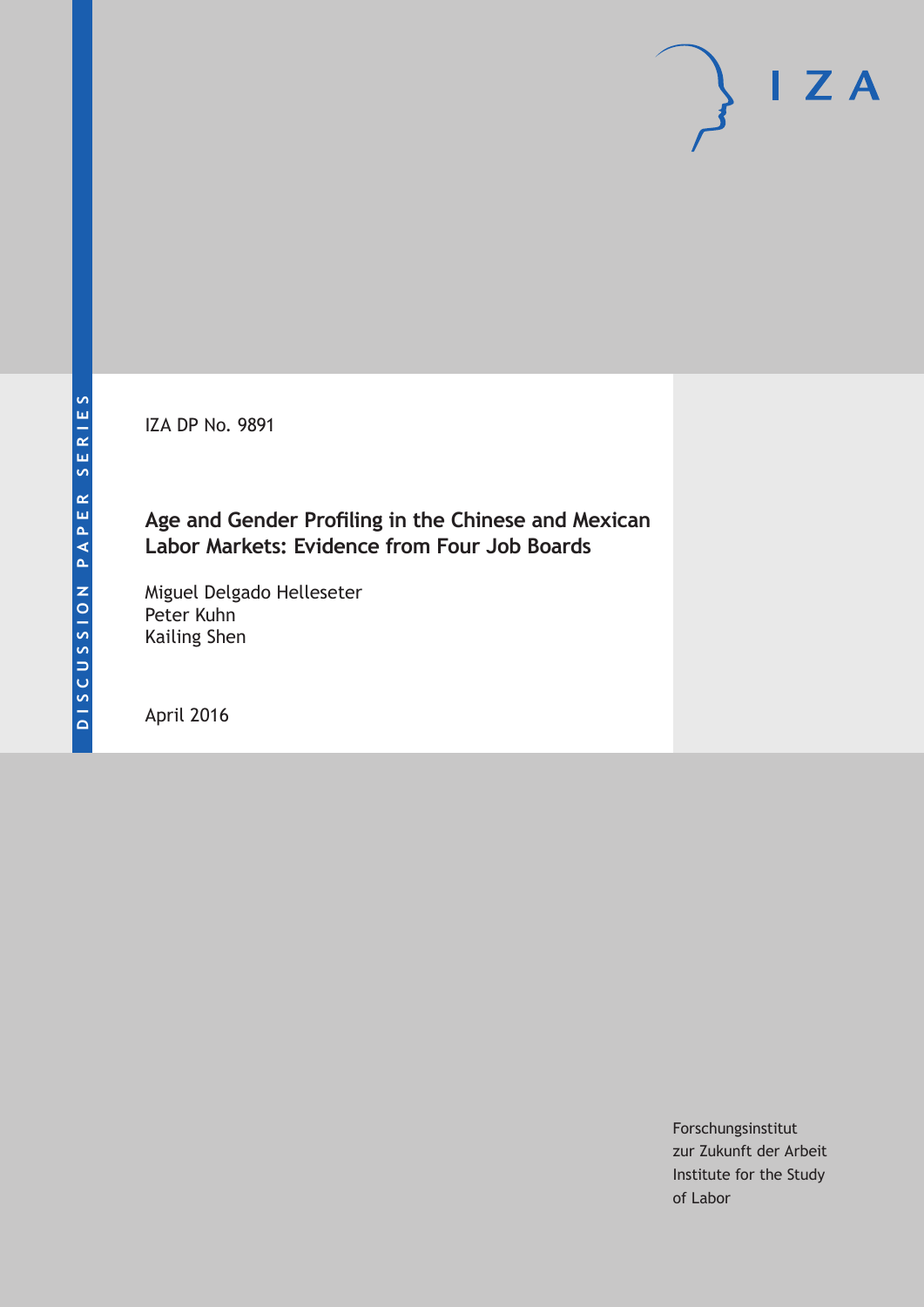# **Age and Gender Profiling in the Chinese and Mexican Labor Markets: Evidence from Four Job Boards**

# **Miguel Delgado Helleseter**

*California State University, Channel Islands* 

### **Peter Kuhn**

*University of California, Santa Barbara, NBER and IZA* 

# **Kailing Shen**

*WISE, Xiamen University, Australian National University and IZA*

# Discussion Paper No. 9891 April 2016

IZA

P.O. Box 7240 53072 Bonn Germany

Phone: +49-228-3894-0 Fax: +49-228-3894-180 E-mail: iza@iza.org

Any opinions expressed here are those of the author(s) and not those of IZA. Research published in this series may include views on policy, but the institute itself takes no institutional policy positions. The IZA research network is committed to the IZA Guiding Principles of Research Integrity.

The Institute for the Study of Labor (IZA) in Bonn is a local and virtual international research center and a place of communication between science, politics and business. IZA is an independent nonprofit organization supported by Deutsche Post Foundation. The center is associated with the University of Bonn and offers a stimulating research environment through its international network, workshops and conferences, data service, project support, research visits and doctoral program. IZA engages in (i) original and internationally competitive research in all fields of labor economics, (ii) development of policy concepts, and (iii) dissemination of research results and concepts to the interested public.

IZA Discussion Papers often represent preliminary work and are circulated to encourage discussion. Citation of such a paper should account for its provisional character. A revised version may be available directly from the author.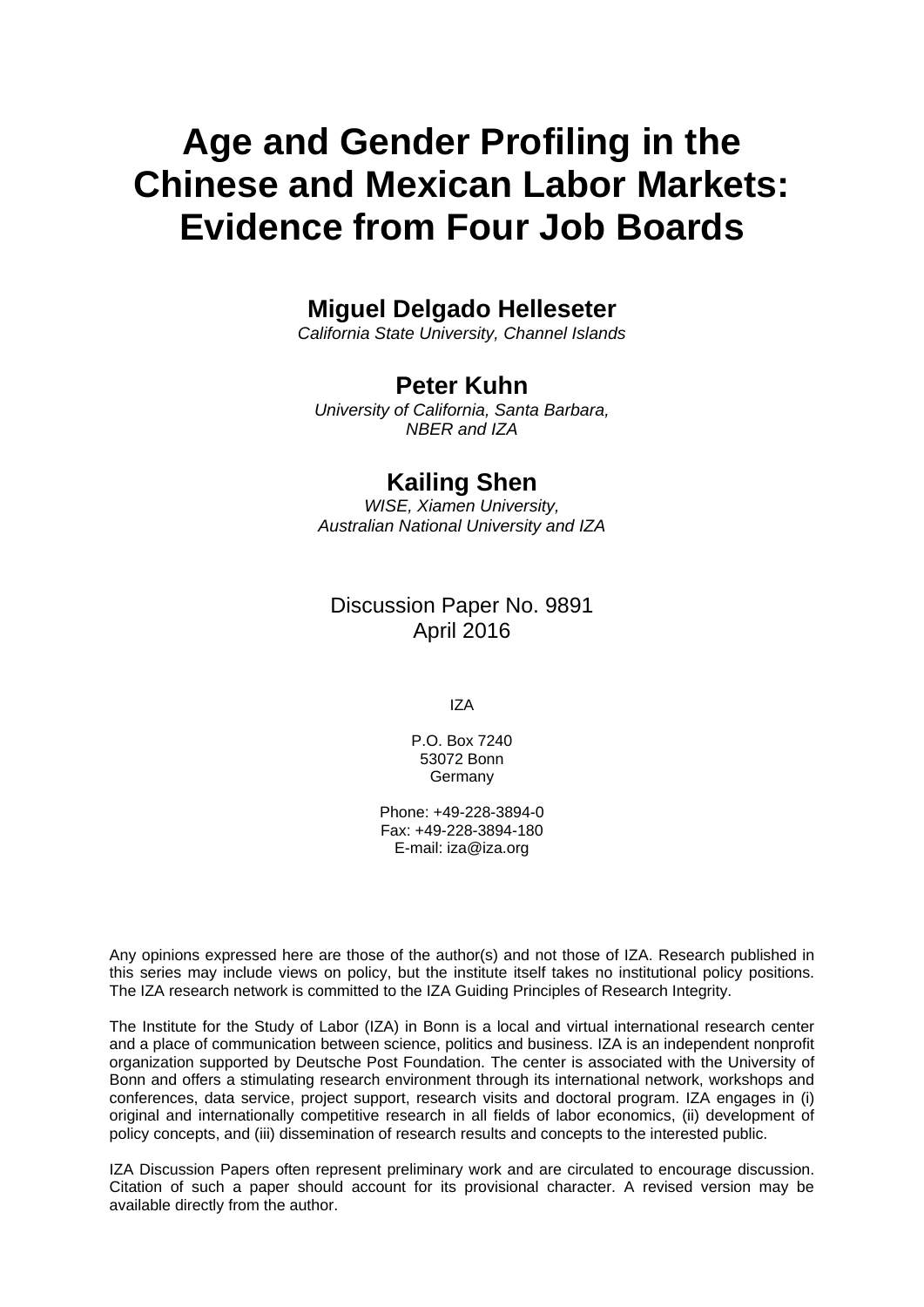IZA Discussion Paper No. 9891 April 2016

# **ABSTRACT**

# **Age and Gender Profiling in the Chinese and Mexican Labor Markets: Evidence from Four Job Boards\***

When permitted by law, employers sometimes state the preferred age and sex of their employees in job ads. We study this practice using data from one Mexican and three Chinese job boards, showing that it is widely used to request both genders and is especially prevalent in jobs with low skill requirements. For example, on the job board serving less-skilled production and service workers in China, 72 percent of ads specified a preferred gender, and 77 percent listed both a minimum and maximum age. We also document a new stylized fact we call the *age twist* in gender profiling: firms' explicit gender requests shift dramatically away from women and towards men when firms are seeking older (as opposed to younger) workers. While some of this twist can be attributed to employers' age-dependent requests for (female) beauty and (male) leadership, the timing of the shift suggests that young women's movement into childbearing also plays a role.

JEL Classification: J16, J63, J71

Keywords: gender, discrimination, age, China, Mexico, Internet, beauty, search, recruiting, screening

Corresponding author:

 $\overline{a}$ 

Peter Kuhn Department of Economics University of California, Santa Barbara Santa Barbara, CA 93106 USA E-mail: peter.kuhn@ucsb.edu

<sup>\*</sup> This research is supported by National Science Foundation of China grant 71203188, "Impacts of *Hukou*, Education and Wage on Job Search and Match: Evidence Based on Online Job Board Microdata". We thank Anne Pisor, Corinne Low and Amanda Agan for helpful discussions, and seminar participants at UCSB, Berkeley, Princeton, Columbia, Arizona, Yale, IZA, Cornell, UBC Okanagan, and Binghamton Universities. Participants in the Bergen/Stavanger workshop on Labor Markets, Families and Children; the Trans-Pacific Labor Seminar (TPLS) in Sydney, the 2016 AEA meetings; and at discrimination conferences at the Bern University of Applied Sciences and the University of Naples also contributed helpful feedback. All authors contributed equally to the paper.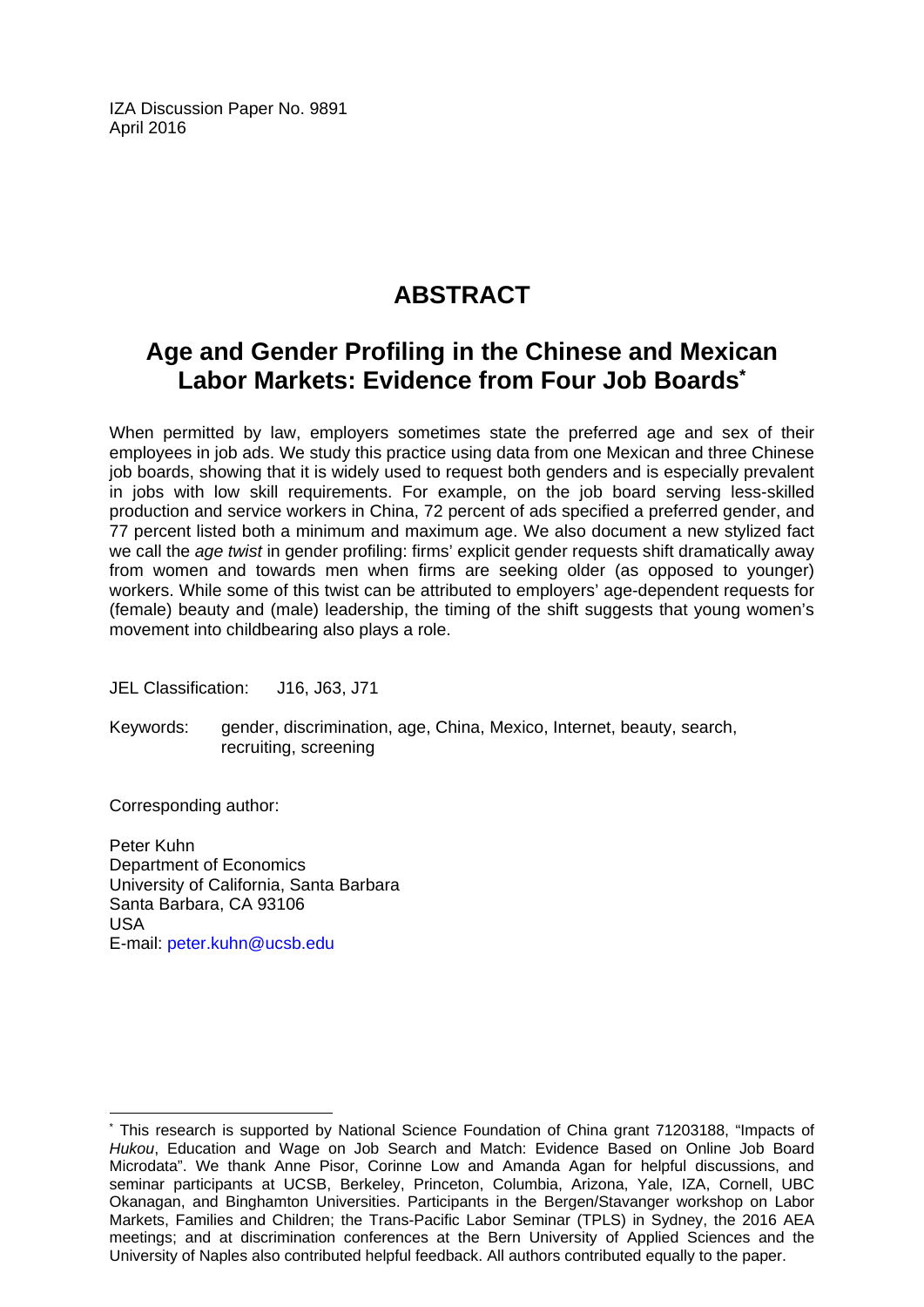*"I have heard the wish expressed that one could be a girl and a beautiful girl from the age of thirteen to the age of twenty-two and after that to be a man." Jean de la Bruyère, Les Caractères, 1688*

#### **1. Introduction**

While it is commonplace for job ads to specify desired levels of education, experience and other worker qualifications, explicit employer requests for workers of a particular age, race or gender are prohibited in many developed countries. Most of the world's workers, however, are employed in labor markets where employers' sex and age preferences are common features of job ads. Given the widespread interest in gender and age differentials in labor market outcomes around the world, it is perhaps surprising that this practice, which we refer to as age and gender profiling of job ads, has been subject to very little quantitative analysis.

Recently, Kuhn and Shen (KS, 2013) studied patterns of gender profiling in a large sample of job ads on Zhaopin.com, a Chinese Internet job board that serves a highly skilled clientele. Their study documented four main facts about gender profiling. First, about one in ten ads (10.5 percent) explicitly requested a worker of a particular gender. Second, employers' advertised gender preferences were *symmetric*, in the sense that a roughly equal number of ads requested men and women, both overall and conditioning on skill requirements. Third, advertised gender preferences were highly *job-specific*: neither firm- nor occupation fixed effects explain much of the variance in stated preferences, and a large share of firms request men for some jobs and women for others, even within the same occupation. Fourth, KS identified an empirical regularity called the *negative skill-targeting relationship*: firms' propensities to gender-target their ads (in either direction) were strongly and negatively related to the job's skill level.

While the above patterns can be explained by a number of factors, KS argue that a simple screening cost model can account for the observed patterns well. In this model, employers choose whether to search narrowly–inviting only a 'preferred' demographic group to apply—or to search broadly, inviting all. When high skill demands make it more important to identify the single best candidate, broader search becomes more attractive. While the model makes it clear that demographically-targeted job ads could be motivated either by employer tastes or by perceived or actual productivity differences between groups, it also clarifies that demographically-restricted searches constitute *prejudice* in the original sense of the word: employers have decided to exclude a set of potential applicants on the basis of an ascriptive demographic attribute without examining those applicants' credentials.

This paper has two main goals. The first is to see whether KS's main findings extend to three new data sets, two from China and one from Mexico. Importantly, the two new Chinese data sets serve workers with a much more representative level of skills than KS's data. In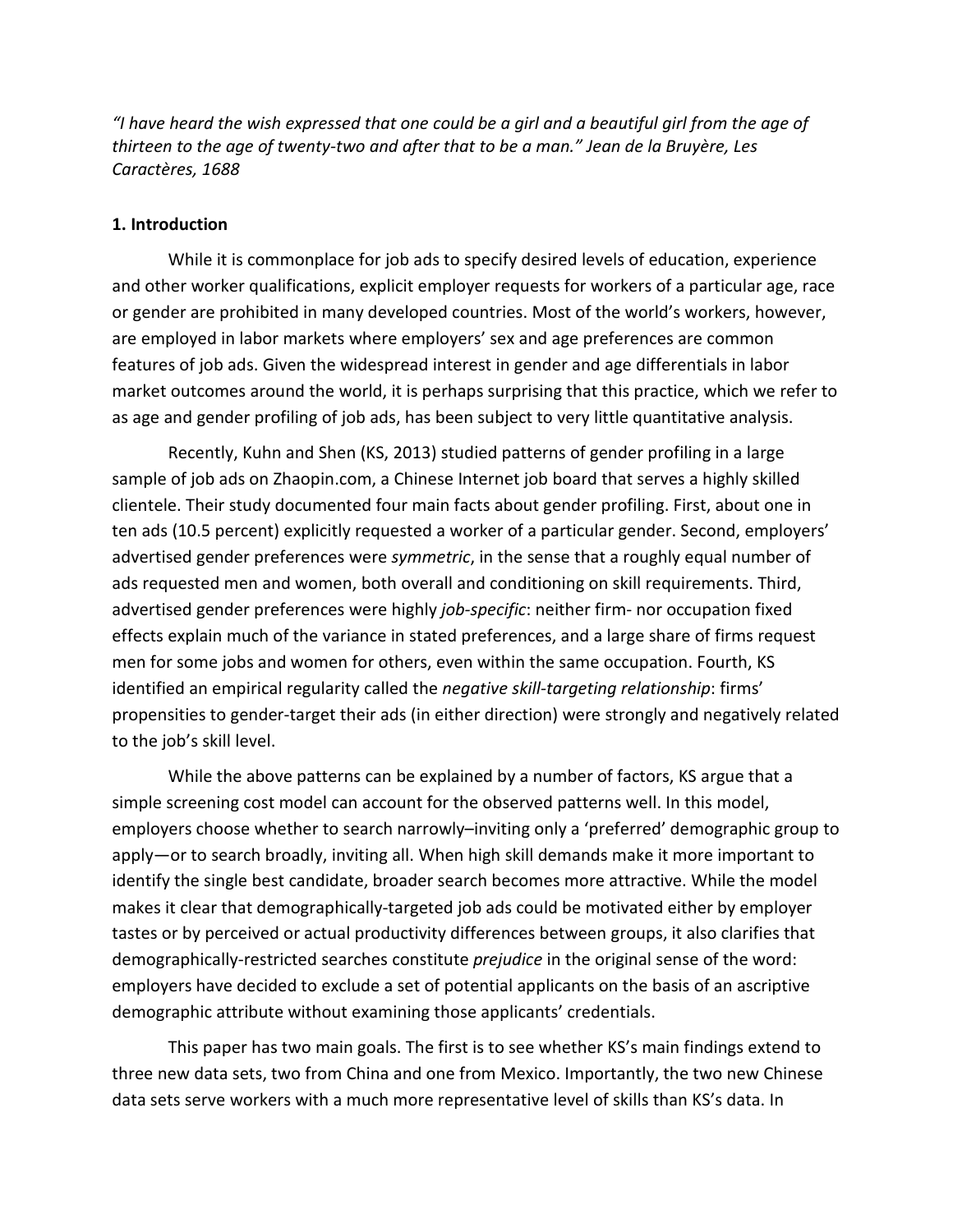particular, these datasets represent the entire private-sector labor market of a medium-sized Chinese city and contain a much larger share of unskilled jobs. The Mexican data lets us see whether KS's main results extend to a nation with different economic conditions, labor market institutions and culture. Our second goal is to extend KS's analysis of gender profiling to age profiling, and to the interaction between age and gender profiling in job ads.

Our main findings are fourfold. First, gender profiling is much more common in the three new datasets (at 32, 38 and 72 percent of job ads) than in Zhaopin (10.5%). Age profiling is also much more common in the new datasets, at 43, 72 and 77 percent, versus 13% in Zhaopin. Second, the *negative skill-targeting relationship* is confirmed, for both age and gender-profiling: jobs with higher skill requirements are less likely to request employees of a specific age or sex. This relationship holds for three different measures of job skill (required education, required experience and the level of the advertised wage), and is present both in the raw data and in the presence of firm \* occupation fixed effects. It also holds across data sets: the job boards serving the least-skilled workers have the highest rates of age and gender profiling.

Third, the job-specificity of employers' gender profiling choices is confirmed in all three of the new datasets, and the symmetry of employers' requests for men and women is strikingly confirmed in two of them. In the least-skilled of the new job boards, however, requests for men outnumber requests for women by about 30 percent. Finally, we establish a new stylized fact concerning the interaction between age and gender profiling in all four of our data sets.<sup>[1](#page-4-0)</sup> This relationship, which we call the *age twist* in employers' gender requests, is a strong shift in the direction of gender profiling, away from women and towards men, as the desired age of the worker rises from 18 to 45. While some of this twist can be attributed to employers' agedependent requests for (female) beauty and (male) leadership, it is present even in the sample of ads that do not explicitly request beauty or leadership and in occupations where such job requirements seem unlikely. The timing of the twist in China also coincides quite closely to the ages at which women typically become mothers in that country. While this might suggest a reluctance to hire mothers of young children, explicit requests for female workers do not recover at ages when most children are in school.

The remainder of the paper is organized as follows. Section 2 describes all four of the data sets at our disposal. Sections 3 and 4 present our main results. Section 5 considers alternative explanations for the negative skill-targeting relationship, while Section 6 explores possible explanations of the age twist. Section 7 concludes.

 $\overline{\phantom{a}}$ 

<span id="page-4-0"></span> $1$  KS noted this age twist in their data, but did not study it in any detail. In part, this was due to a concern that the highly-skilled Zhaopin data might not be representative of other Chinese job boards.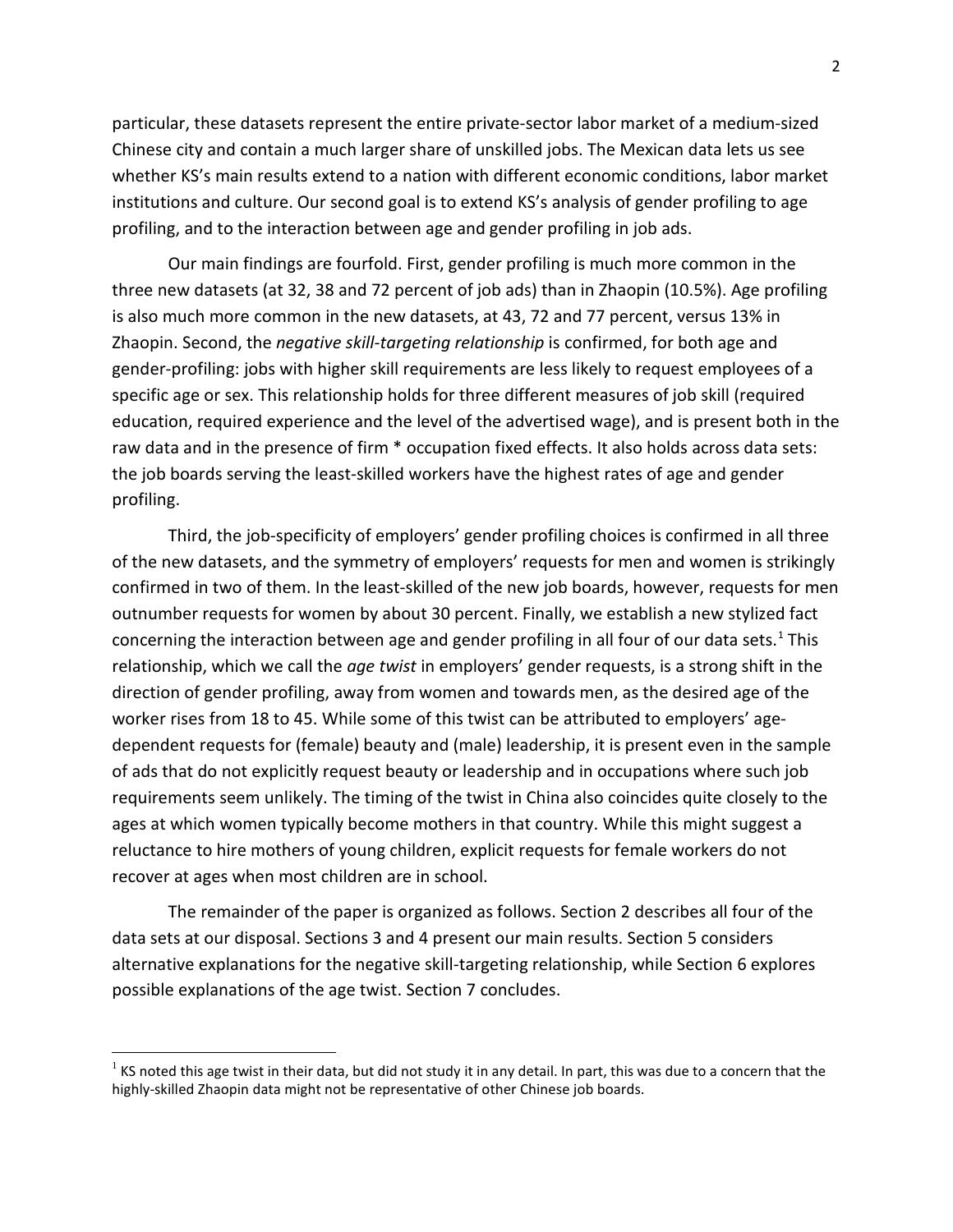#### **2. Data**

 $\overline{a}$ 

The two new Chinese data sources used in this paper are job boards serving the city of Xiamen, a southern coastal city about the size of Los Angeles.<sup>[2](#page-5-0)</sup> In part because Xiamen was one of the five economic zones established immediately after China's 1979 economic reforms, it is highly modernized relative to other Chinese cities, with an economy based on electronics, machinery and chemical engineering. One of these job boards, XMZYJS (the Xia-Zhang-Quan 3 city public job board, [www.xmzyjs.com\)](http://www.xmzyjs.com/), is operated directly by government employees of the local labor bureau. Like state-operated Job Centers in the U.S., XMZYJS has a history as a brickand-mortar employment service. XMZYJS's mandate is to serve the less-skilled portion of the area's labor market, and operates purely as a job-posting service: workers cannot post resumes or apply to jobs on the site. In fact, while XMZYJS now posts all its job ads online, many of these ads are viewed in XMZYJS's offices by workers who visit in person. This is done both on individual computer terminals and on a large electronic wall display. Applications are made by calling the company that placed the ad or by coming to a specific window on XMZYJS's premises that has been reserved by the employer at a posted date and time. Our other Xiamen-based job board, XMRC [\(http://www.xmrc.com.cn\)](http://www.xmrc.com.cn/), is a for-profit, privately-operated company that is sponsored by the local government.<sup>[3](#page-5-1)</sup> Its mandate is to serve the market for skilled workers in the Xiamen metropolitan area. XMRC operates like a typical U.S. job board: both job ads and resumes are posted online, workers can submit applications to specific jobs via the site, and firms can contact individual workers through the site as well.

Together, the XMRC and XMZYJS sites provide a fairly complete picture of the active private-sector labor market of Xiamen. By design, XMZYJS aggregates job postings from all local and specialized job boards for less-skilled workers in the metropolitan area, and XMRC is the main job board for skilled workers in the area. While there is potentially some cross-posting of job ads across the two sites, descriptive statistics on the types of jobs on offer suggest the sites do, indeed, serve very different populations. For our analysis, XMZYJS provided all the ads for jobs that appeared in calendar 2010; details on how we constructed an analysis sample for this and all our datasets are available on the paper's website. [4](#page-5-2) The most important restrictions

<span id="page-5-0"></span> $2$  Based on the 2010 Chinese and U.S. censuses, Xiamen's metropolitan area has a combined population of about 16.5 million, compared to 17.8 million for the Los Angeles metropolitan region. In contrast, the 2012 national populations of Norway, Sweden and Denmark are 5.0, 5.6 and 9.6 million respectively.

<span id="page-5-2"></span><span id="page-5-1"></span> $3$  Like all our data sets, XMZYJS and XMRC serve private sector employers almost exclusively. Recruiting for publicsector jobs, and most recruiting for State-Owned-Enterprises (SOEs) takes place via a different process. <sup>4</sup> Se[e http://www.econ.ucsb.edu/~pjkuhn/Data/Age&Gender/Age&GenderIndex.htm](http://www.econ.ucsb.edu/~pjkuhn/Data/Age&Gender/Age&GenderIndex.htm) for all supplementary materials. Like all our datasets, our XMZYJS data is a sample of vacancies that were unfilled at some point during a sampling period. Since XMZYJS's sampling period is an entire calendar year and most vacancies last only a few weeks, this leads to only a minor overrepresentation of long-duration vacancies in the data. Still, to assess the likely effects of duration-bias in sampling, we replicated our main analysis in the Zhaopin data –which has the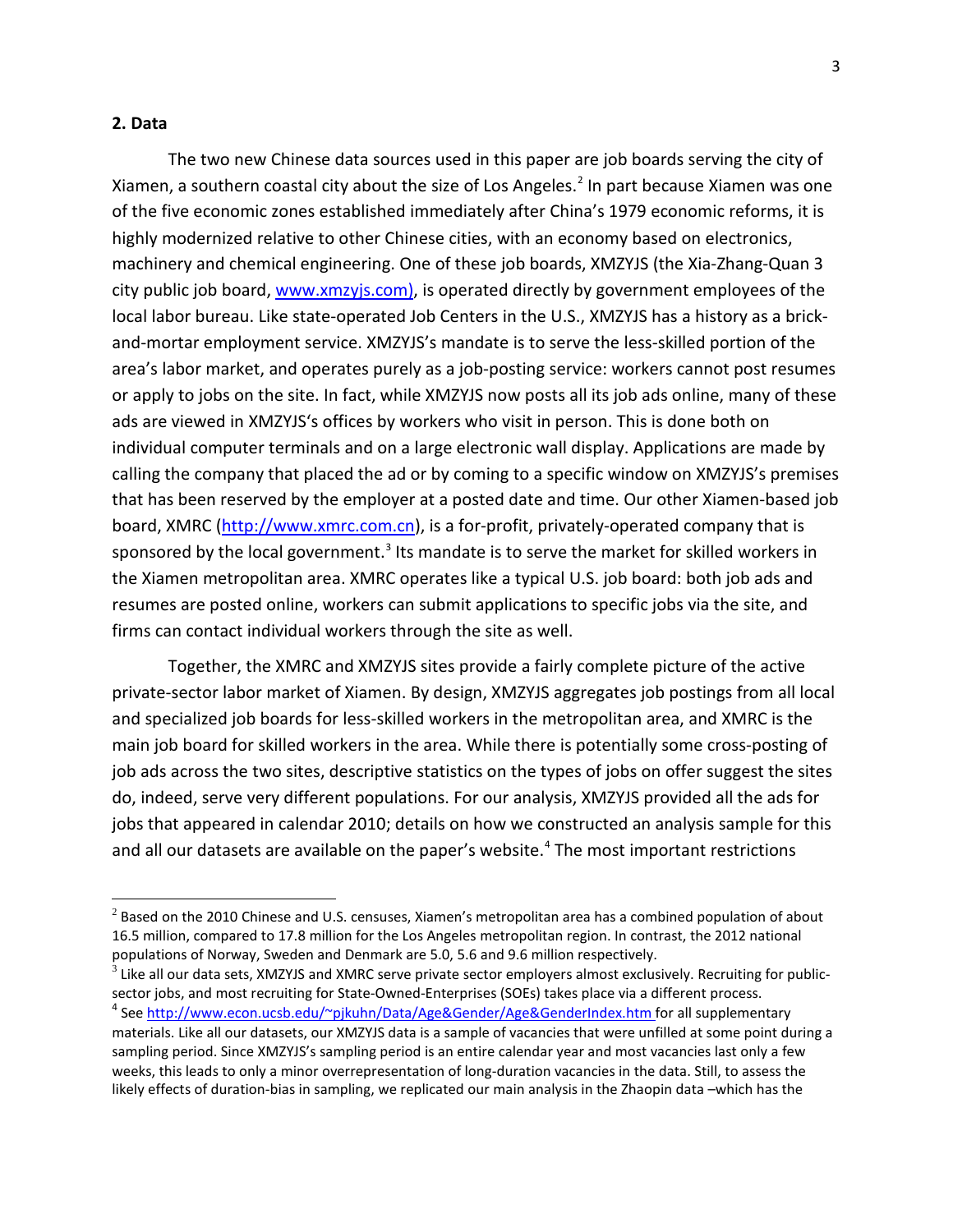affecting all datasets involve dropping observations with missing education requirements and missing occupation information, and all jobs requesting workers over the age of 4[5](#page-6-0). $5$  XMRC provided us with all the ads for jobs in Xiamen that received their first application between May 1 and October 30, 2010; our XMRC sampling criteria are almost identical to those in XMZYJS.

To facilitate comparison with KS's data, we also present results from Zhaopin.com, with sample definitions and regression specifications that are as identical as possible to our XMZYJS and XMRC analyses. Zhaopin.com is the third-largest Internet job board in China; it operates nationally and serves workers who on average are considerably more skilled than even those on XMRC. As in KS, this sample is based on all unique ads posted in four five-week observation periods in 2008-2010. In contrast to XMRC and XMZYJS where the data were supplied by the job boards, our Zhaopin data were collected by a web crawler. Details are provided in KS.

Summary statistics for our three Chinese samples are presented in columns 1-3 of Table 1; they are arranged in order of increasing skill of the workforce served. All told, we have 141,188, 39,727, and 1,051,038 ads in our XMZYJS, XMRC and Zhaopin samples respectively. Reflecting the job boards' varying skill levels, education requirements are lowest in XMZYJS, with (60+33=) 93 percent of ads requiring a high-school education or less, compared to 49 percent of ads on XMRC. <sup>[6](#page-6-1)</sup> XMRC, in turn, hosts considerably less-skilled ads on average than Zhaopin.com, where only 13 percent of ads required high school education or less. These differences in skill are mirrored in the advertised wage levels, which are lowest in XMZYJS and highest in Zhaopin. Interestingly, the share of ads that post a wage declines monotonically from 100% in XMZYJS (where employers are required to provide this information), to 100-58 = 42 percent in XMRC and 16 percent in Zhaopin. This pattern is consistent with Brencic's (2012) finding that wage posting is negatively associated with job skill levels. Also consistent with the skill differences across the three Chinese datasets, requested experience levels are much lower in XMRC than in Zhaopin, and are not even a designated field on the XMZYJS site.

In contrast to Zhaopin and XMRC, all XMZYJS ads specify the number of positions that are open, and the mean number of positions (8.7) is much higher than on the other two Chinese job boards. Again, this almost certainly reflects the fact that XMZYJS is where Xiamen's employers go to recruit production workers and to fill other less-skilled positions. That said, "ideal" job candidate ages (taken as the midpoint of the minimum and maximum requested

 $\overline{a}$ 

shortest sampling windows--for an 'inflow' sample of ads that was first posted well after the start of our observation window. There was very little change in the results.

<span id="page-6-0"></span> $^{\circ}$  Ads specifically requesting workers over 45 are extremely rare in all our data sets; thus our data are not very informative about firms' hiring preferences in that age range.

<span id="page-6-1"></span> $6$  Together, these statistics are roughly consistent with available data that is representative of Xiamen's labor force. In particular, statistics from the 2005 1% National Population Sample Survey indicate that 73.6 percent of workers in Xiamen had a high school degree or less.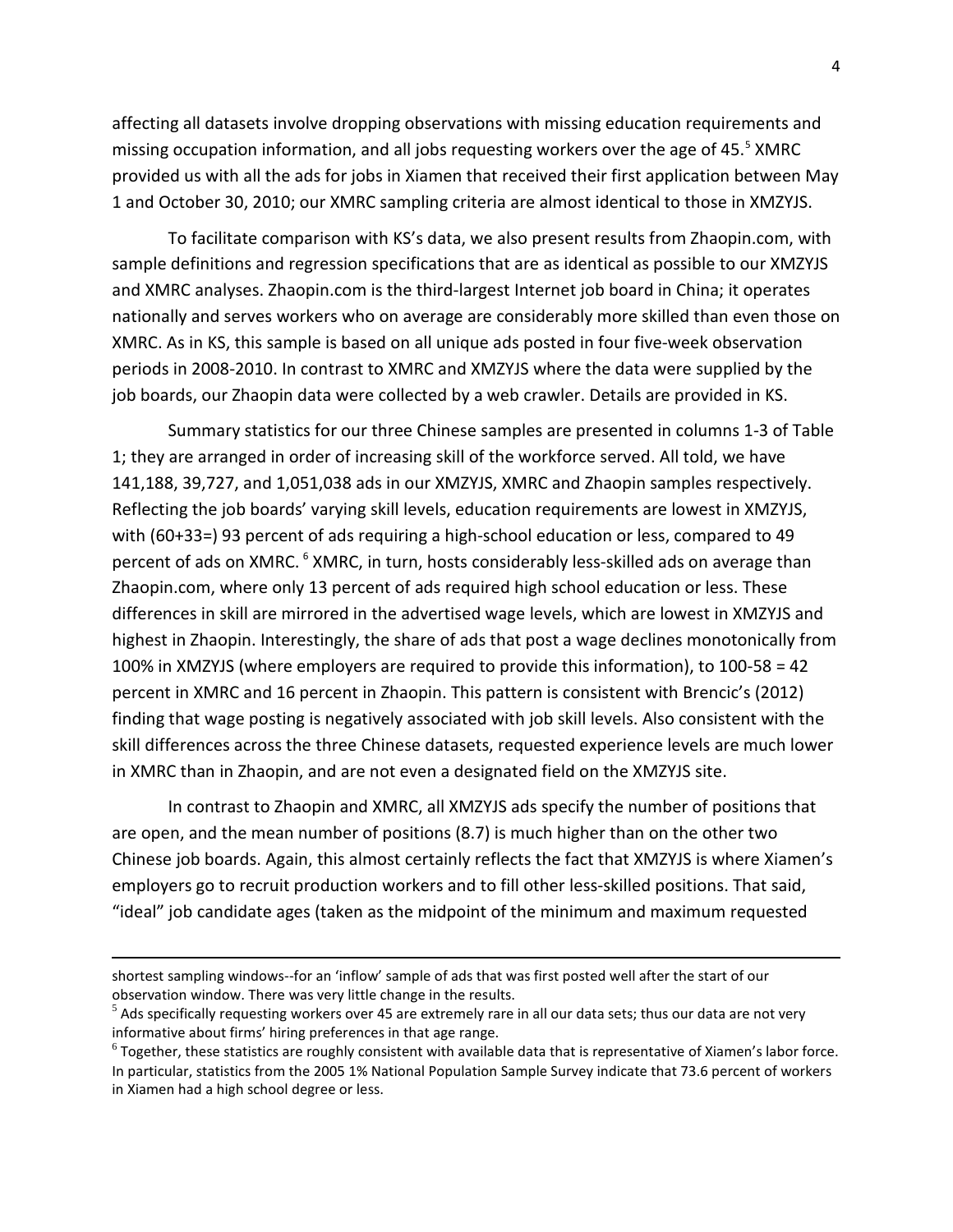ages when both are stipulated) are quite similar across all our data sets, ranging from 27.6 to 30.5 years. The relative youth of the workers sought on these job boards likely reflects, among other things, the fact that entry-level positions will be overrepresented in a sample of vacant jobs and that younger workers turn over more frequently (Topel and Ward 1992).

Turning to age and gender-targeting in job ads, row 1 of Table 1 shows that over two thirds (100-28=72 percent) of job ads on XMZYJS are gender-targeted, compared to 38 percent on XMRC and 10.5 percent on Zhaopin.com. Similarly, the share of ads that specify a both a minimum age and maximum age (our main summary indicator for whether the ad is age targeted) decline monotonically as we move from the least-skilled job board (XMZYJS) to the most skilled (Zhaopin).<sup>[7](#page-7-0)</sup> Taken together, these patterns across data sets strongly confirm the negative skill-targeting relationship predicted by KS's model. Related, statistics from XMZYJS (which, among our datasets, is the most representative of China's entire workforce) suggest that age and gender targeting of job ads is extremely widespread in China as a whole, with (as already noted) 72 percent of job ads directed at a specific gender and 77 percent stipulating a maximum age. Interestingly, the share of ads favoring men versus women is roughly equal on XMRC, matching the symmetry found in Zhaopin. That said, this symmetry breaks down somewhat at the lowest skill levels, with more ads favoring men than women on XMZYJS (42 versus 30 percent of the total).

Our Mexican data is a sample of job ads posted on Computrabajo.com.mx. [8](#page-7-1) Of the new data sets explored in this paper, the Computrabajo data are most similar to Zhaopin in the sense that they come from a national online site that disproportionately serves highly skilled workers. Thus, especially in comparison with Zhaopin, the Computrabajo data should allow us to ascertain whether the skill-targeting relationship and the age twist in firms' gender preferences transcend national and cultural boundaries.

To construct an analysis sample from the Computrabajo website, we collected advertisements daily for approximately 18 months between early 2011 and mid-2012 using a web crawler. Both the standardized fields and the open text portions of each ad were parsed to extract variables for the analysis. We use the universe of unique advertisements posted during this period.<sup>[9](#page-7-2)</sup> Additional sample restrictions are similar to those used in our Chinese datasets, and are described on the paper's website. As reported in column 4 of Table 1, our Computrabajo analysis sample contains 90,487 ads. Consistent with its position as a national job site, a large share of ads (42 percent) requires a university education. Interestingly, this share is essentially identical to the share in Zhaopin, though jobs requiring high school or less

l

<span id="page-7-0"></span> $^7$  This definition allows us to define the requested age as the midpoint of those requirements for all age targeted ads. All the main results are unchanged if we define age targeting as expressing any sort of age preference.  $8$  Computrabajo has job boards in 20 Spanish-speaking countries. We picked Mexico because it had the most ads.

<span id="page-7-2"></span><span id="page-7-1"></span> $9$  Identical ads appearing on multiple dates are included only once. See Delgado Helleseter (2013) for more details.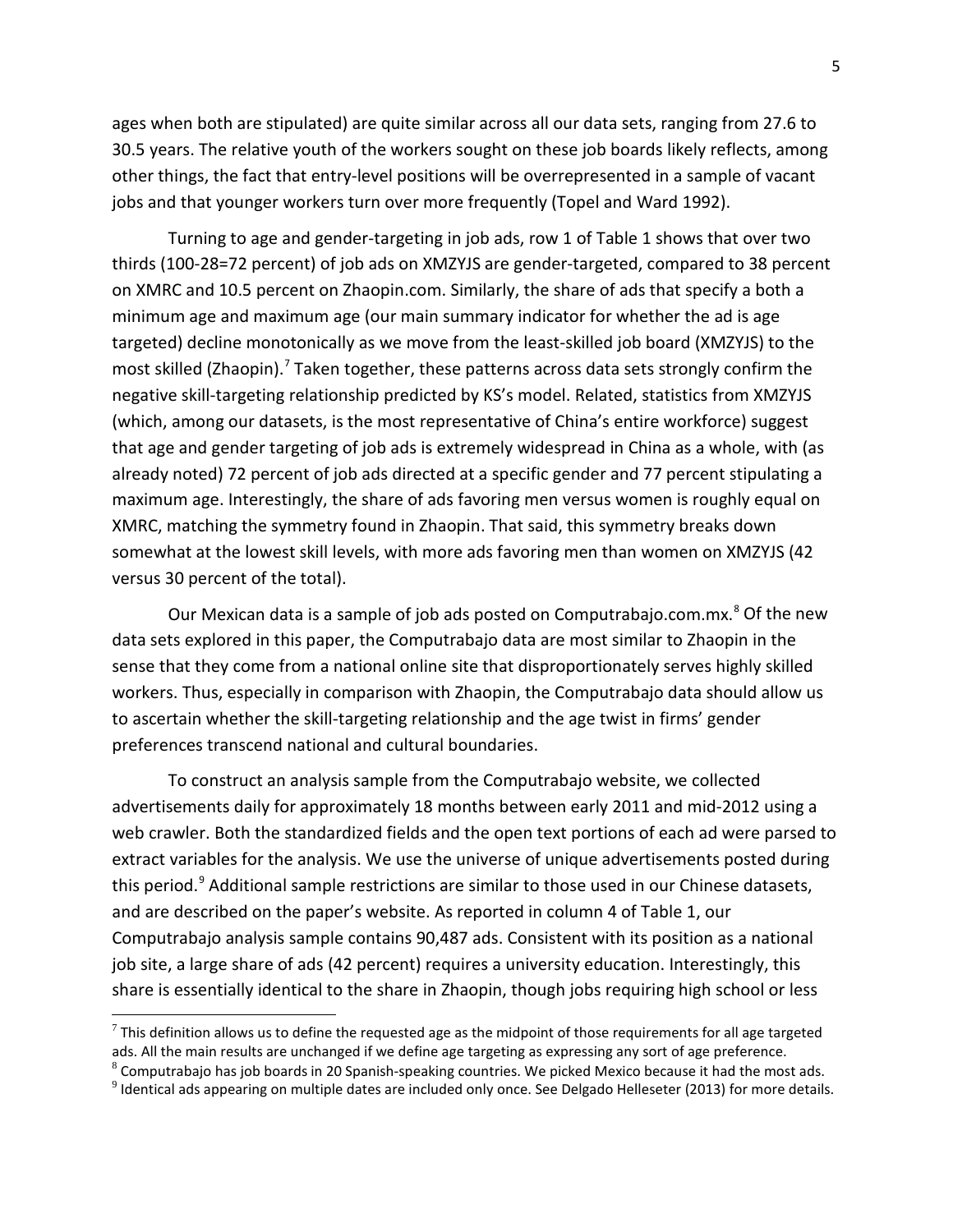are much more common on Computrabajo. Consistent with this skill difference, Computrabajo jobs require less experience on average than Zhaopin jobs, and are more likely to post a wage. Computrabajo ads are also gender-targeted three times as often as Zhaopin ads (at 32 versus [10](#page-8-0).5 percent).<sup>10</sup> Reflecting the overall symmetry in the Zhaopin and XMRC data, Computrabajo's gender-targeted ads are also equally split between men and women.

Of our four datasets, Computrabajo and Zhaopin are the only ones where we have information on employers' explicit requests for physically attractive workers: at 7.7 versus 4.0 percent of ads, this number is considerably higher in Zhaopin than in Computrabajo. These 'beauty' indicators were derived by searching the ads' text for phrases indicating a preference for a visually attractive candidate, then compiling a list of the most common forms of such requests.<sup>[11](#page-8-1)</sup> In the Computrabajo data we also have access to a second indicator of firms' interests in the candidate's attractiveness: 10.9 percent of Computrabajo ads explicitly instructed applicants to include a photo with their application.<sup>[12](#page-8-2)</sup> Another unique feature of the Computrabajo data is information on whether the job requires some sort of leadership duties; specifically 1.6 percent of ads say that the job involves supervising others. Finally, 3.4 percent of Computrabajo ads explicitly indicate the firm's preferred marital status for the worker. Of these, 2.1 percent request married applicants and 1.3 percent request single persons. Despite being relatively uncommon compared to age and gender-based screens, supervision demands and marital status screens interact in a strong and suggestive way with age and gender profiling Mexico. $13$ 

#### **3. Results: The Negative Skill-Targeting Relationship**

 $\overline{a}$ 

Figure 1 shows the share of jobs that request a specific gender, and the share of ads that request a specific worker age in each of our four datasets, broken down by the job's education requirement. While the overall amount of gender targeting, as already noted, is much higher in

<span id="page-8-0"></span> $^{10}$  The average advertised salary in Computrabajo is 7,640 Mexican pesos per month (approximately 580 U.S. dollars on average based on exchange rates for that period), which is well above average salaries in Mexico.

<span id="page-8-1"></span> $11$  Appendix Table A1 shows the ten most frequent forms of beauty requests in the Zhaopin and Computrabajo data. In Mexico, requests for a good or excellent "presentación" dominated; in China, requests for good image and temperament (形象气质佳) or regular facial features (五官端正) were the most common.

<span id="page-8-2"></span> $12$  We detected a photo request in only 1.2 percent of Zhaopin ads, and these are not strongly correlated with age or beauty requests, or with other features of the data. We suspect that this is because a large majority of resumes on the website (at least 80 percent according to Jian Hao, Zhaopin' s data division chief) already include photos. Accordingly, we do not use the photo request information in the Zhaopin data.

<span id="page-8-3"></span><sup>&</sup>lt;sup>13</sup> Following KS's Zhaopin analysis, we include all expressed degrees of preference in our indicators of employer targeting on gender, age and marital status. In all cases, however, the most common way to express these preferences is simply to write: "Age: 20-24" and/or "Sex: male". In Mexico it is possible to extract additional information on the employer's gender preferences from gendered job titles, for example whether the ad requests 'abogado' or 'abogada'. Since we did not extract this information, our statistics will underestimate the amount of gender-targeting in Mexican job ads.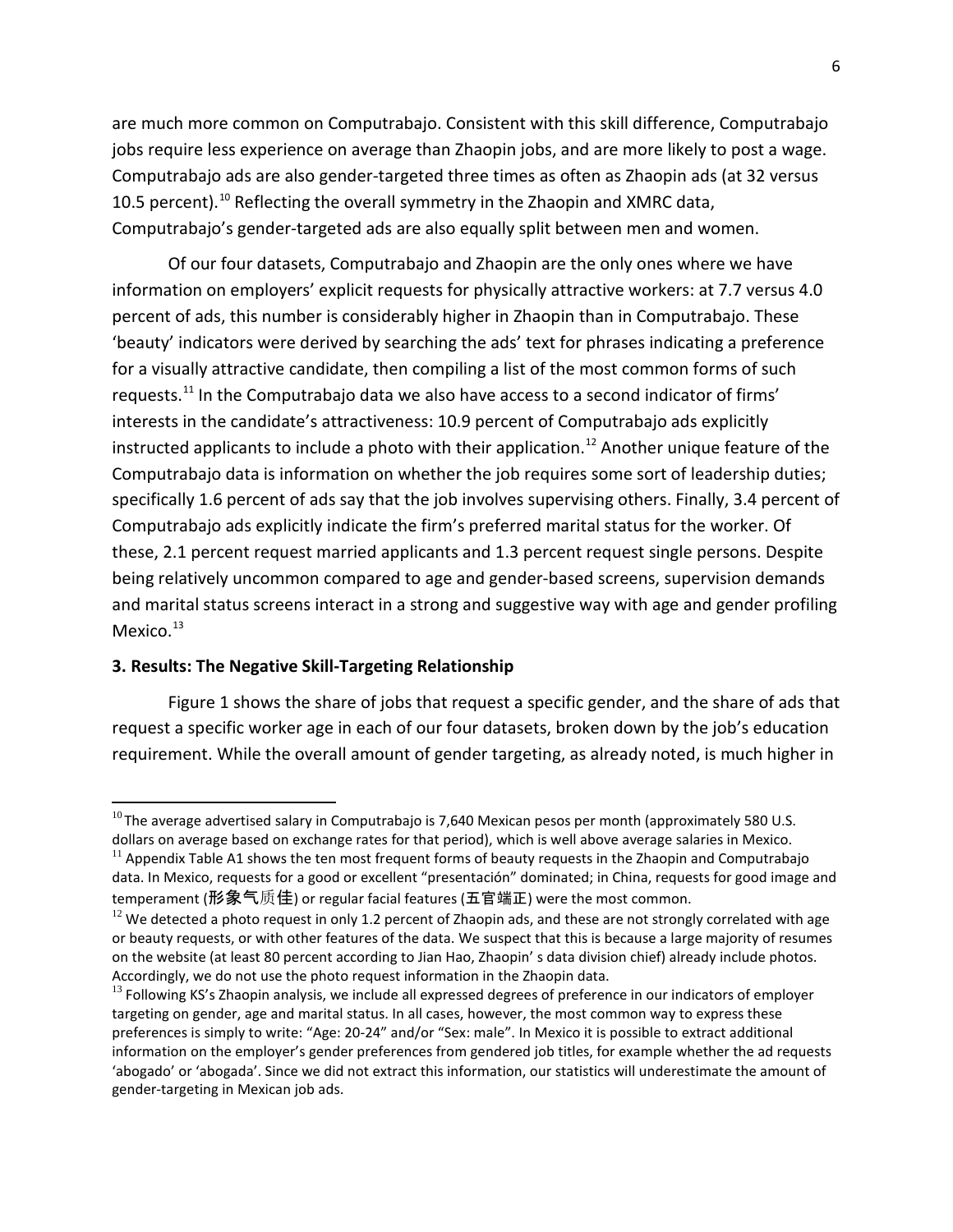the job boards serving less skilled workers (like XMZYJS), Figure 1 also shows a strong negative relationship between education requirements and employers' use of both gender *and* age based screens *within* each of the four datasets.<sup>[14](#page-9-0)</sup> By disaggregating gender-targeted ads into those requesting women versus men, Figure 1 also shows that in most cases, explicit requests for *both* women and men decline with job skill requirements. This shows that the skill-targeting relationship is not an artifact of a change in employers' preferences for any one gender with skill. It also confirms a key feature of KS'S symmetry result: that a rough equality of requests for men and women persists even within job skill categories. Part (b) of Figure 1 indicates that a similar pattern applies to age targeting.

In addition to a job's education requirement, our data contains two additional indicators of skill requirements: the level of the posted wage (when one is posted) and the requested level of experience. While these skill indicators are not as universally advertised as education requirements, it still seems important to ask whether age and gender targeting of job ads is negatively associated with these skill indicators as well. To that end, Appendix Figures A1 and A2 replicate Figure 1 using wages and experience requirements as the skill indicator respectively. Once again, a robust decline in both age and gender targeting of job ads is present in all four datasets for these two additional measures of skill requirements. Overall, Figures 1, A1 and A2 show that the negative skill targeting relationship first identified by KS extends to the use of both gender and age screens, in four different samples of job ads serving workers of very different skill levels in two countries.<sup>[15](#page-9-1)</sup>

To see whether the above relationships can be accounted for by observable differences between skilled and unskilled job ads, Tables 2-5 present identically-specified regressions for each of our four datasets. In columns 1-4 the dependent variable is an indicator for whether the ad is gender-targeted (regardless of direction); in columns 5-8 the outcome is whether the ad is age targeted (regardless of what age is requested). In other words, if *PF* is an indicator for whether the ad specifically requests women, and *P<sup>M</sup>* is an indicator for whether it requests men , then the dependent variable in columns 1-4 is just *P<sup>F</sup> + P<sup>M</sup>*, which equals either zero or one. In columns 5-8, the dependent variable equals one if the ad specifies both a maximum and minimum age, and zero otherwise. Four specifications are presented for each of these two dependent variables. The first (in columns 1 and 5) includes occupation fixed effects in addition to the covariates shown.<sup>16</sup> The goal is to see whether the patterns identified in Figure 1 are

 $\overline{a}$ 

<span id="page-9-0"></span> $14$  The only exception to a strict monotonic decline is for the lowest education category in the Computrabajo data. This exception disappears in the presence of regression controls. See Table 5.

<span id="page-9-1"></span><sup>&</sup>lt;sup>15</sup> The share of ads requesting workers age 30 and over does not always fall with requested experience or the wage, due to the mechanical connection between age and experience and the age-wage profile.

<span id="page-9-2"></span> $16$  Depending on the dataset, industry and province/state/district effects may also be present, depending on relevance and availability. For example, province effects are irrelevant in our two samples from the city of Xiamen, and Zhaopin is the only dataset with an industry variable.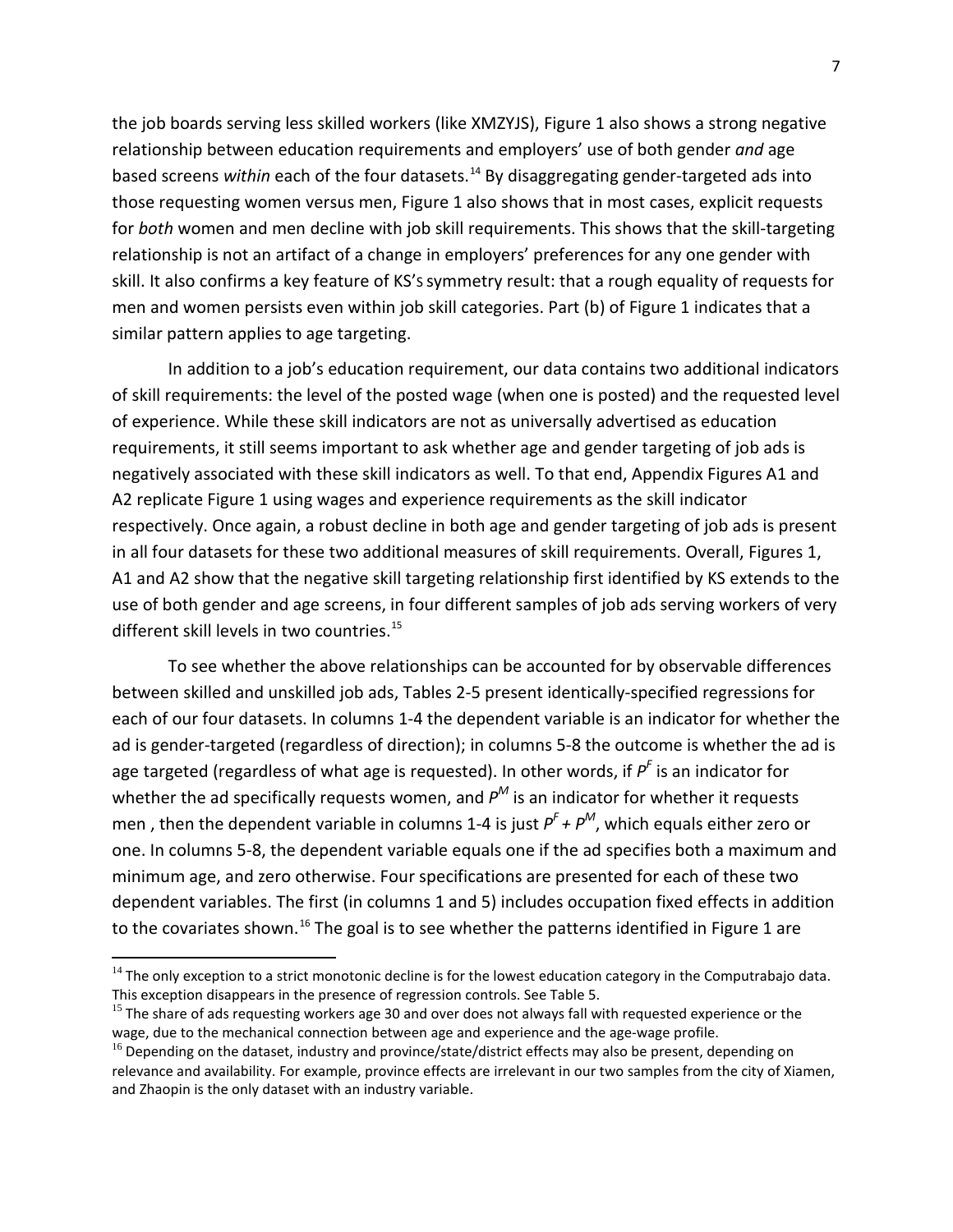primarily a consequence of the type of work that is done: perhaps some types of work are highly gendered, and others not, and the latter just happen to be more skilled. Columns 2 and 6 add firm fixed effects to this specification: perhaps the skill-targeting relationship results mostly from a pattern where the firms that abstain from age and gender targeting (such as, for example, foreign-owned firms) disproportionately happen to employ skilled workers for reasons unrelated to skill *per se*.

Finally, the remaining columns (3, 4, 7 and 8) include fixed effects for "job cells", i.e. for the interaction of firms with occupations. Here, the estimates tell us whether the same firm, advertising at two different times for the same occupation (say, sales), is more likely to gendertarget its ad when seeking a highly educated salesperson than a salesperson with less education. If the negative skill-targeting relationship persists even within job cells, this suggests that it is more likely driven by a factor that is directly related to skill levels, rather than factors that vary across the different types of work men and women do within the same firm. Since wage posting is universal in only one of our four datasets, columns 3 and 6 present these regressions without controlling for the offered wage; columns 4 and 8 then add an offered wage control at the cost of a substantial reduction in sample size in some datasets.<sup>[17](#page-10-0)</sup>

Starting with the XMZYJS data, Table 2 shows a robust, monotonic, quantitatively large, and highly statistically significant negative relationship between a job ad's education requirements and the probability the ad is gender targeted. The same is true for age targeting, and both the age and gender targeting relationships with education are present within firm\*occupation cells as well as less saturated specifications. The XMZYJS data, however, do not show a statistically significant effect of offered wages on age or gender targeting in the presence of education controls. The *XMRC* data in Table 3 show negative and statistically significant effects of education on gender targeting in all specifications; education also reduces age targeting in the presence of occupation fixed effects but the relationship is insignificant in other specifications. Experience effects on age and gender-targeting are small and imprecisely estimated, but always negative when significant, and the offered wage has a strong negative effect on both age and gender-targeting. This wage effect is consistent with the notion that most of the variation in skill levels within job cells is associated with different offered wage levels than in our broad measures of education and experience qualifications.

For the *Zhaopin* data, Table 4 shows that the probability an ad is gender-targeted is negatively related to all three of our skill measures (education, experience and the wage), across all of our regression specifications. The probability of age targeting is also negatively related to education requirements across all specifications. The anomalous positive effect of

 $\overline{\phantom{a}}$ 

<span id="page-10-0"></span> $17$  Columns 1, 3 and 4 of Tables 2-5 correspond, respectively, to columns 1, 3 and 5 of KS's Table VI, though the results for Zhaopin differ slightly due to differences in specification and sample.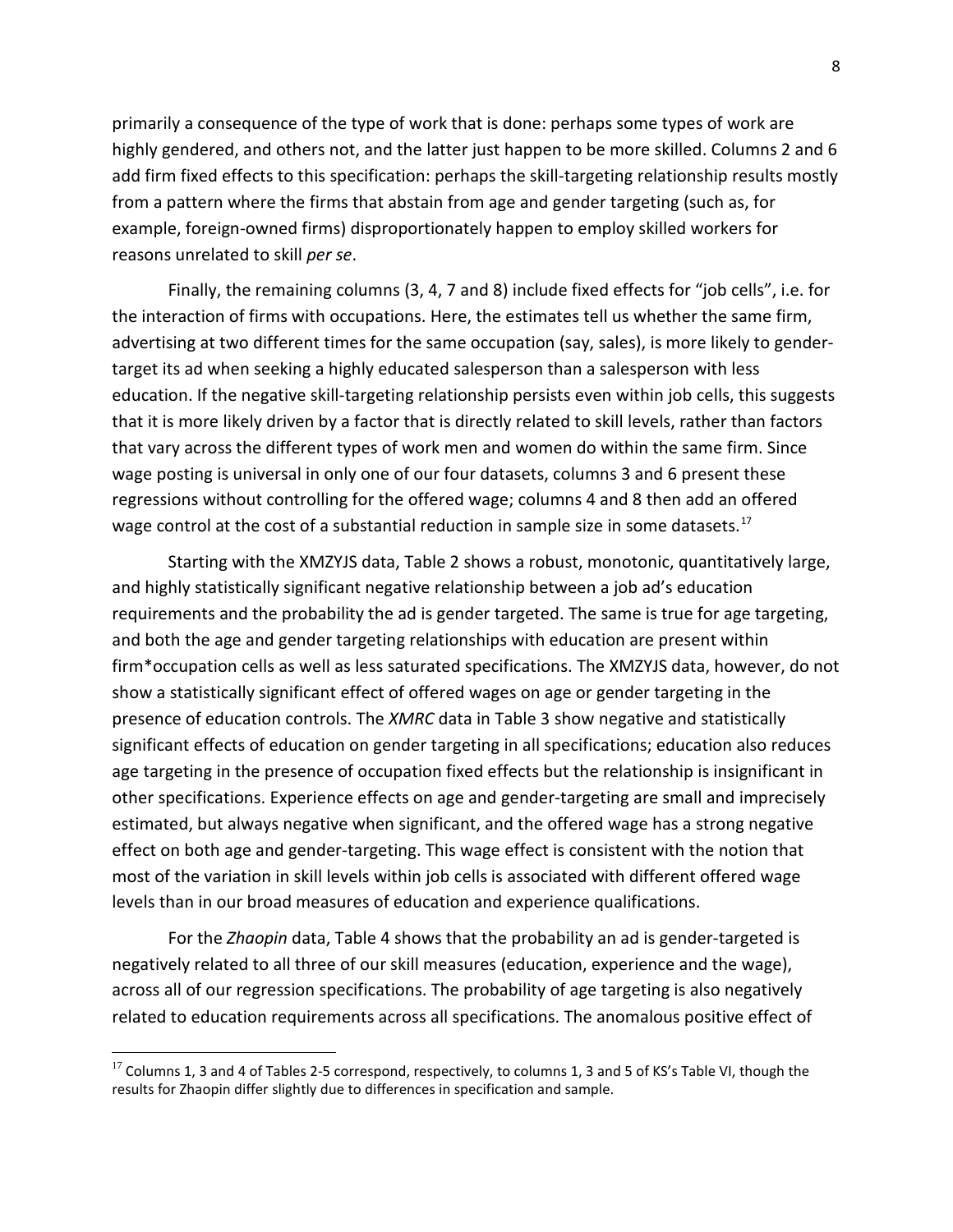the amount of experience required on age targeting is probably related to the mechanical relationship between a candidate's age and the amount of experience he or she can have. Turning to the Computrabajo data in Table 5, the non-monotonic patterns observed in the raw data for the effects of education are also observed in the column 1 regressions. However, as we add additional covariates in columns 2 and 3 the estimated pattern becomes monotonic, consistent with the skill-targeting hypothesis. Education effects on age targeting do not show a consistent pattern in the Computrabajo data, but experience has consistently negative effect, as predicted. Offered wages have a strong, negative effect on both gender-and age targeting.

In sum, Tables 2-5 show that in almost all instances, the negative skill-targeting relationship for both age and gender in all four of our datasets persists in the presence of detailed controls for the type of work that is being performed and the type of employer posting the ad. Indeed, in most cases the relationship persists even within firm\*occupation cells, suggesting that the phenomenon is closely tied to skill levels *per se*, rather than the fact that skilled workers do different types of jobs –perhaps ones where 'gender matters less' for productivity—than less-skilled workers. We explore this 'gender matters less in skilled jobs' hypothesis further in Section 5.

#### **4. Results: The Age Twist in Firms' Gender Preferences**

l

The age twist in firms' gender preferences in all four of our datasets is shown in Figure 2. In all cases, the data show that firms' gender preferences shift strongly away from women and towards men as the desired age of the workers they are seeking rises. Consider for example the XMZYJS data. If a firm on this job board is looking for a worker under the age of 25, the odds that it is seeking a woman are about 1.4 to one (46/32). On the other hand, among ads requesting workers over the age of 35, requests for men outnumber requests for women by more than 2.5 to one (58/22 = 2.64). This pattern is even more dramatic in our other three datasets. For example in XMRC, ads requesting women outnumber ads requesting men by more than four to one when firms are seeking workers under the age of 25, while ads requesting men outnumber ads requesting women by five to one when firms are seeking workers over 35. In Zhaopin, ads run more than five to one in favor of women for workers under 25, and more than four to one in favor of men for workers 35 and over. Finally, in Computrabajo these ratios are 2/1 favoring women among under 25's and 2.5/1 favoring men among over  $35's.^{18}$  $35's.^{18}$  $35's.^{18}$ 

<span id="page-11-0"></span><sup>&</sup>lt;sup>18</sup> In a correspondence study of women's job applications in two U.S. cities, Lahey (2008) found that younger women were 40 percent more likely to receive callbacks than older women. Neumark, Burn and Button (2015) find considerably more age discrimination in hiring against older women than older men in a large resume correspondence study.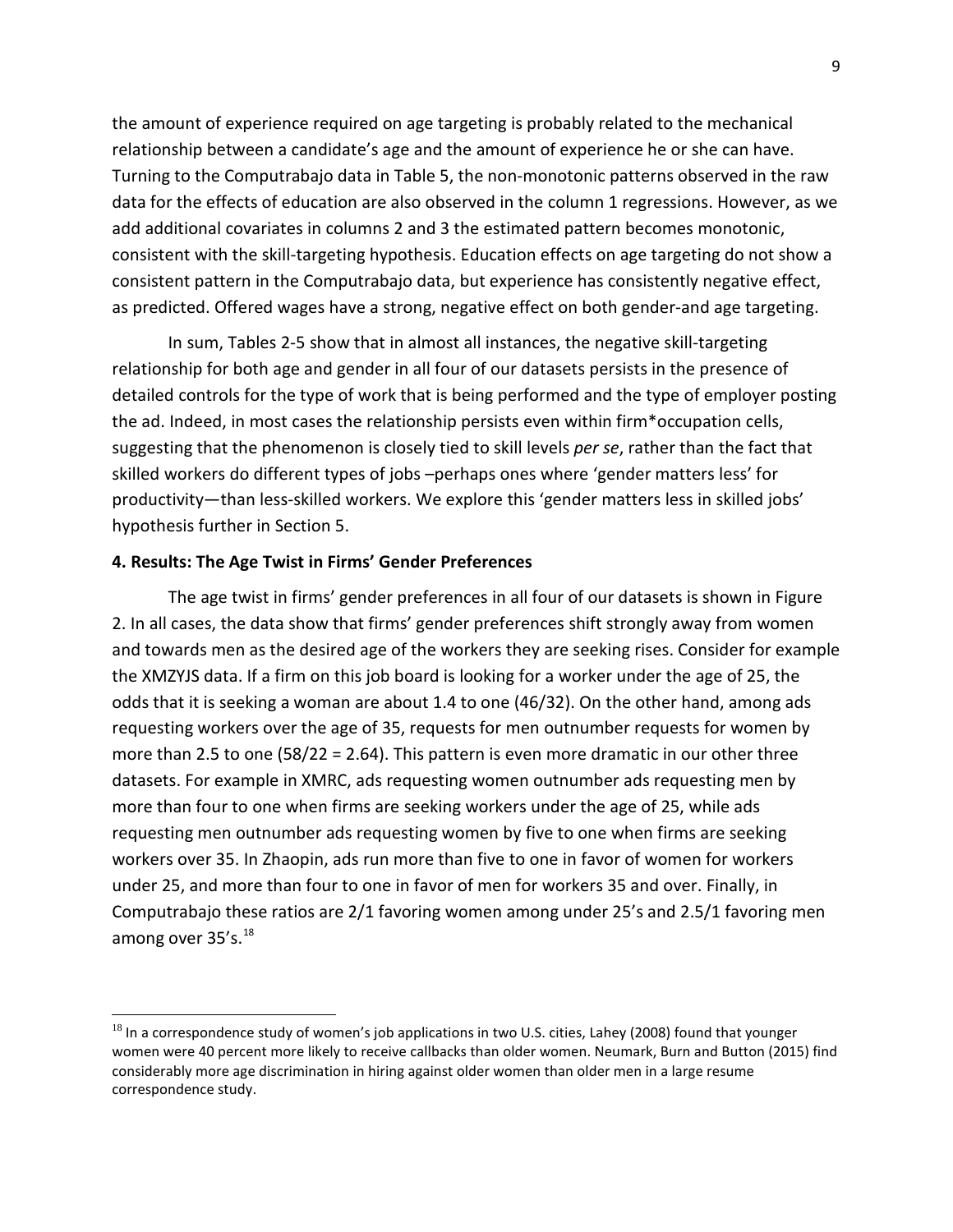In Tables 6-9 we assess whether the age twist documented in Figure 2 survives regression controls, in a parallel fashion to the analysis of gender and age targeting in Tables 2- 5. Following KS, we regress a simple outcome measure equal to (*PM-PF* ) on the desired age specified in the ad and other covariates. This outcome variable equals -1 when the job requests women, zero when the ad is not gender-targeted, and 1 when the ad requests men; KS show that under reasonable conditions this approach reveals the determinants of firms' underlying assessments of men's and women's relative desirability for the job being advertised.<sup>[19](#page-12-0)</sup> With the exception that all regressions now include indicators of job's requested age level as our main regressors of interest, the specifications are identical to Tables 2-5. As for our skill-targeting regressions, the goal is to measure to what extent the age twist in firms' gender preferences stems from firms' tendencies to use men and women for different types of work (as measured by occupation or firm\*occupation fixed effects and skill level controls), or is more directly related to the worker's age *per se*.

In the XMZYJS data (Table 6), all the specifications show a highly significant twist in firms' gender preferences towards men as workers age between 18 and 45. This is the case even in the presence of occupation\*firm fixed effects, and even when a control for the level of the offered wage is added in column (4). The magnitude of the estimated 'twist' is large, and is relatively unaffected by adding any of the control variables. Table 6 also shows that at least 100-33.8=66.2 percent of the variance in firms' gender preferences occurs within occupation\*firm cells (this number is 59.0, 26.6 and 73.9 in XMRC, Zhaopin and Computrabajo specifically), illustrating the high level of job specificity of those preferences. It follows that models with *firm*-level tastes towards one gender are not good candidates to explain our data; indeed it is very common for firms to explicitly request women in some ads and men in others, even within occupational groups, suggesting that gender-typing of jobs within plays an important role in all our datasets.<sup>[20](#page-12-1)</sup>

Like XMZYJS, the XMRC data in Table 7 show a strong positive effect of desired age on firms' preferences towards men in all specifications; the magnitude of this effect is highly stable as we add more detailed controls. The effect is also large in magnitude: ads for workers over 35 have a differential probability of requesting men (*PM-PF* ) that is .55 higher than ads for workers under 25. In the *Zhaopin* data (Table 8), columns (1) through (3) show that firms' preferences tilt strongly towards men as workers age between 18 and 45, even in the presence of

l

<span id="page-12-0"></span> $^{19}$  The key conditions are that roughly the same number of ads are targeted at men versus women in the sample as a whole, and that the distribution of men's and women's unobserved relative values across jobs is symmetric. That said, very similar results are obtained if we estimate ordered probit models, or if we simply model the probability of preferring men conditional on stating a gender preference.

<span id="page-12-1"></span> $^{20}$  Additional documentation of the role of firms and jobs in accounting for advertised gender preferences is available in the online Supplementary Materials. See Tables S-1 and S-2.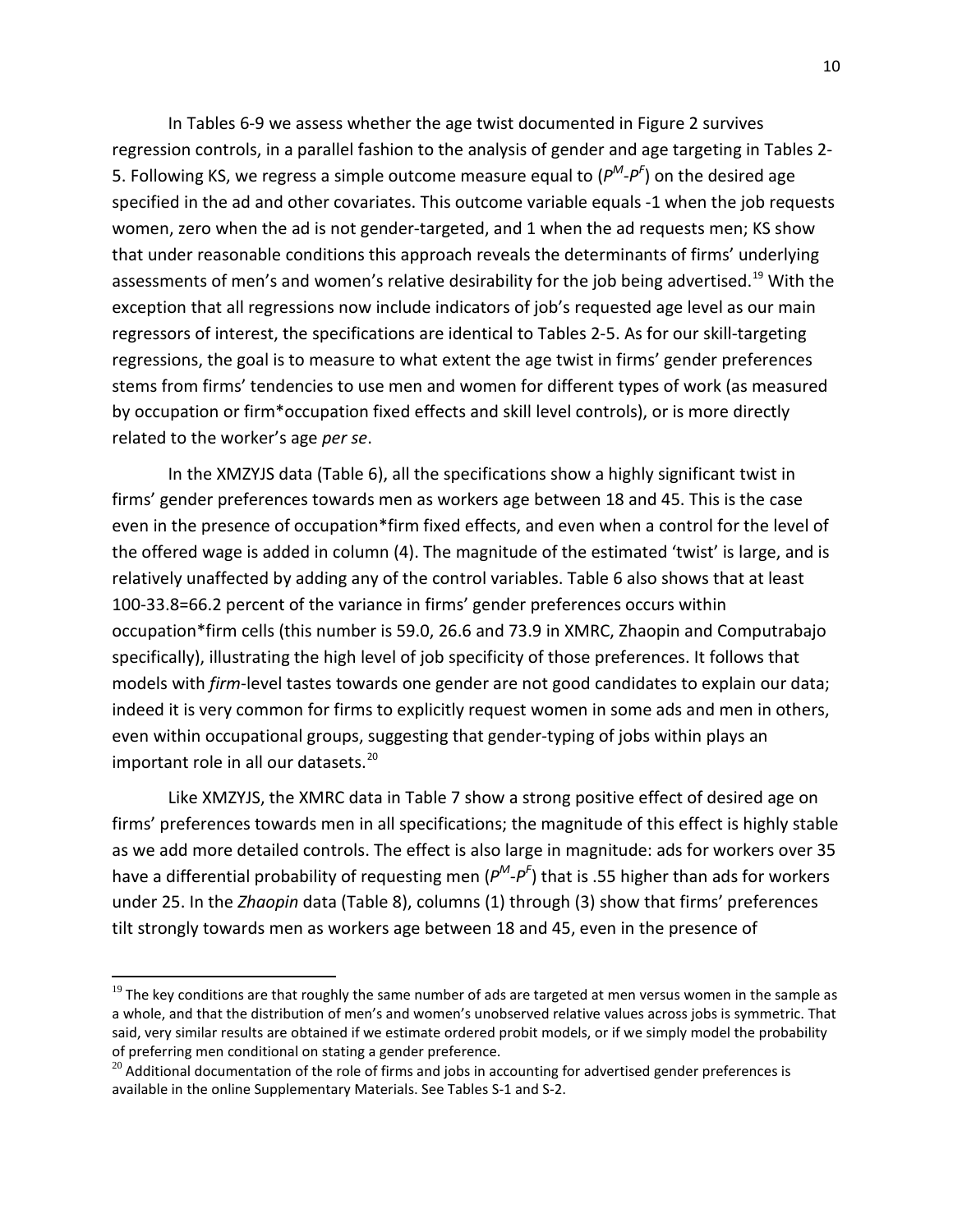occupation\*firm fixed effects. Interestingly, however, adding a control for the offered wage in column (4) increases the standard errors on these effects substantially, making them statistically insignificant. [21](#page-13-0) Finally, like the XMZYJS and XMRC data, the *Computrabajo* data in Table 9 show a robust, highly statistically significant, and quantitatively large age twist against women in firms' gender preferences in all specifications.

In sum, Tables 6-9 show that –like the negative skill-targeting relationship-- the age twist in gender preferences in all four of our data sources persists in the presence of detailed controls for the type of work that is performed and the type of employer posting the ad. Indeed, in all but one case (where it is hard to distinguish age and experience effects and the results depend on how the age variable is specified) the relationship persists even within firm\*occupation cells, suggesting that the phenomenon is closely tied to workers' age *per se*, rather than the fact that older workers do different types of jobs within firms.<sup>[22](#page-13-1)</sup> We explore possible causes for these age or experience dependent gender preferences in Section 6.

#### **5. Understanding the Negative Skill-Targeting Relationship**

 $\overline{a}$ 

As we have noted, one interpretation of the robust negative skill-targeting effect in all four of our data sets is as a direct consequence of job skill requirements: Since higher skill levels 'raise the stakes' –making it more important to identify the best job candidate—simple screening models such as KS's predict that firms should search more broadly as jobs' skill demands (indexed by θ) rise. That said, their model also identifies a number of other factors that are predicted to affect the use of demographic screens in the hiring process. To the extent that these additional factors covary in the right direction with a job's skill level, they could also explain the negative skill-targeting relationship. In this section we briefly discuss the possible role of these factors, which are application processing costs (*c*), the expected number of applicants per position (*N*), and the unexplained variance across jobs in their relative suitability for men versus women  $(\sigma_v)$ .<sup>[23](#page-13-2)</sup>

<span id="page-13-0"></span> $21$  The negative age effect is, however, significant in this specification when a continuous age measure is used. Note that the estimated coefficient on experience rises sharply in magnitude when a wage control is introduced, suggesting that –at least at fixed wages—the age twist is at least partly associated with a tendency for employers to request men when they are seeking *experienced* workers in the Zhaopin data. This is not the case in our other two datasets with experience indicators –XMRC and Computrabajo—where it is always age *per se* that matters.

<span id="page-13-1"></span> $^{22}$  Because they allow employers to specify up to five of its 36 occupations for each ad, the XMRC data let us test whether this result is robust to even finer, firm-specific occupation controls. Specifically, instead of using only the first occupation listed (which yields a roughly similar number of categories for XMRC as are available in the other datasets), we added a fixed effect for every one of the 1,701 combinations of these five categories observed in the data, interacted with a firm fixed effect (thus allowing each firm to 'gender' its detailed occupations in its own way). The estimated age twist was almost identical.

<span id="page-13-2"></span><sup>&</sup>lt;sup>23</sup> A fourth possibility suggested by KS's model is that the idiosyncratic variation in applicant quality ( $\sigma_e$ ) is higher at higher skill levels. Empirically, this is very hard to distinguish from the direct effects of skill demands (θ). (The distinction hinges on whether there is a bigger difference between the quality of a good and bad lawyer than a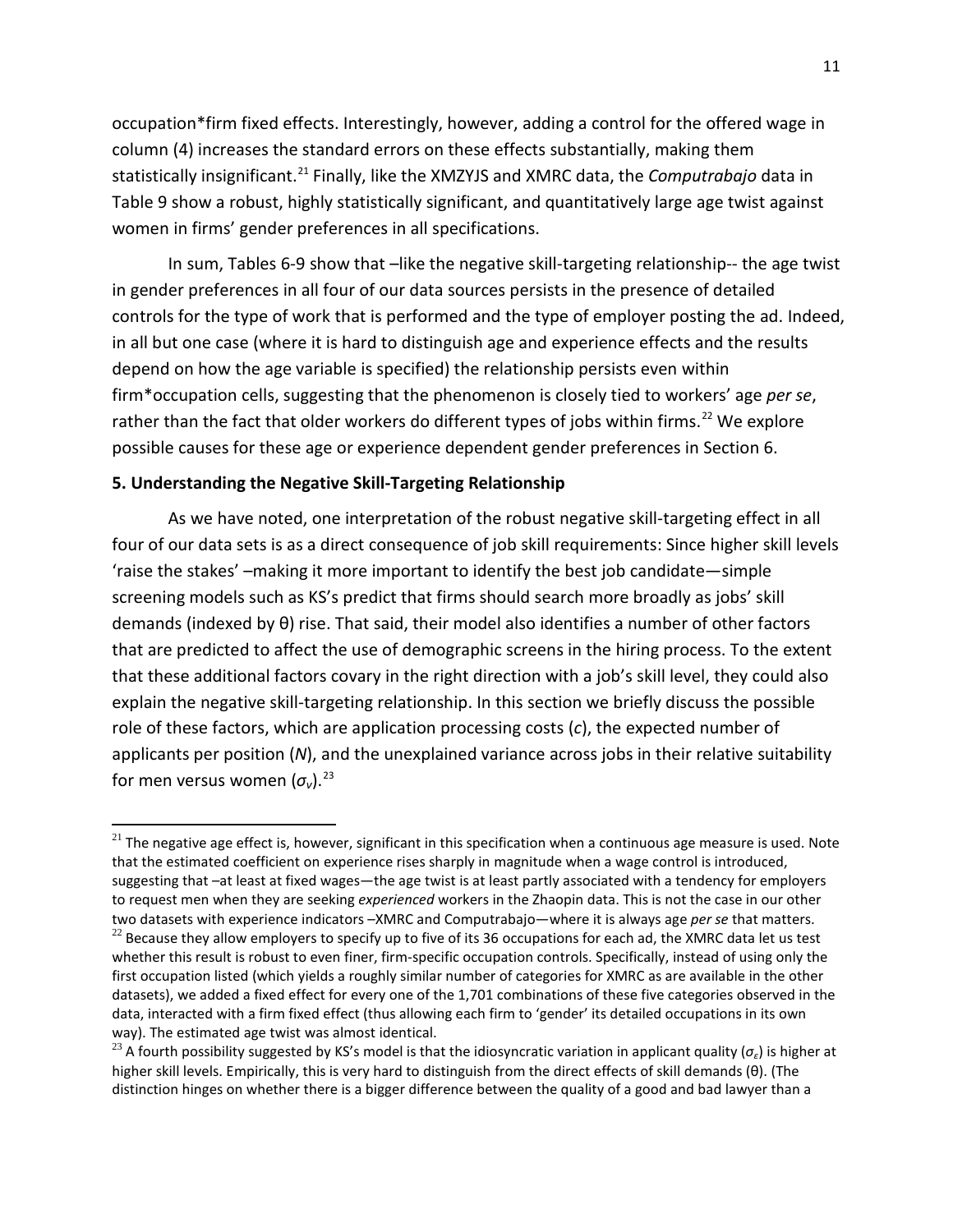Turning first to application processing costs (*c*), the screening model predicts that *ex ante* screening should become more common as *c* rises (because discouraging one group from applying saves on application processing costs). Since both intuition and available evidence suggest that application processing costs rise with jobs' skill levels, it seems unlikely that they can account for the negative skill-targeting relationship that is present in all our data sources.<sup>[24](#page-14-0)</sup> On the other hand, the model also predicts that *ex ante* screening should become less common as the number of applicants per job (*N*) shrinks. Thus, unmeasured covariation between skill levels and labor market tightness could explain the negative skill-targeting relationship if labor markets for skilled workers are on average tighter. Again, the intuition is simple: why would you rule out an entire group of applicants when applicants on the whole are scarce?

A final possibility suggested by the KS model is that *σν*, the variance *across jobs* in women's (or older workers') comparative advantage, might be greater in less-skilled than in more-skilled jobs. In other words, perhaps age and gender 'matter less' for performance in skilled than in unskilled jobs. For example, if men and women are more different physically than mentally, and if age affects the performance of physical tasks more than mental tasks, jobs requiring manual labor might be more age- and gender-specialized than other jobs.<sup>[25](#page-14-1)</sup> A related hypothesis applies this same logic to employers, co-workers' or customers' *tastes*: perhaps skilled co-workers, as well as employers or customers of skilled workers, 'care less' about the age and gender of people they interact with. In their paper, KS devise a simple test between the variance (*σν*)-based and skill (θ)-based explanations of the negative skill-targeting relationship, based on the fact that the models have different predictions for the effects of skill in jobs that are highly gendered (i.e. jobs where more than half the ads explicitly requests one of the two genders) than in other jobs. When we perform similar tests in the current data, as in KS our results favor a direct effect of skill  $(θ)$ .<sup>[26](#page-14-2)</sup>

Stepping outside KS's baseline model, a final factor that might explain the negative skilltargeting relationship is an increase in the stigma associated with posting an age or gender targeted ad with the job's skill level. While we cannot definitively rule out this explanation with

 $\overline{a}$ 

good and bad legal assistant, *over and above* the difference that follows from the jobs' skill demands.) Interested readers should consult KS.

<span id="page-14-0"></span><sup>&</sup>lt;sup>24</sup> See Table I in Barron and Bishop (1985). In their employer survey, the total person-hours spent by company personnel recruiting, screening, and interviewing applicants to hire one individual ranged from 7.08 for blue-collar workers to 16.99 for managerial personnel.

<span id="page-14-1"></span> $^{25}$  Note that effects of this nature would need to occur within firm\*occupation cells to explain our results. KS also show that the skill-targeting effect persists when all jobs requiring manual labor are dropped from the sample.

<span id="page-14-2"></span> $^{26}$  Details are provided on the paper's website. See Table S-3 of the Supplementary Materials.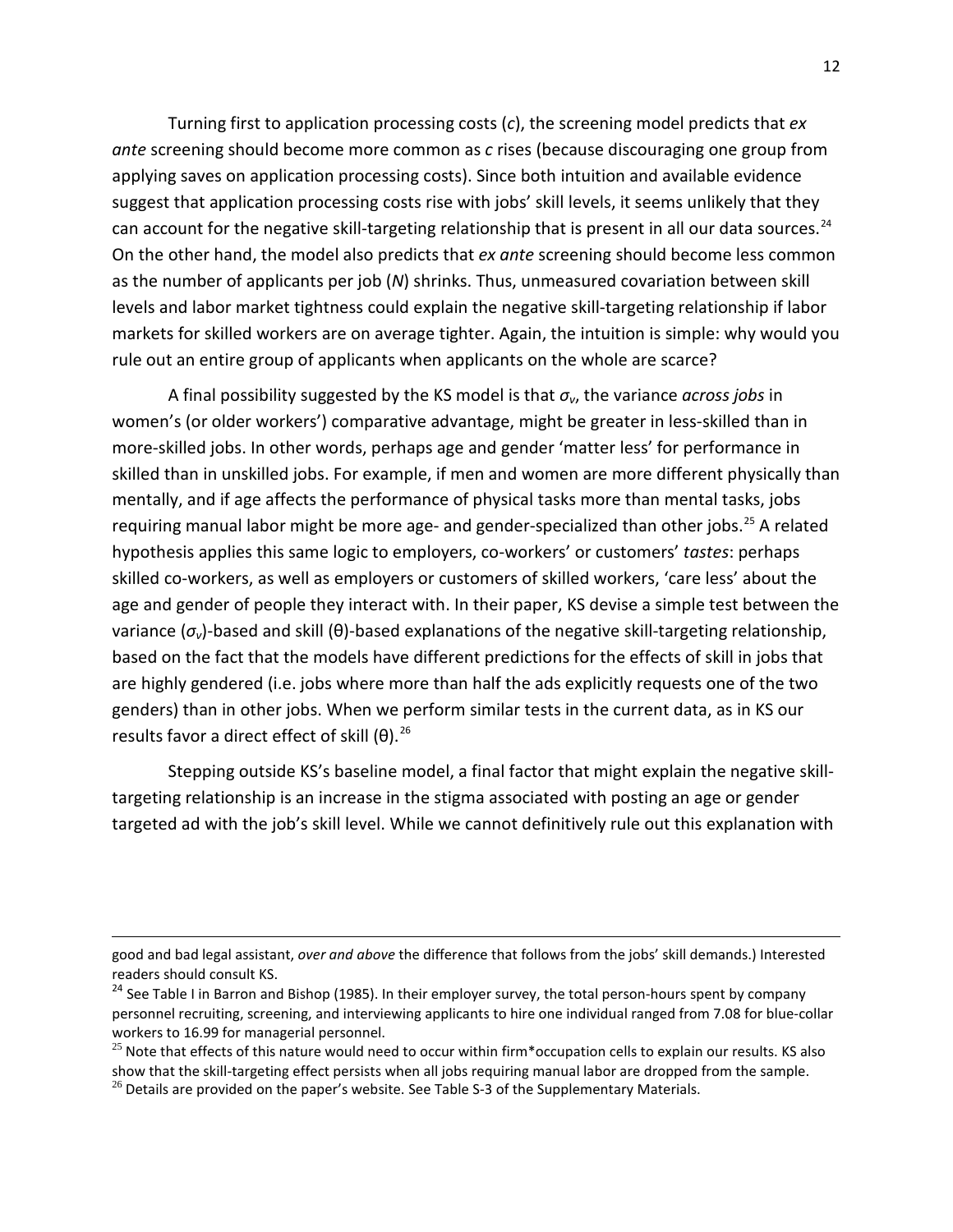the data at our disposal, our conversations with job board officials suggested that very little stigma is associated with posting an age or gender targeted job ad in China, at any skill level.<sup>27</sup>

Summing up, application processing costs and employer stigma do not appear to be likely explanations of the negative skill-targeting relationship, and available evidence suggests that the phenomenon is not caused by a tendency for men and women to be more similar to each other when performing skilled versus unskilled work, nor by a tendency for firms, coworkers or customers to 'care less' about age and gender in more skilled environments. This leaves either a direct effect of skill requirements on the value of identifying the best job candidate, or a higher level of tightness (fewer applicants per job) to skilled than unskilled jobs. While we suspect that both of these factors play a role, we note that any tendency for labor market tightness to increase with skill would need to be quite universal to explain our results, which are present for both age and gender targeting in four different datasets.

#### **6. Understanding the Age Twist in Firms' Gender Preferences**

In this Section we present six facts that shed some light on possible causes of the age twist in advertised gender requests. We begin by examining the role of gendered employer preferences for beauty and supervision, which are requested quite frequently in Chinese and Mexican job ads, then turn to the possible role of employer preferences for marital status and parenthood, which are only rarely mentioned in job ads.

#### *a. Beauty, Supervision and the Age Twist*

 $\overline{a}$ 

As noted, it is relatively common for job ads in China and Mexico to request that applicants be physically attractive. If these requests –which could reflect employer, customer and/or co-worker preferences-- are strongly correlated with employers' age and sex requests, the demand for beauty might account for some of the age twist.<sup>[28](#page-15-1)</sup> Similarly, if employers (or workers) prefer to have male supervisors, an increasing supervisory component of jobs with age could also contribute to the age twist.<sup>[29](#page-15-2)</sup> To explore these ideas, we first ask whether employers' beauty and supervision requests covary with desired age and sex in a way that could account for the age twist. Our focus is on the Zhaopin and Computrabajo datasets, which are the only ones where we have information on employers' requests for beauty and supervision.

<span id="page-15-0"></span><sup>27</sup> One possible test of the stigma hypothesis would be to see whether gender segregation in *actual hiring* declines with skill at the same rate as gender targeting in job ads. If it declines at the same rate, then firms are probably not substituting internal gender and age based filtering of applications for profiling as skill levels rise. Unfortunately, we do not have data on which employees are hired in any of our four datasets.

<span id="page-15-1"></span><sup>&</sup>lt;sup>28</sup> Hamermesh and Biddle (1994), Biddle and Hamermesh (1998) and Mobius and Rosenblat (2006) study the wage and hiring premia associated with beauty in developed-country labor markets.

<span id="page-15-2"></span><sup>&</sup>lt;sup>29</sup> Reuben et al. (2012) study experiments in which groups performing a real-effort task choose their own leaders. They find that women are selected much less often as leaders than is suggested by their past performance.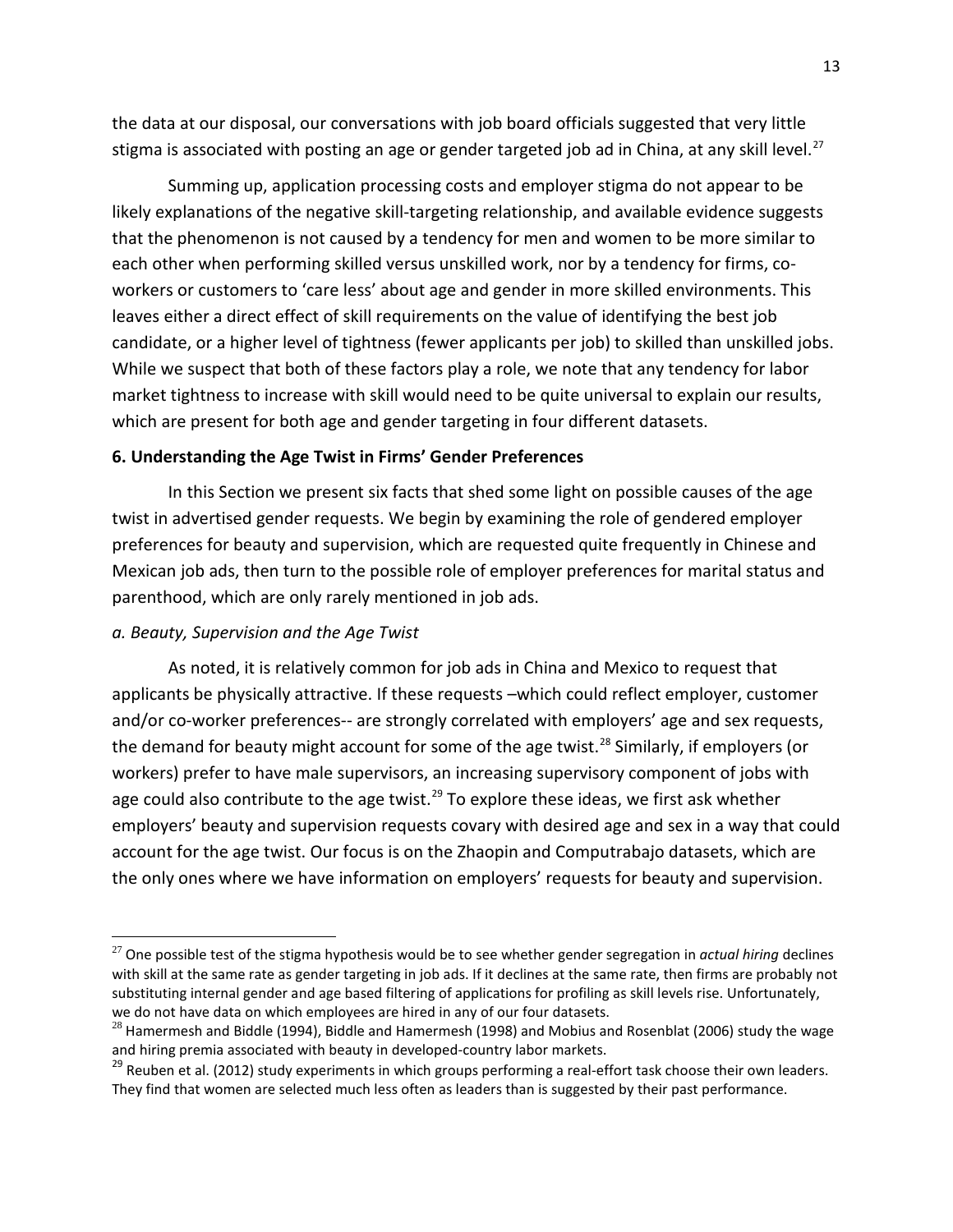**Fact 1: Compared to other age and gender groups, employers are much more likely to request beauty when they are seeking to hire young women. Employers are much more likely to stipulate supervisory duties when seeking older men.** 

This is illustrated in panel (a) of Figure 3 for the Zhaopin data. There, *close to half (45.8 percent) of job ads aimed at women under the age of 30 explicitly request that the applicant be physically attractive.* This number falls to 25.5 percent among women over 30, 9.8 percent for men under 30, and to 4.8 percent for men over 30. Similar but less dramatic trends are present for beauty and photo requests in the Computrabajo data (panels (b) and (c)). Together, these patterns suggest that employers' requests for attractive young women could account for some of the age twist. Panel (d) of Figure 3 looks at whether the ad says the job involves supervising other workers. As one might expect, supervisory duties increase strongly with age in both 'male' and 'female' job ads. The increase is however much stronger among jobs requesting men, suggesting that preferences to have men in supervisory positions could also account for some of the age twist in our data.

# **Fact 2: The age twist is positive in almost all occupations, though its magnitude varies considerably. It is especially high in administration, customer service and management occupations.**

Figures 4-7 show the size of the age twist by occupation in all four of our data sets.<sup>[30](#page-16-0)</sup> In all those figures, the age twist is defined as the difference in employers 'preferences towards men' (*P<sup>M</sup> – P<sup>F</sup>* ) between ads requesting workers under versus over 30 years of age. The age twist is positive in almost all occupations in all datasets, including many occupations with no obvious role for beauty (security staff, software, construction, and accounting) or supervision (manual workers, logistics workers, and manufacturing labor). That said, the age twist does vary substantially in magnitude across occupations. In particular, three occupations stand out as having consistently large twists: administration (which includes receptionists, executive assistants and other office assistants), customer service and management all fall into the top five occupations in three or more of the datasets. $31$  Figures 4-7 also flag two large occupation groups –sales manufacturing workers—both of which have about average-sized twists. Straightforward shift-share calculations show that these five occupations account for more than half of the age twist in all four datasets.

 $\overline{a}$ 

<span id="page-16-0"></span> $30$  To keep the figures manageable and more comparable across datasets, and to increase the precision of the within-occupation twist measures used later in this Section, Figures 8-11 use occupation groups that are more aggregated than the ones used in our regression analyses. Specifically, compared to the regressions, the number of categories is reduced from 58 to 19, 36 to 23, 39 to 26 and 14 to 13 in XMZYJS, XMRC, Zhaopin and Computrabajo respectively.

<span id="page-16-1"></span> $31$  Management has a low rank in XMRC, however. Occupations with titles that suggest a customer contact component are indicated by asterisks (\*), but do not show consistently above-average age twists.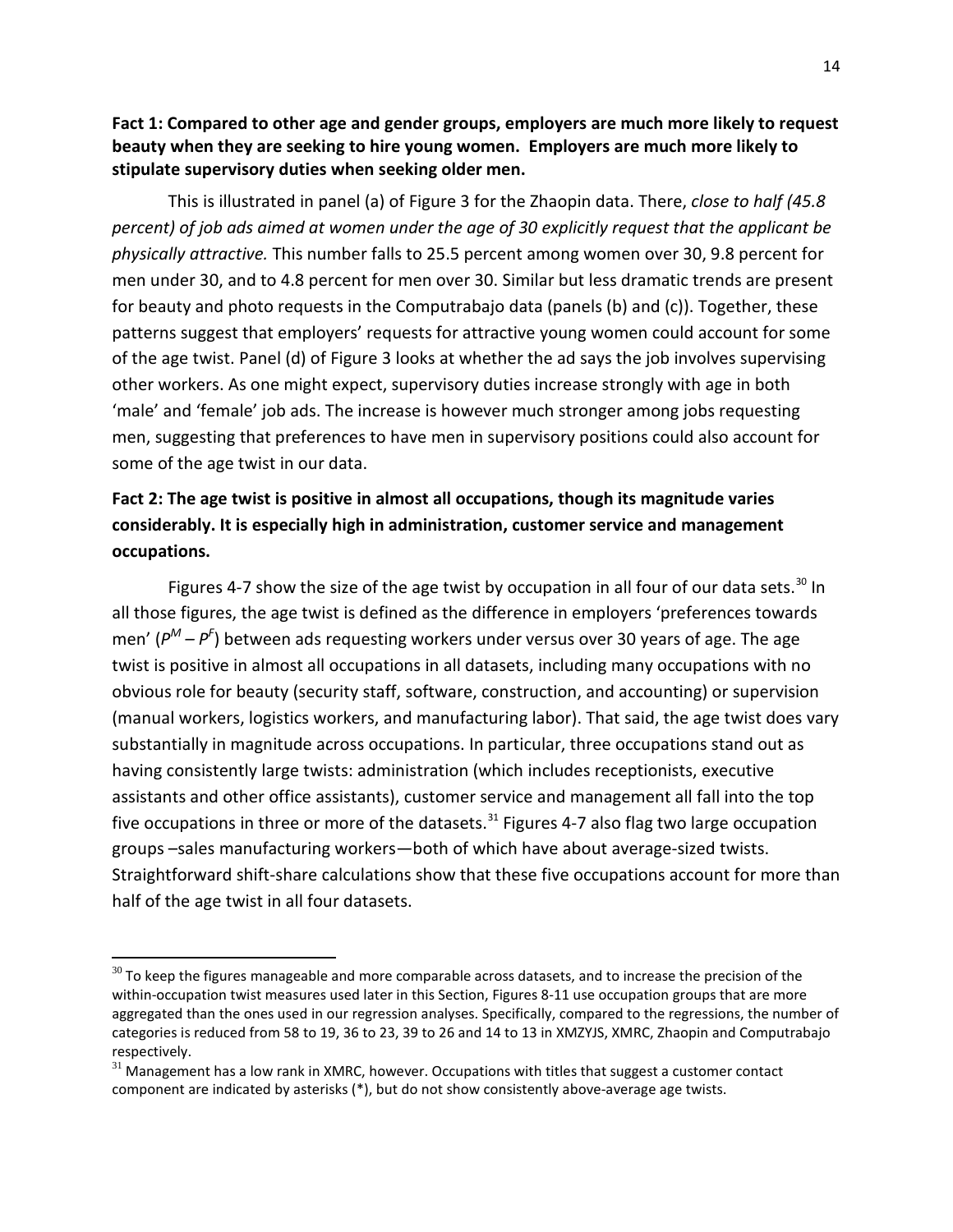### **Fact 3: Occupations with high beauty demands and a large supervision component have bigger age twists. Together these two factors can account for 37 percent of the crossoccupation variance in the twist.**

What features distinguish the high-twist occupations from the others in Figures 4-7? Inspired by the patterns in Figure 3, Table 10 presents some simple cross-occupation regressions in the Zhaopin and Computrabajo datasets. The dependent variable in these regressions is the size of an occupation's age twist, i.e. the numbers displayed in Figures 6 and 7. The single regressor in the Zhaopin data is a continuous variable equal to the share of ads in the occupation that explicitly request an attractive applicant. Column 1 of the table strongly indicates that occupations with a higher demand for beauty exhibit larger *shifts* in employers' preferences *away from women as workers age*. In the Computrabajo data, the same regression also shows a positive effect, though it is only significant at the ten percent level (column 2).<sup>[32](#page-17-0)</sup> The Computrabajo data also allow us to add the occupation's supervision demand to this regression; the results in column 3 show that occupations with frequent leadership duties tend to 'turn away' from seeking female applicants as the worker's age rises (*p <.10*). Adding this supervision control increases the size and significance of the beauty effect as well, which becomes significant at the 5 percent level. Quantitatively, the  $R^2$ s in Table 10 indicate that gendered preferences for beauty and supervision can account for about 37 percent of the cross-occupational variation in the age twist.

### **Fact 4: Requests for beauty and supervision account for relatively little (8-15 percent) of the age twist across individual job ads.**

To what extent can the age pattern of requests for beauty and supervision in Figure 3 explain the covariation between age and the direction of gender requests across individual job ads in our data? Table 11 explores this question by adding controls for ad-level beauty and supervision requests to the column 3 regressions in Tables 8 and 9. While beauty and supervision demands are highly predictive of gender requests, controlling for them does not attenuate the estimated age coefficients very much. Using the estimated gap *P<sup>m</sup> – P<sup>f</sup>* gap between ads requesting workers over 35 versus workers under 25 as our estimate of the age twist, beauty and supervision controls can account for (.2647-.2259)/.2647 = 14.7% of the age twist in the Zhaopin data, and (.2480-.2289)/.2480 = 7.7% of the age twist in the Computrabajo data. A similar message emerges from columns (3) and (6) of Table 11, which exclude all ads requesting beauty (or a photo or supervision in the Computrabajo data) from the estimation sample. While the estimated age twist attenuates somewhat further, it remains large in

l

<span id="page-17-0"></span> $32$  To economize on degrees of freedom, Table 10 uses an aggregate indicator of beauty demand –whether the ad requested beauty or a photo. If these are entered separately, both have positive coefficients but the photo indicator has the stronger and more significant effect.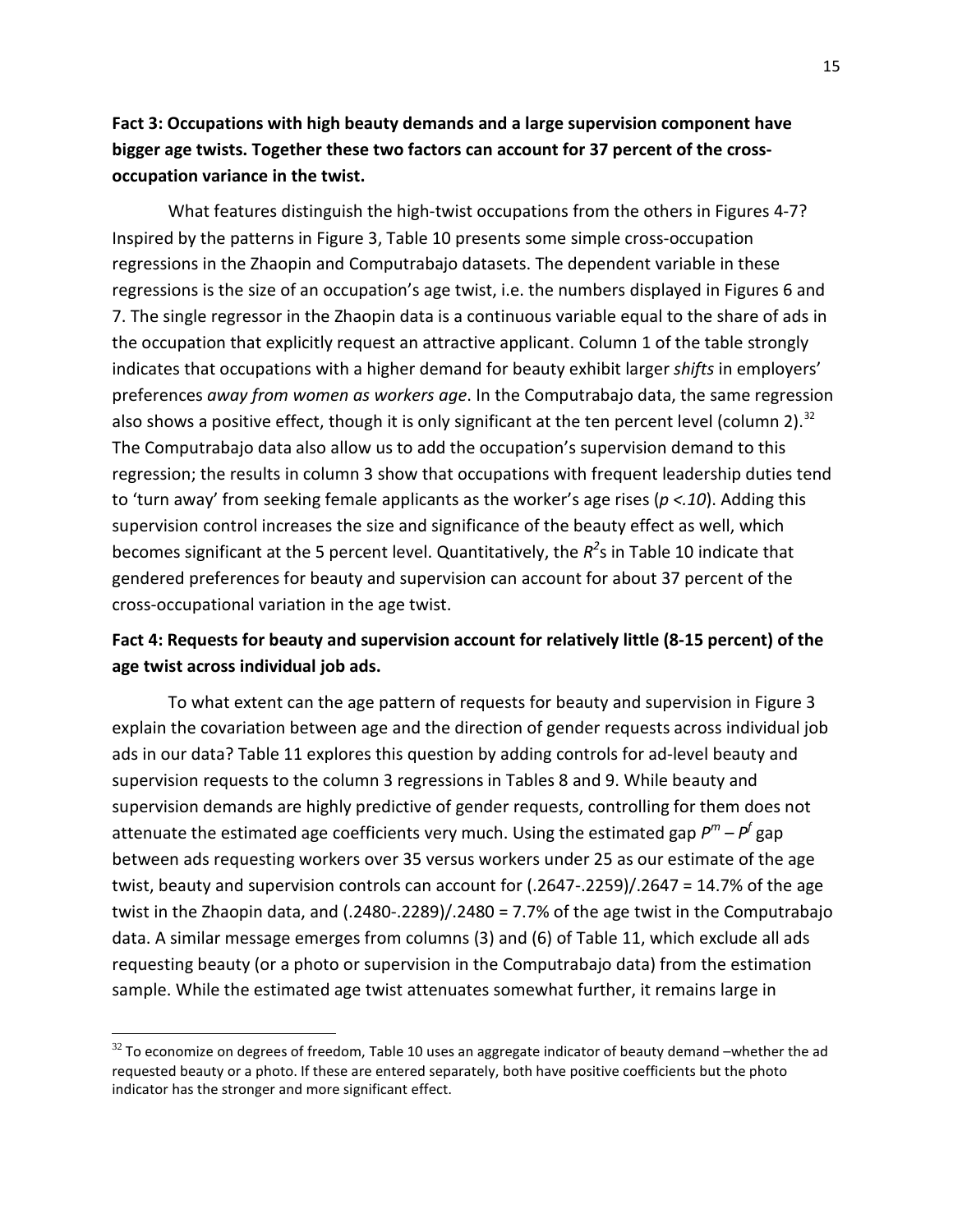magnitude and highly statistically significant. These facts, together with Figure 4-7's evidence that the twist is observed even in occupations where it seems unlikely that beauty or supervision play substantial roles, lead us to consider other possible explanations of the age twist.

#### *b. Marriage, Children and the Age Twist*

 $\overline{\phantom{a}}$ 

A sizable literature on the male marriage wage premium suggests that firms value marriage among men (Korenman and Neumark 1991, Ahituv and Lerman 2007, Loughran et al. 2009, Petersen et al 2011). And while marriage does not appear to have strong effects on women's wages in developed countries, there is widespread evidence of a motherhood penalty (Korenman and Neumark 1992, Fernandez-Kranz et al 2013). Thus, the fact that both genders are entering marriage and parenthood between age 18 and 45 could also contribute to the age twist.

# **Fact 5: Explicit employer preferences for workers' marital status are rare, but are highly correlated with desired gender: employers 'want' men to be married, and women to be single.**

Figure 8 summarizes employers' marital status requests (only available in the Computrabajo data) by requested gender. While rare overall (comprising only 3.4 percent of ads), ads requesting a specific marital status exhibit a strong gender pattern. Specifically, among ads requesting men, requests for married applicants outweigh requests for single applicants by a ratio of about six to one. In ads requesting women this pattern is reversed, with requests for single applicants outweighing those for married applicants by more than four to one. Together these patterns suggest that the movement of men and women into marriage (and parenthood) during the early career could also account for some of the age twist, especially if some of the firms who do not state explicit preferences for marriage and parenthood still care about these attributes.<sup>[33](#page-18-0)</sup>

# **Fact 6: In China, the age twist in advertised gender preferences is highly concentrated between the ages of 26 and 30. This corresponds quite closely to the ages at which most Chinese women are having their first (and only) child.**

The three dashed lines in Figures 9 and 10 show the share of gendered job ads that request women in each of our three Chinese datasets in two-year age bins. For comparability, each dataset has been reweighted to represent the education distribution of working-age urban *hukou* Chinese women in the 2005 one-percent Census microdata file. After reweighting, the structure of the age twist is quite comparable across our three Chinese datasets (especially

<span id="page-18-0"></span> $33$  Explicit requests for workers with or without children do occur in the Computrabajo data, but are even rarer than marital status requests.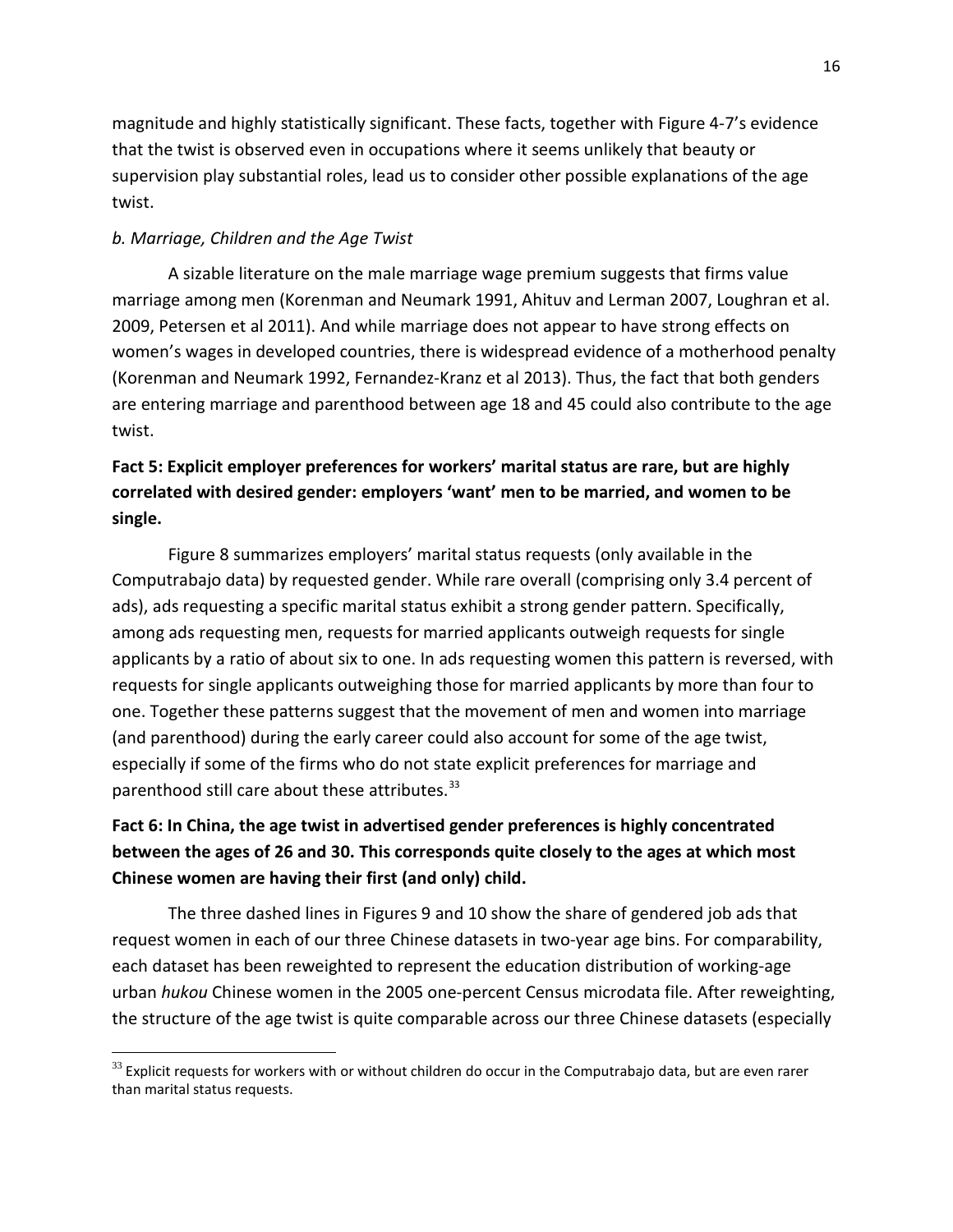the two more-skilled ones, XMRC and XMZYJS). Remarkably, most of the age twist is concentrated in the four years between age 26 and 30, with about 70 percent of gendered job ads for 26-year-olds requesting women compared to about 35 percent at age 30. This surprisingly concentrated timing of the Chinese age twist offers some hope that we might be able to isolate its proximate causes by looking at the timing of other events in Chinese women's lives. $34$ 

To that end, Figure 9 compares the timing of this rapid shift in the mix of job ads to the ages at which urban Chinese women move into marriage in the 2005 Census sample described above. In Figure 9, the blue (rightmost) solid line shows the share of urban Chinese women who are single as a function of age in two-year bins. Interestingly, urban Chinese women's movement into marriage is also highly concentrated into a narrow age range, with the fraction single falling from 80 to about 30 percent between the ages of 22 and 26. This range, however, is earlier than the period when the mix of gendered job ads shifts most strongly away from women (26-30). Thus, the timing of the age twist does not line up well with a simple employeraversion-to-married-women hypothesis: Chinese employers are still disproportionately requesting female employees (at around 70 percent of ads in XMRC and Zhaopin) at age 26, when a substantial majority of women are already married.<sup>[35](#page-19-1)</sup> This timing problem becomes even more severe if employers avoid not just married women but women *who will become married shortly after being hired*: leading the 'share single' curve by two years (the leftmost, brown curve) shows the share of women who, if hired today, will still be single two years from now. To avoid hiring such women, firms would want to start shifting their ads away from women starting even earlier—at age 20.

Figure 10, on the other hand, compares the age twist in urban China to the ages at which urban Chinese women tend to have their first child. Here, the curves match up better: the composition of gendered job ads shifts rapidly away from requesting women during exactly the ages when Chinese women are becoming mothers. While hardly conclusive, this suggests that a broad-based decline in job ads for women who –based on their ages—are having their first child has the potential to account for the age twist in our data.<sup>36</sup>

l

<span id="page-19-0"></span> $34$  The timing of both the age twist and women's movement into marriage and childbirth are much more gradual in Mexico than in China (see Appendix Figure A4). While these two trends are thus consistent with each other, they do not allow for the same test we can do with the Chinese data: asking whether two quite well-defined 'events' happen at the same times in a typical worker's life.

<span id="page-19-1"></span> $35$  Of course, an employer preference for married men could also explain the age twist. However, when we produced the equivalent to Figure 9 for men, the same timing problem is apparent.**.**

<span id="page-19-2"></span> $36$  Notably, the share of ads requesting women does not recover at ages when children are in school: Given the timing of first births and China's one-child policy, Appendix Figure A3] shows that fewer than 20 percent of 34 year-old urban Chinese women still have a child under the age of 6. If care for pre-school children explains the age twist, we should see an increase in employer interest in hiring women after about age 30, which is not the case.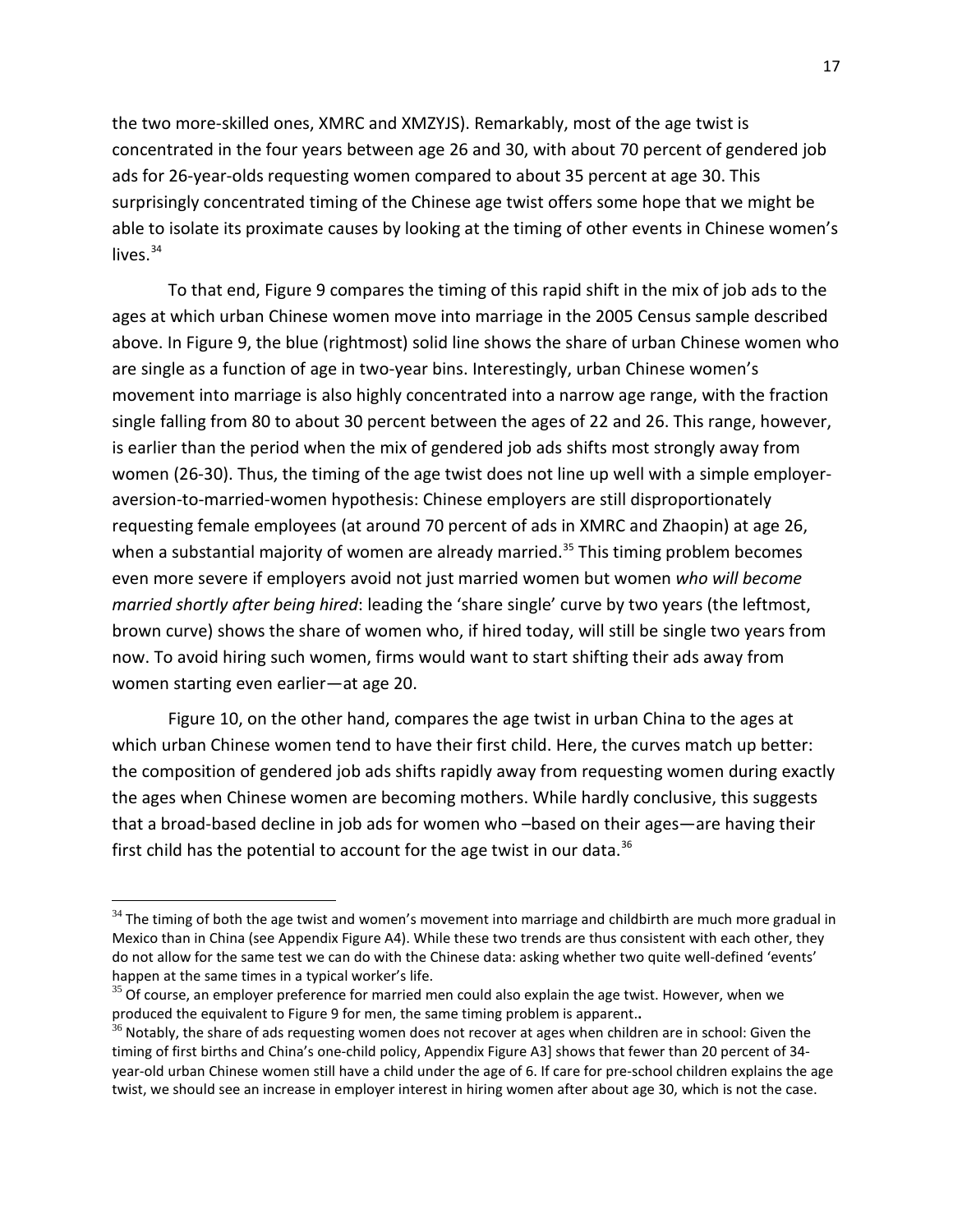#### **7. Discussion**

Our analysis of age and gender based profiling in job ads shows that this is a widely used practice in Chinese and Mexican labor markets. Consistent with the evidence in Kuhn and Shen (2013), we find that profiling is much more common at low skill levels, whether skill is measured by education requirements, experience requirements or offered wages. As noted, this pattern is consistent with a simple model of hiring from two pools in the presence of application processing costs. The pattern also suggests that skill upgrading in the Chinese and Mexican labor markets may be a potent force in reducing the prevalence of labor market profiling in those economies.

We have also identified a new empirical regularity: a dramatic 'twist' in the distribution of employers' advertised gender requests away from women and towards men as workers age. Like the skill-targeting relationship, this phenomenon is robust to estimation methods and statistical controls, and is present in four data sets drawn from different countries serving very different skill levels. We show that employers are much more likely to explicitly request physically attractive applicants when they are seeking to hire young women than any other demographic group, suggesting that conscious demands for (young, female) beauty may account for some of this age twist; a similar argument applies to preferences for older male supervisors. That said, explicit, gendered employer preferences for beauty and supervision can only account for about 37 percent of the cross-occupation variance in the age twist, and eight to fifteen percent of its cross-ad variation.

These facts, plus the fact that the twist remains strong even when all job ads that request beauty or supervision are excluded from our sample, suggest that some additional factor also plays a role. In that regard, we provide some suggestive evidence that the rapid movement of young workers into marriage and parenthood during their 20s may also matter. While explicit requests for marital status are rare, they strongly indicate that employers 'want men to be married and women to be single'. Also, in China where women's shift into motherhood is highly concentrated into a narrow age window, the age twist is highly concentrated into those same ages.

While the age twist in advertised vacancies is large in magnitude, two caveats should be kept in mind when assessing its consequences for more familiar labor market outcomes like wages and employment. First, even in our less-skilled data sets, a substantial share of age targeted jobs is open to both genders. This is illustrated in Table A2, which combines nongendered and gender-matched jobs to show that despite the age twist, 42 to 81 percent (depending on the data set) of job ads targeted at workers over 35 are still open (at least 'officially') to women. Similarly, between 45 and 71 percent of the jobs targeted at workers under 25 are at least *open to* men. Thus, workers in relatively low demand according to explicit gender-based requests (young men and older women) are by no means completely excluded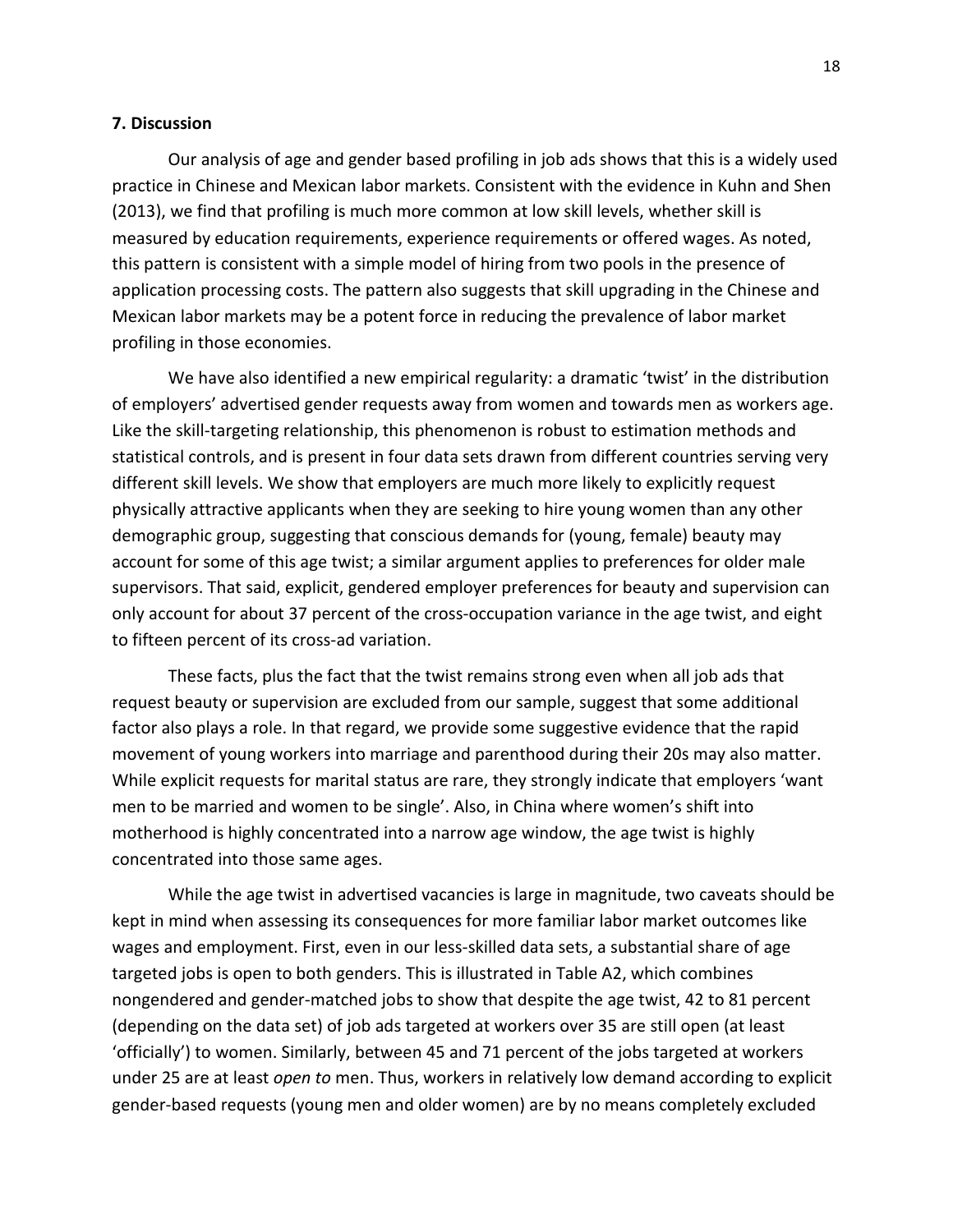from job ads targeted at their age group. Second, not all ads are age targeted. In particular, the share of ads that are age targeted –on which our analysis of the age twist is based—is 77.1 percent in XMZYJS, 72.4 percent in Computrabajo, 42.9 percent in XMRC, and 12.8 percent in Zhaopin. To the extent that employers are indeed willing to consider applicants of any age in non-age targeted ads, this also raises the number of vacancies open to groups who rarely receive explicit invitations to apply, thus limiting the impact of the profiling patterns documented here.

Bearing these caveats in mind, however, search theory suggests that profiling practices that exclude specific demographic groups from a substantial share of job vacancies should lead workers to change their behavior in a number of ways. For example, new labor market entrants who face fewer targeted job openings (such as young men in our data) may decide to search longer. Employed workers who face fewer targeted openings (such as older women) may be discouraged from on the-job-search for better jobs. Both types of workers (young men and older women) might also lower their reservation wages relative to other groups, contributing to a steeper age-wage profile for men than women. Understanding the consequences of age and gender based job profiling for more familiar labor market outcomes like these is an important question for further research.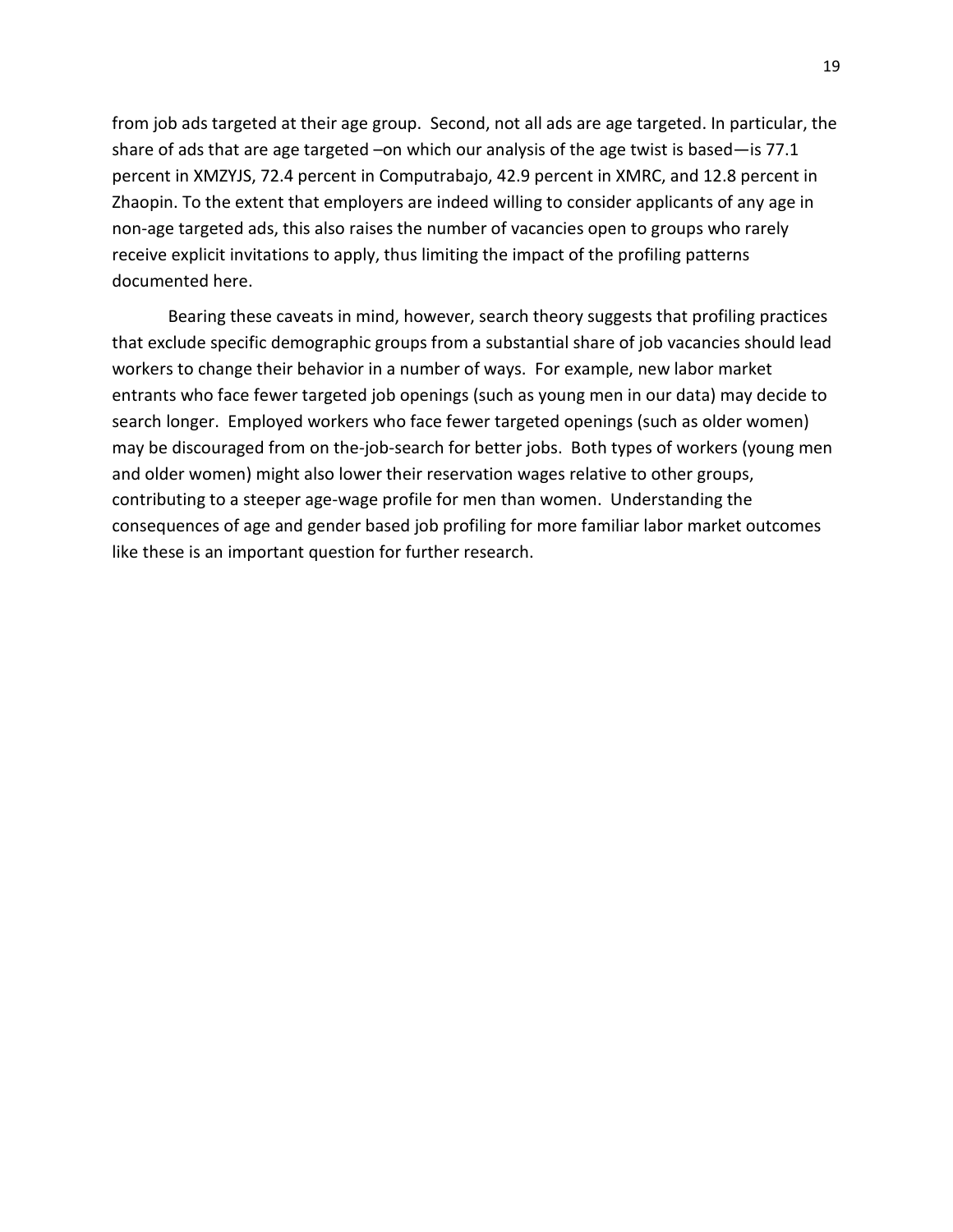#### **References**

- Ahituv, Avner and Robert I. Lerman (2007). "How Do Marital Status, Work Effort, and Wage Rates Interact?" *Demography* 44(3): 623-647 DOI: 10.1353/dem.2007.0021
- Barron, John M. and John Bishop (1985). "Extensive Search, Intensive Search, and Hiring Costs: New Evidence on Employer Hiring Activity," *Economic Inquiry* 23: 363-382.
- Biddle, Jeff E. and Daniel S. Hamermesh (1998). "Beauty, Productivity, and Discrimination: Lawyers' Looks and Lucre," *Journal of Labor Economics 16*(1): 172-201.
- Brencic, Vera (2010). "Wage Posting: Evidence from Job Ads," *Canadian Journal of Economics* 45(4): 1529-1559.
- Delgado Helleseter, Miguel (2013). "English Skills and Wages in a Non English Speaking Country: Findings from Online Advertisements in Mexico," unpublished paper, University of California, Santa Barbara.
- Fernandez-Kranz, Daniel, Aitor Lacuesta, and Nuria Rodriguez-Planas (2013). ["The Motherhood Earnings](http://apps.webofknowledge.com/full_record.do?product=UA&search_mode=MarkedList&qid=26&SID=1FldEuip63ThbyhuifR&page=1&doc=1&colName=WOS)  [Dip Evidence from Administrative Records,"](http://apps.webofknowledge.com/full_record.do?product=UA&search_mode=MarkedList&qid=26&SID=1FldEuip63ThbyhuifR&page=1&doc=1&colName=WOS) *Journal of Human Resources* 48(1): 169-197.
- Hamermesh, Daniel S. and Jeff E. Biddle (1994). "Beauty and the Labor Market," *American Economic Review 84*(5): 1174-1194.
- Korenman, Sanders and David Neumark (1991). "Does Marriage Really Make Men More Productive?" *Journal of Human Resources* 26(2): 282-307.
- Korenman, Sanders, and David Neumark (1992). "Marriage, Motherhood, and Wages," *Journal of Human Resources* 27(2): 233-255.
- Kuhn, Peter, and Kailing Shen (2013). "Gender Discrimination in Job Ads: Evidence from China," *Quarterly Journal of Economics* 128(1): 287–336.
- Lahey, Joanna N. (2008). "Age, Women, and Hiring: An Experimental Study," *Journal of Human Resources* 43: 30-56.
- Loughran, David S. and Julie Zissimopoulos (2009). "Why Wait? The Effect of Marriage and Childbearing on the Wages of Men and Women," Journal *of Human Resources* 44(2): 326-349.
- Mobius, Markus M. and Rosenblat, Tanya S. (2006). "Why Beauty Matters," *American Economic Review 96*(1): 222-235. doi:http://dx.doi.org/10.1257/000282806776157515
- Neumark, David, Ian Burn, and Patrick Button (2015). "Is It Harder for Older Workers to Find Jobs? New and Improved Evidence from a Field Experiment," NBER working paper no. 21669, October 2015.
- Petersen, Trond, Andrew M. Penner, and Geir Hogsnes (2011). "The Male Marital Wage Premium: Sorting versus Differential Pay," *Industrial and Labor Relations Review* 64(2): 283-304.
- Reuben, Ernesto, Pedro Rey-Biel, Paola Sapienza and Luigi Zingales (2012). "The Emergence of Male Leadership in Competitive Environments," *Journal of Economic Behavior and Organization 83*(1): 111-117. doi:http://dx.doi.org/10.1016/j.jebo.2011.06.016
- Topel H. Robert and Micharl P. Ward (1992). "Job Mobility and the Careers of Young Men," *Quarterly Journal of Economics* 107 (2): 439-479.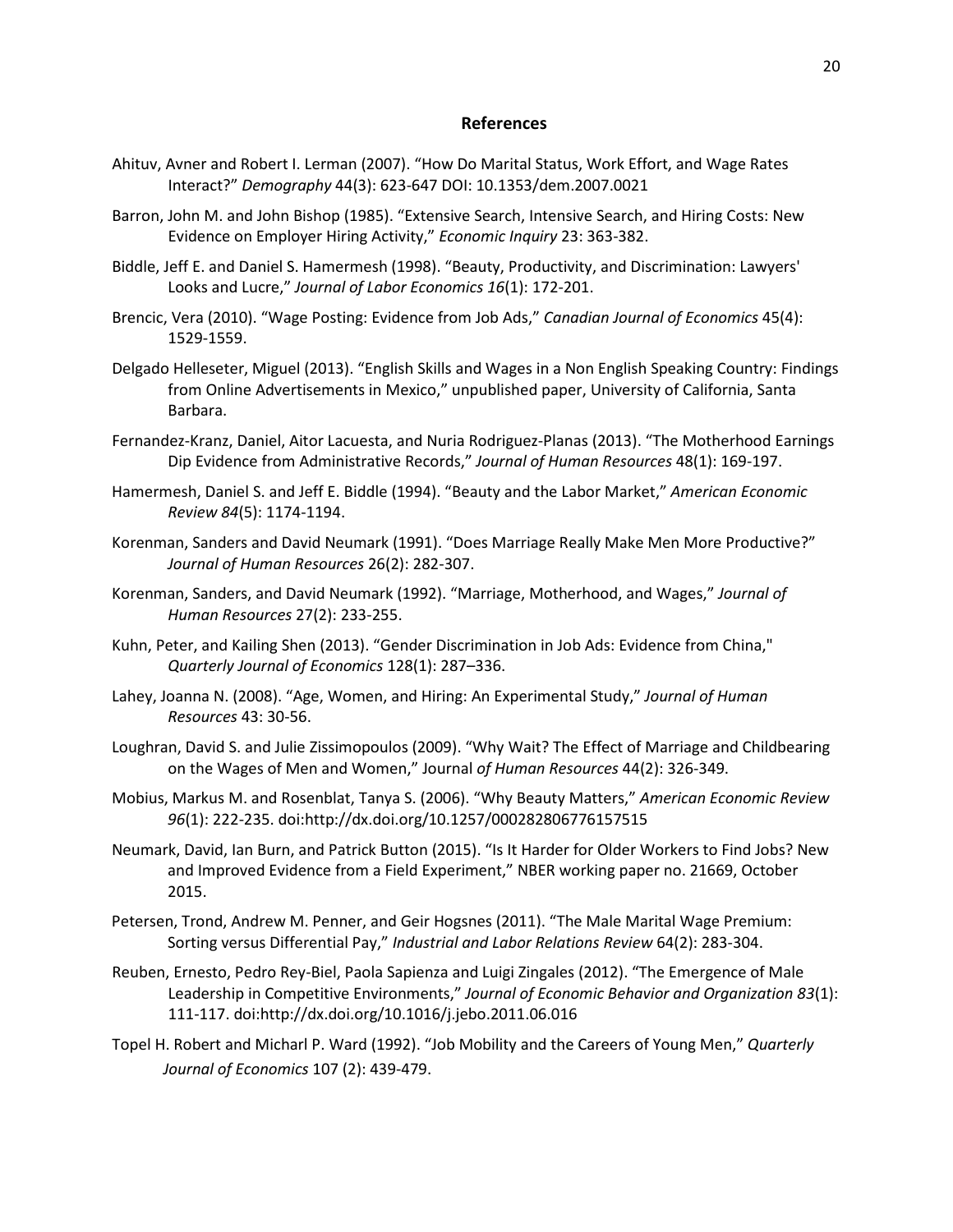



Notes: <HS, HS, SC, and C denote less than high school, high school, some college, and college or more respectively. CT refers to the Computrabajo data.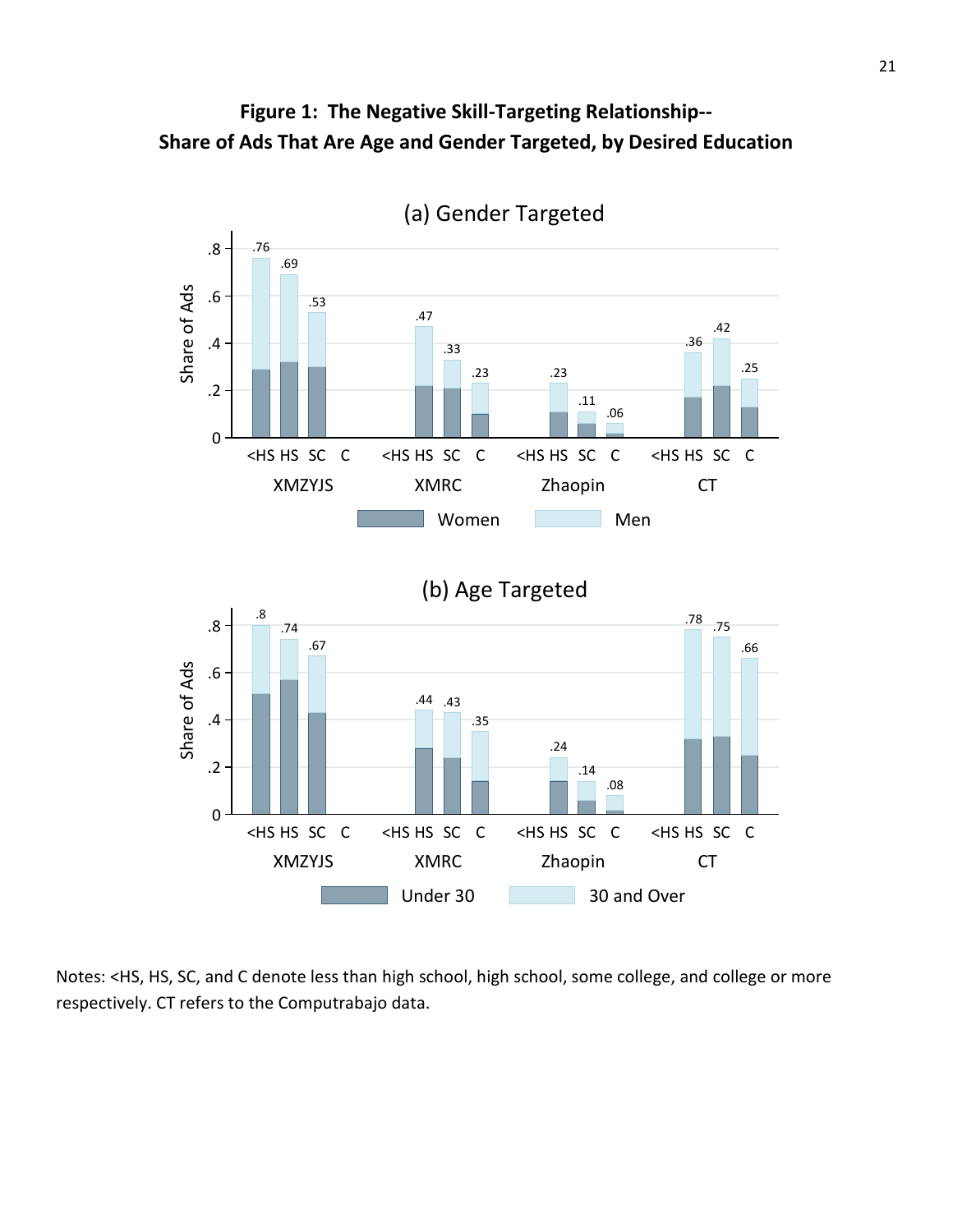

# **Figure 2: The Age Twist-- Share of Ads Requesting Women and Men, by Desired Age**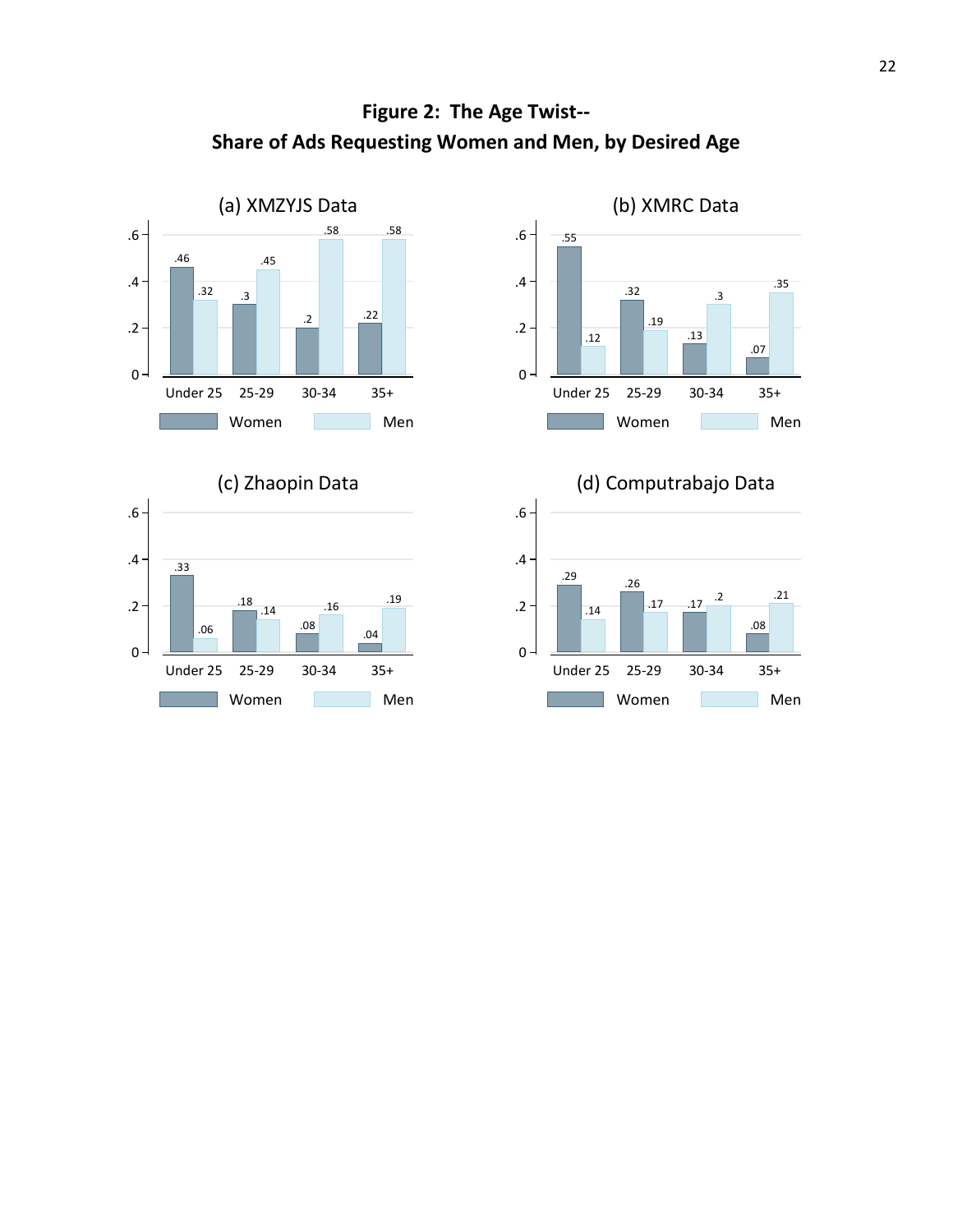

**Figure 3: Share of Ads Requesting Beauty, Photo, or Supervisory Duties, by Requested Age and Sex**

**Figure 4: Age Twist by Occupation: XMZYJS Data**

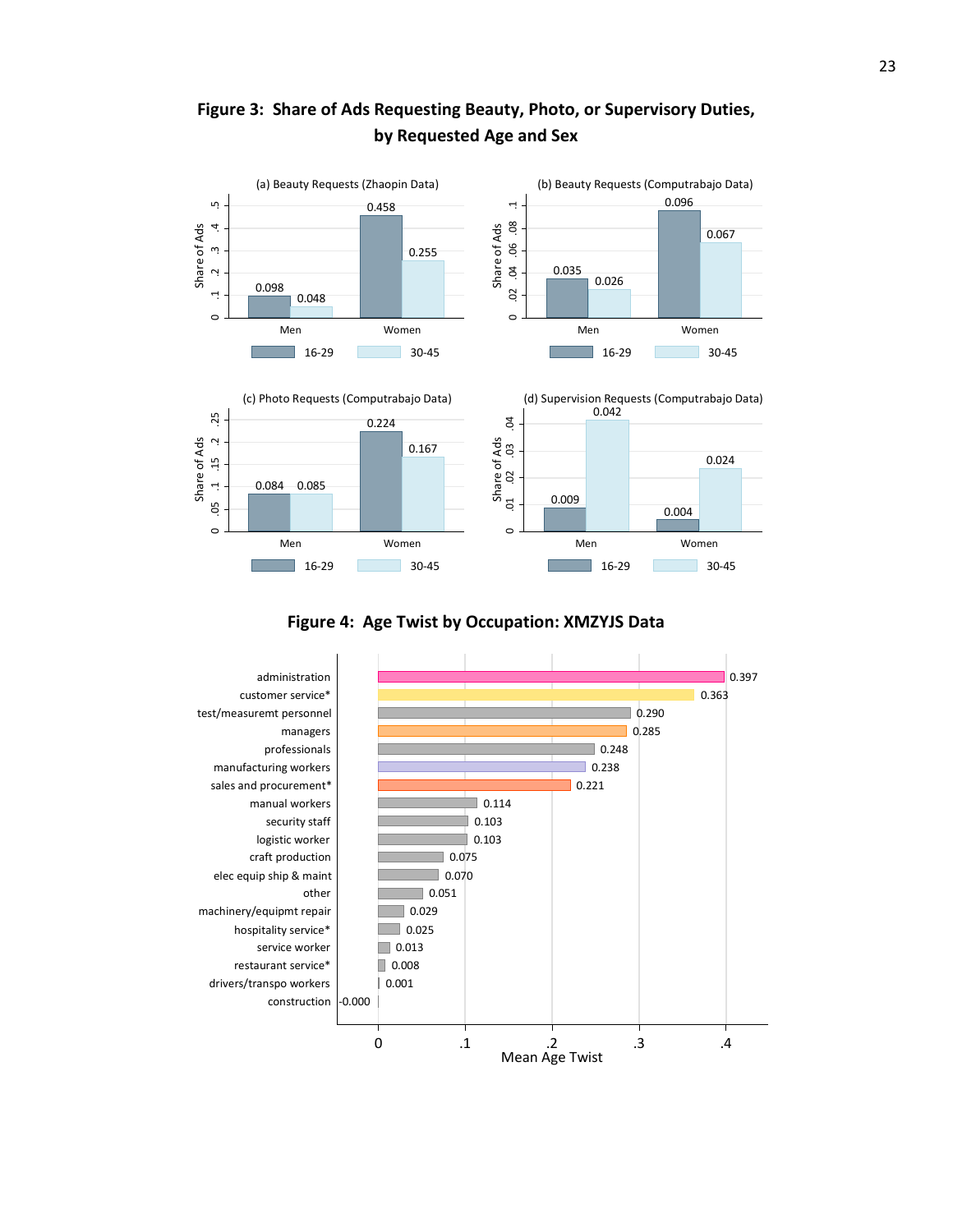

**Figure 5: Age Twist by Occupation: XMRC Data**



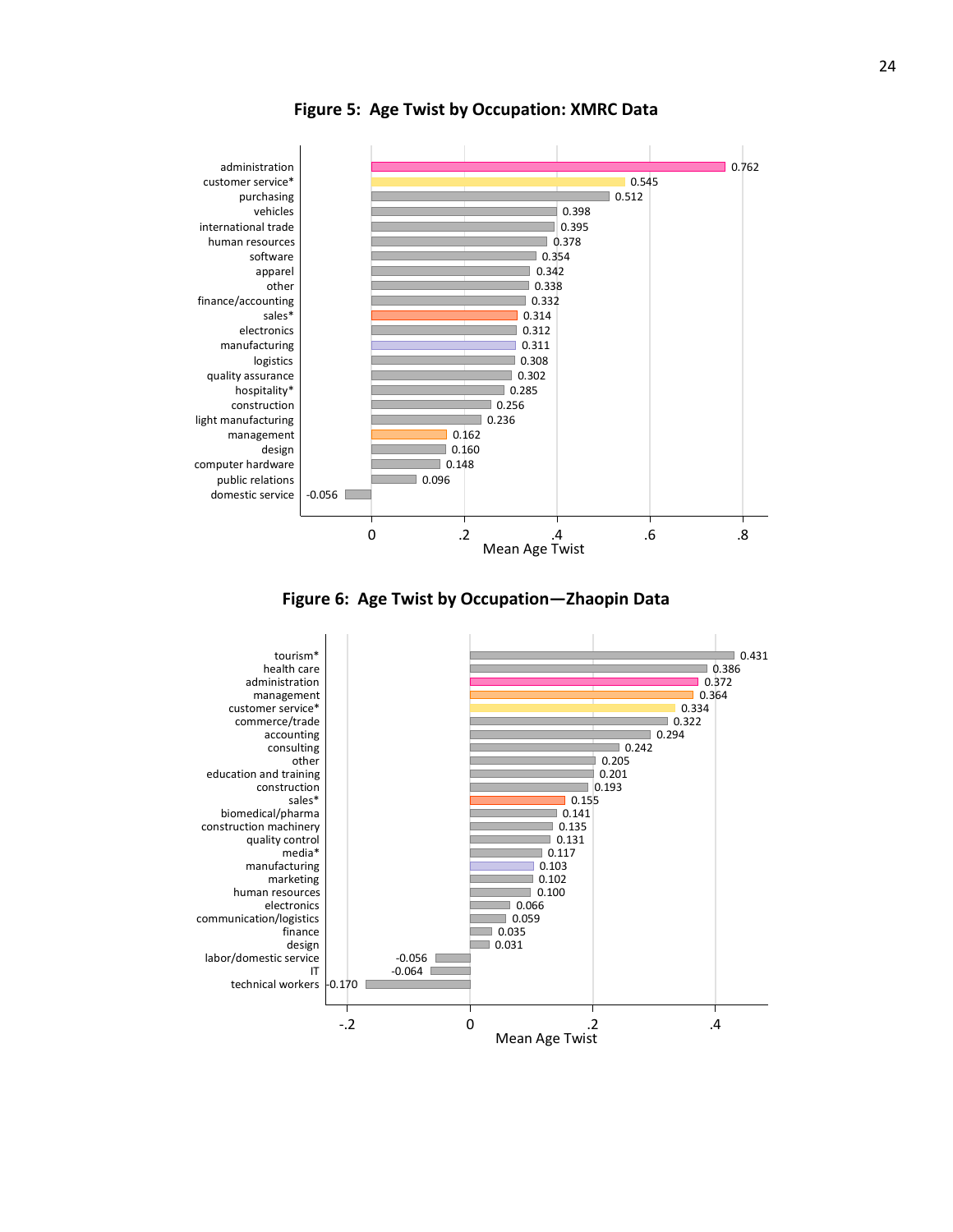

**Figure 7: Age Twist by Occupation—Computrabajo Data**

Notes to Figures 4-7: the age twist is the difference in employers 'preferences towards men' (*P<sup>M</sup> – P<sup>F</sup>* ) between ads requesting workers under versus over 30 years of age. Asterisks (\*) indicate that the occupation's title suggests a customer contact component.



**Figure 8: Share of Ads Requesting Single and Married Applicants, by Requested Age and Sex (Computrabajo Data)**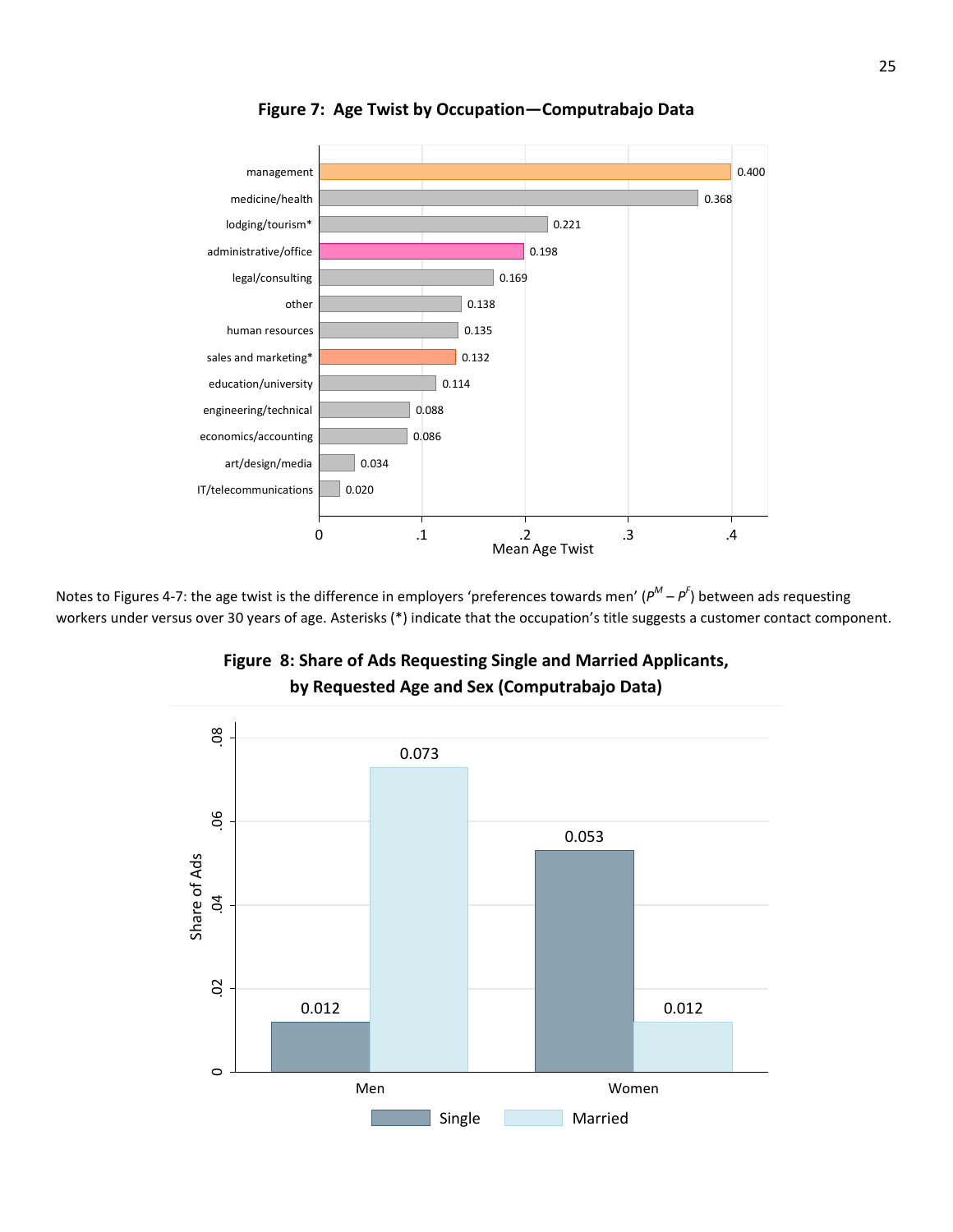

**Figure 9: Female Share of Gendered Job Ads versus Share of Women** 

Dashed Lines show the share of gendered job ads that request women in each job board. Solid lines show the share of urban Chinese women who are single at that age, or who will still be single two years later. Marital status information is for working=age urbanhukou women in the 2005 Census 1% microdata sample.



### **Figure 10: Female Share of Gendered Job Ads versus Share of Women who are** *Childless***, China**

Dashed lines show the share of gendered job ads that request women in each job board. Solid lines show the share of urban Chinese women who are childless at that age, or who will still be childless two years later.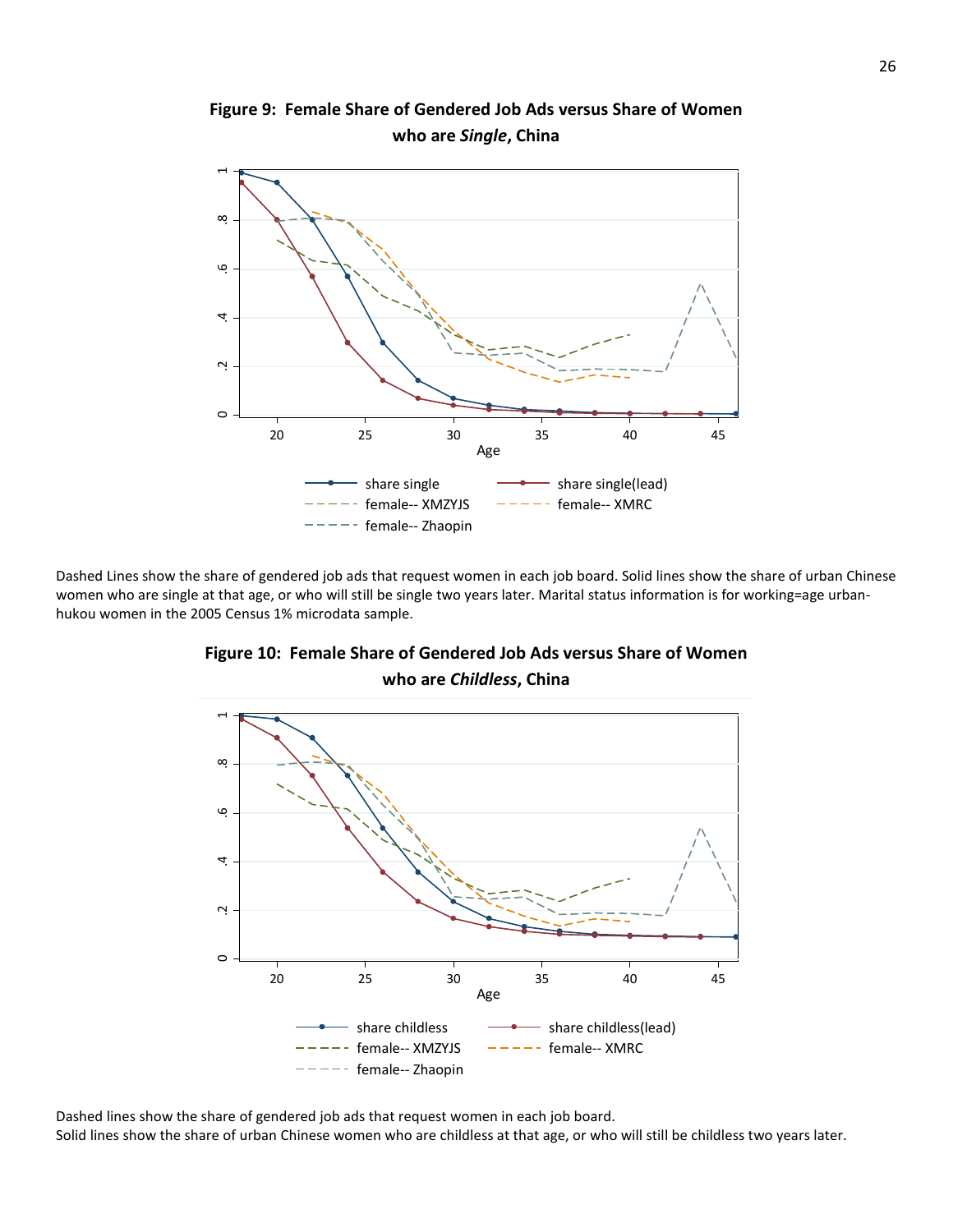|                                       | (1)           | (2)         | (3)       | (4)          |
|---------------------------------------|---------------|-------------|-----------|--------------|
| <b>Ad Characteristics</b>             | <b>XMZYJS</b> | <b>XMRC</b> | Zhaopin   | Computrabajo |
| <b>Gender requirements</b>            |               |             |           |              |
| No gender preference                  | 0.277         | 0.616       | 0.895     | 0.680        |
| Prefer male?                          | 0.421         | 0.185       | 0.055     | 0.160        |
| Prefer female?                        | 0.303         | 0.199       | 0.050     | 0.160        |
| <b>Education requirements</b>         |               |             |           |              |
| Junior middle school or less          | 0.604         | 0.493       | 0.129     | 0.429        |
| High school or Tech school            | 0.333         |             |           |              |
| Some postsecondary                    | 0.064         | 0.373       | 0.457     | 0.151        |
| University                            |               | 0.134       | 0.414     | 0.420        |
| <b>Experience requirements</b>        |               |             |           |              |
| none mentioned or under one year      | n/a           | 0.510       | 0.205     | 0.639        |
| 1-3 years                             | n/a           | 0.412       | 0.400     | 0.336        |
| 4-5 years                             | n/a           | 0.061       | 0.237     | 0.022        |
| More than 5 years                     | n/a           | 0.017       | 0.158     | 0.002        |
| Age requirements                      |               |             |           |              |
| No age restrictions                   | 0.000         | 0.482       | 0.758     | 0.214        |
| Ad specifies a minimum age            | 1.000         | 0.504       | 0.169     | 0.768        |
| Ad specifies a maximum age            | 0.771         | 0.442       | 0.201     | 0.742        |
| Minimum and maximum age specified     | 0.771         | 0.428       | 0.128     | 0.724        |
| Mean age, when specified (years)      | 27.63         | 28.89       | 30.50     | 30.64        |
| <b>Wages</b>                          |               |             |           |              |
| Wage not specified                    | 0.000         | 0.584       | 0.836     | 0.725        |
| Mean wage, when advertised            | 1810          | 2556        | 4279      | 7640         |
| <b>Number of positions advertised</b> |               |             |           |              |
| Unspecified                           | 0.000         | 0.055       | 0.481     | n/a          |
| Mean number, when specified           | 8.691         | 1.794       | 3.258     | n/a          |
| Ad requests beauty?                   | n/a           | n/a         | 0.077     | 0.040        |
| Photo required with application       | n/a           | n/a         | n/a       | 0.109        |
| Job requires supervising others       | n/a           | n/a         | n/a       | 0.016        |
| <b>Preferred Marital Status</b>       |               |             |           |              |
| Single person preferred               | n/a           | n/a         | n/a       | 0.013        |
| Married person preferred              | n/a           | n/a         | n/a       | 0.021        |
| <b>Number of ads</b>                  | 141,188       | 39,727      | 1,051,038 | 90,487       |

#### **TABLE 1: Sample Means: XMZYJS, XMRC, Zhaopin and Computrabajo Job Ads**

**Notes:** Wages are in RMB/month in XMZYJS, XMRC and Zhaopin; in Mexican pesos/month in Computrabajo.

The average exchange rate is 6.77 RMB per U.S. dollar in the year of 2010, our data period.

The average exchange rate is 13.2 MXN per U.S. dollar in the period of our Computrabajo data.

In all data sets the mean age is the midpoint of the minimum and maximum, conditional on both being specified.

n/a denotes data are not available in that data set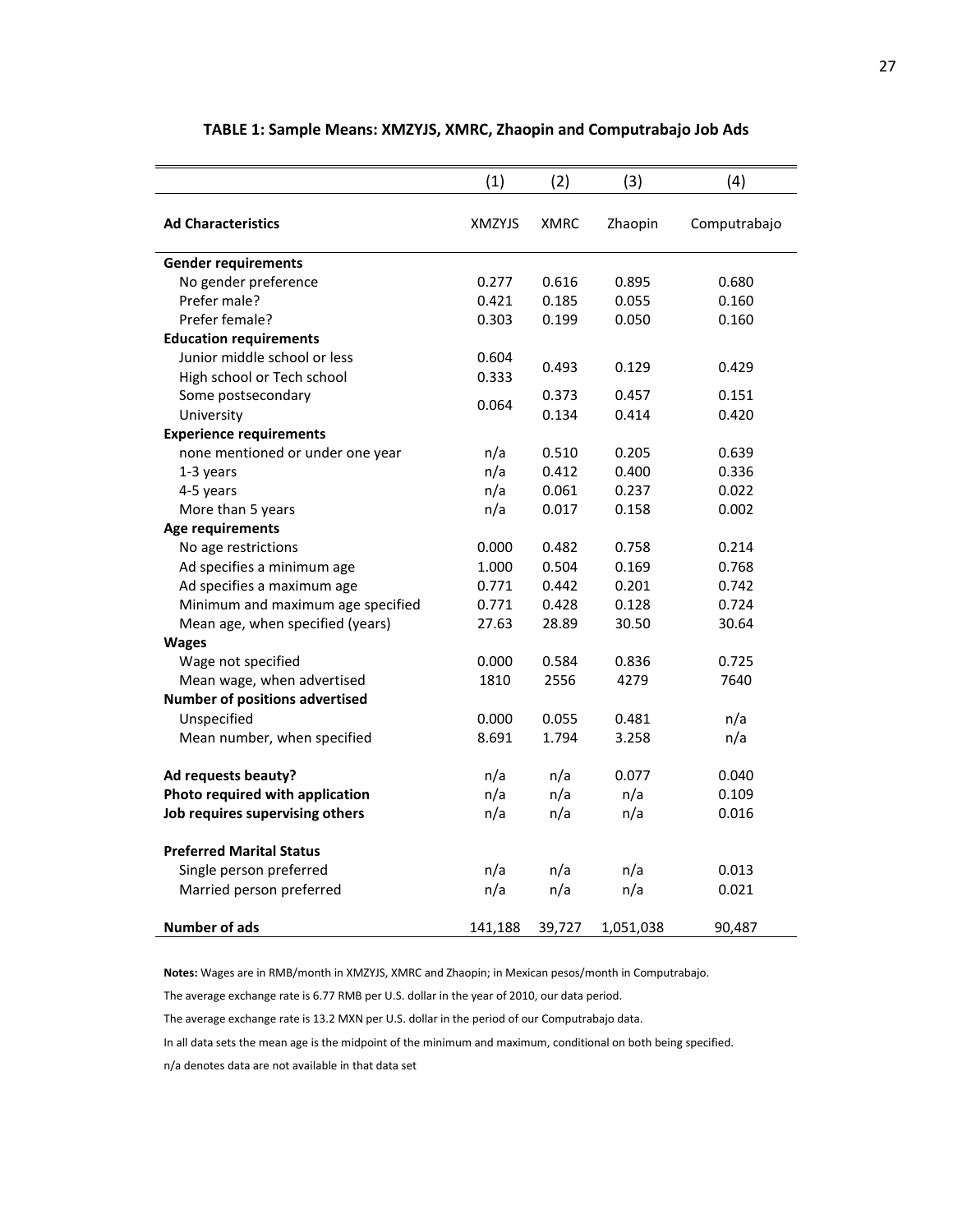|                    | <b>Prob(Gender Targeted)</b> |              |              |              | <b>Prob(Age Targeted)</b> |              |              |              |
|--------------------|------------------------------|--------------|--------------|--------------|---------------------------|--------------|--------------|--------------|
|                    | (1)                          | (2)          | (3)          | (4)          | (5)                       | (6)          | (7)          | (8)          |
| High//Tech School  | $-0.0595***$                 | $-0.0142$    | $-0.0030$    | $-0.0119$    | $-0.0603***$              | $-0.0257***$ | $-0.0104$    | $-0.0173***$ |
|                    | (0.0164)                     | (0.0149)     | (0.0225)     | (0.0128)     | (0.0095)                  | (0.0058)     | (0.0084)     | (0.0040)     |
| College            | $-0.1896***$                 | $-0.1175***$ | $-0.1015***$ | $-0.1254***$ | $-0.1079***$              | $-0.0622***$ | $-0.0657***$ | $-0.0842***$ |
|                    | (0.0230)                     | (0.0187)     | (0.0260)     | (0.0241)     | (0.0256)                  | (0.0125)     | (0.0164)     | (0.0228)     |
| Log (offered wage) |                              |              |              | 0.0956       |                           |              |              | 0.0741       |
|                    |                              |              |              | (0.1155)     |                           |              |              | (0.0837)     |
| Fixed effects      | district,                    | occ, firm    | occ*firm     | occ*firm     | district,                 | occ, firm    | occ*firm     | occ*firm     |
|                    | occupation                   |              |              |              | occupation                |              |              |              |
| number of groups   | 64                           | 8,897        | 27,633       | 27,633       | 64                        | 8,897        | 27,633       | 27,633       |
| N                  | 141,188                      | 141,188      | 141,188      | 141,188      | 141,188                   | 141,188      | 141,188      | 141,188      |
| Adjusted $R^2$     | 0.063                        | 0.387        | 0.520        | 0.522        | 0.040                     | 0.558        | 0.639        | 0.641        |

**TABLE 2: Effects of Jobs' Skill Requirements on the Probability an Ad is Age or Gender Targeted, XMZYJS DATA**

\*\*\* p<0.01, \*\* p<0.05, \* p<0.1. Standard errors (in parentheses) are clustered by occupation. All regressions control for number of positions advertised.

|                               |                     |                     | TABLE 3: Effects of Jobs' Skill Requirements on the Probability an Ad is Age or Gender Targeted, XMRC DATA |                     |                           |                  |                  |               |
|-------------------------------|---------------------|---------------------|------------------------------------------------------------------------------------------------------------|---------------------|---------------------------|------------------|------------------|---------------|
|                               |                     |                     | <b>Prob(Gender Targeted)</b>                                                                               |                     | <b>Prob(Age Targeted)</b> |                  |                  |               |
| Some Post-Secondary Education | (1)<br>$-0.1175***$ | (2)<br>$-0.1050***$ | (3)<br>$-0.0780***$                                                                                        | (4)<br>$-0.0708***$ | (5)<br>$-0.0309***$       | (6)<br>$-0.0000$ | (7)<br>$-0.0083$ | (8)<br>0.0298 |
|                               | (0.0096)            | (0.0073)            | (0.0117)                                                                                                   | (0.0226)            | (0.0083)                  | (0.0073)         | (0.0130)         | (0.0312)      |
| College                       | $-0.1803***$        | $-0.1444***$        | $-0.1230***$                                                                                               | $-0.1321**$         | $-0.1068$ ***             | $-0.0148$        | $-0.0231$        | 0.0207        |
|                               | (0.0195)            | (0.0145)            | (0.0188)                                                                                                   | (0.0611)            | (0.0188)                  | (0.0149)         | (0.0230)         | (0.0670)      |
| <b>Experience required</b>    | $-0.0263***$        | $-0.0220***$        | $-0.0161$                                                                                                  | 0.0014              | $-0.0040$                 | $-0.0030$        | $-0.0015$        | 0.0022        |
| (years)                       | (0.0060)            | (0.0073)            | (0.0108)                                                                                                   | (0.0194)            | (0.0027)                  | (0.0027)         | (0.0050)         | (0.0132)      |
| Log (offered wage)            |                     |                     |                                                                                                            | $-0.1622***$        |                           |                  |                  | $-0.0843**$   |
|                               |                     |                     |                                                                                                            | (0.0533)            |                           |                  |                  | (0.0380)      |
| Fixed effects                 | occupation          | occ, firm           | occ*firm                                                                                                   | occ*firm            | occupation                | occ, firm        | occ*firm         | occ*firm      |
| number of groups              | 36                  | 6,716               | 20,618                                                                                                     | 10,682              | 36                        | 6,716            | 20,618           | 10,682        |
| N                             | 39,727              | 39,727              | 39,727                                                                                                     | 16,540              | 39,727                    | 39,727           | 39,727           | 16,540        |
| Adjusted $R^2$                | 0.102               | 0.230               | 0.301                                                                                                      | 0.336               | 0.075                     | 0.362            | 0.425            | 0.455         |

#### **TABLE 3: Effects of Jobs' Skill Requirements on the Probability an Ad is Age or Gender Targeted, XMRC DATA**

\*\*\* p<0.01, \*\* p<0.05, \* p<0.1. Standard errors (in parentheses) are clustered by occupation. Regressions without firm fixed effects control for log firm size and firm ownership type.

All regressions control for number of positions advertised and an indicator for missing experience requirement.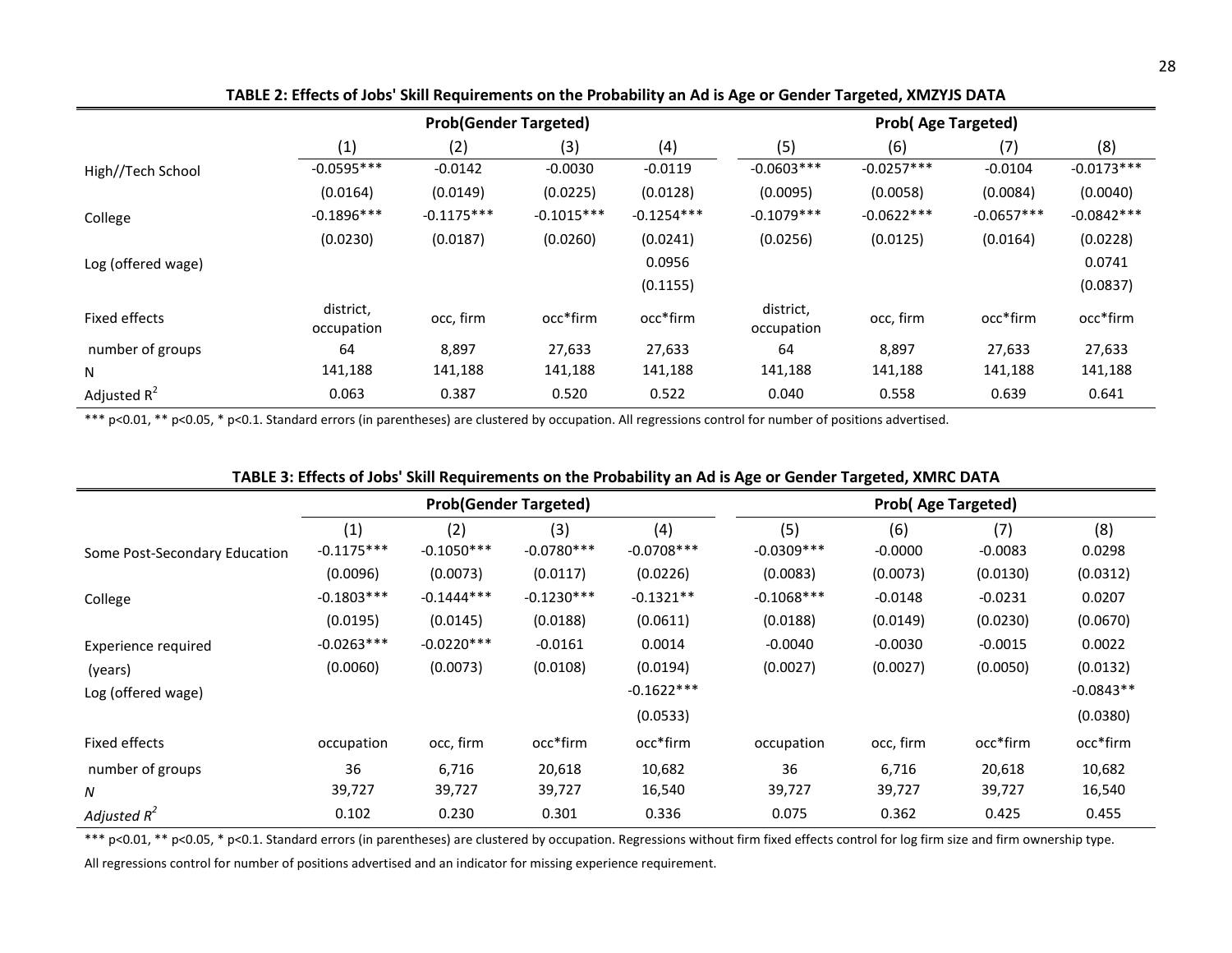|                        |                       |                        | <b>Prob(Gender Targeted)</b> |                       | <b>Prob(Age Targeted)</b> |                        |                       |                       |
|------------------------|-----------------------|------------------------|------------------------------|-----------------------|---------------------------|------------------------|-----------------------|-----------------------|
|                        | (1)                   | (2)                    | (3)                          | (4)                   | (5)                       | (6)                    | (7)                   | (8)                   |
| Some Post-Secondary    | $-0.0752***$          | $-0.0687***$           | $-0.0610***$                 | $-0.0216**$           | $-0.0666$ ***             | $-0.0429***$           | $-0.0266***$          | $-0.0243*$            |
| education              | (0.0050)              | (0.0039)               | (0.0049)                     | (0.0088)              | (0.0045)                  | (0.0033)               | (0.0045)              | (0.0143)              |
| University             | $-0.1020***$          | $-0.0929***$           | $-0.0824***$                 | $-0.0213**$           | $-0.1136***$              | $-0.0591***$           | $-0.0378***$          | $-0.0486***$          |
|                        | (0.0056)              | (0.0047)               | (0.0058)                     | (0.0106)              | (0.0049)                  | (0.0035)               | (0.0048)              | (0.0137)              |
| Experience requirement |                       |                        |                              |                       |                           |                        |                       |                       |
| Years required         | $-0.0024***$          | $-0.0018***$           | $-0.0017***$                 | $-0.0002$             | $0.0037***$               | $0.0034***$            | $0.0028***$           | 0.0021                |
|                        | (0.0004)              | (0.0003)               | (0.0004)                     | (0.0012)              | (0.0004)                  | (0.0003)               | (0.0003)              | (0.0015)              |
| Log (offered wage)     |                       |                        |                              | $-0.0419***$          |                           |                        |                       | 0.0065                |
|                        |                       |                        |                              | (0.0058)              |                           |                        |                       | (0.0071)              |
| Fixed effects          | occ, ind,<br>province | occ, province,<br>firm | occ*firm,<br>province        | occ*firm,<br>province | occ, ind,<br>province     | occ, province,<br>firm | occ*firm,<br>province | occ*firm,<br>province |
| number of groups       | 116                   | 73,706                 | 258,685                      | 63,342                | 116                       | 73,706                 | 258,685               | 63,342                |
| N                      | 1,051,038             | 1,051,038              | 1,051,038                    | 172,790               | 1,051,038                 | 1,051,038              | 1,051,038             | 172,790               |
| Adjusted $R^2$         | 0.078                 | 0.331                  | 0.562                        | 0.623                 | 0.058                     | 0.386                  | 0.562                 | 0.619                 |

**TABLE 4: Effects of Jobs' Skill Requirements on the Probability an Ad is Age or Gender Targeted, ZHAOPIN DATA**

\*\*\* p<0.01, \*\* p<0.05, \* p<0.1. Standard errors (in parentheses) are clustered by occupation. Regressions without firm fixed effects include controls for log firm size and ownership.

All regressions control for number of positions advertised and an indicator for missing experience requirement.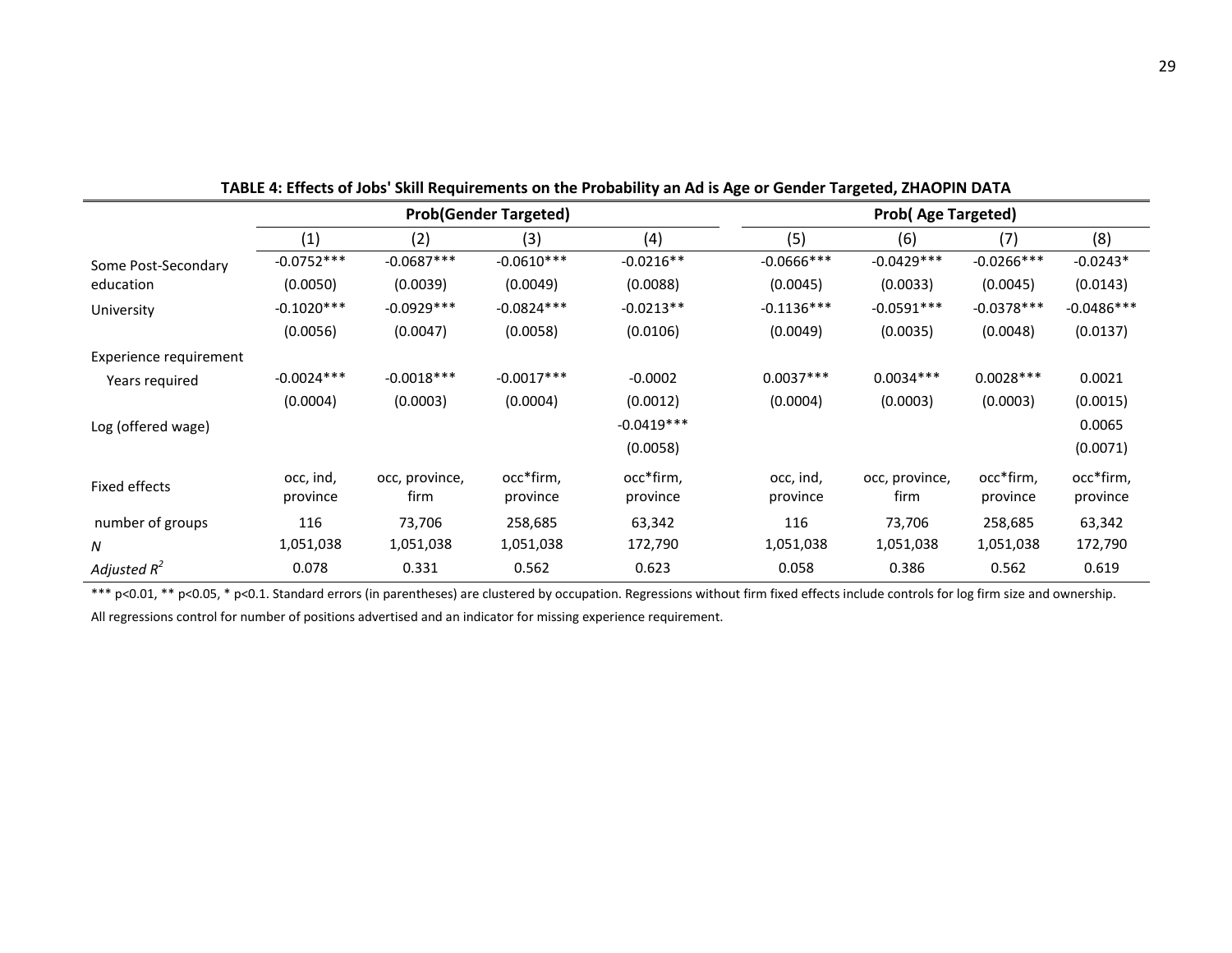|                        |                   | <b>Prob(Gender Targeted)</b> |                 |                    |              | <b>Prob(Age Targeted)</b> |                    |                    |  |  |
|------------------------|-------------------|------------------------------|-----------------|--------------------|--------------|---------------------------|--------------------|--------------------|--|--|
|                        | $\left( 1\right)$ | (2)                          | (3)             | (4)                | (5)          | (6)                       | (7)                | (8)                |  |  |
|                        |                   |                              |                 |                    |              |                           |                    |                    |  |  |
| Some Post-Secondary    | $0.0527***$       | 0.0113                       | 0.0023          | $-0.0142$          | 0.0087       | 0.0093                    | 0.0056             | 0.0003             |  |  |
| education              | (0.0117)          | (0.00780)                    | (0.0079)        | (0.0149)           | (0.0097)     | (0.0067)                  | (0.0063)           | (0.0117)           |  |  |
| University             | $-0.0874***$      | $-0.1109***$                 | $-0.1113***$    | $-0.0875***$       | $-0.0445***$ | $-0.0093$                 | $-0.0101$          | $0.0301**$         |  |  |
|                        | (0.0180)          | (0.0123)                     | (0.0133)        | (0.0177)           | (0.0117)     | (0.0063)                  | (0.0067)           | (0.0130)           |  |  |
| Experience requirement |                   |                              |                 |                    |              |                           |                    |                    |  |  |
| Years required         | $0.0077*$         | $-0.0007$                    | 0.0009          | $0.0099*$          | $-0.0165***$ | $-0.0135***$              | $-0.0131***$       | $-0.0120**$        |  |  |
|                        | (0.0041)          | (0.0029)                     | (0.0030)        | (0.0050)           | (0.0034)     | (0.0022)                  | (0.0024)           | (0.0057)           |  |  |
| Log (offered wage)     |                   |                              |                 | $-0.0283***$       |              |                           |                    | $-0.0492***$       |  |  |
|                        |                   |                              |                 | (0.0102)           |              |                           |                    | (0.0114)           |  |  |
| <b>Fixed effects</b>   | occ*state         | occ*state, firm              | occ*firm, state | occ*firm,<br>state | occ*state    | occ*state, firm           | occ*firm,<br>state | occ*firm,<br>state |  |  |
| Number of groups       | 441               | 2,383                        | 6,973           | 3,051              | 441          | 2,383                     | 6,973              | 3,051              |  |  |
| N                      | 90,487            | 90,487                       | 90,487          | 24,876             | 90,487       | 90,487                    | 90,487             | 24,876             |  |  |
| Adjusted $R^2$         | 0.066             | 0.197                        | 0.244           | 0.256              | 0.074        | 0.327                     | 0.358              | 0.317              |  |  |

**TABLE 5: Effects of Jobs' Skill Requirements on the Probability an Ad is Age or Gender Targeted, COMPUTRABAJO DATA**

\*\*\* p<0.01, \*\* p<0.05, \* p<0.1. Standard errors (in parentheses) are clustered by occ\*state. Regressions without firm fixed effects include controls for log firm size and firm ownership type.

All regressions include an indicator for missing experience requirement.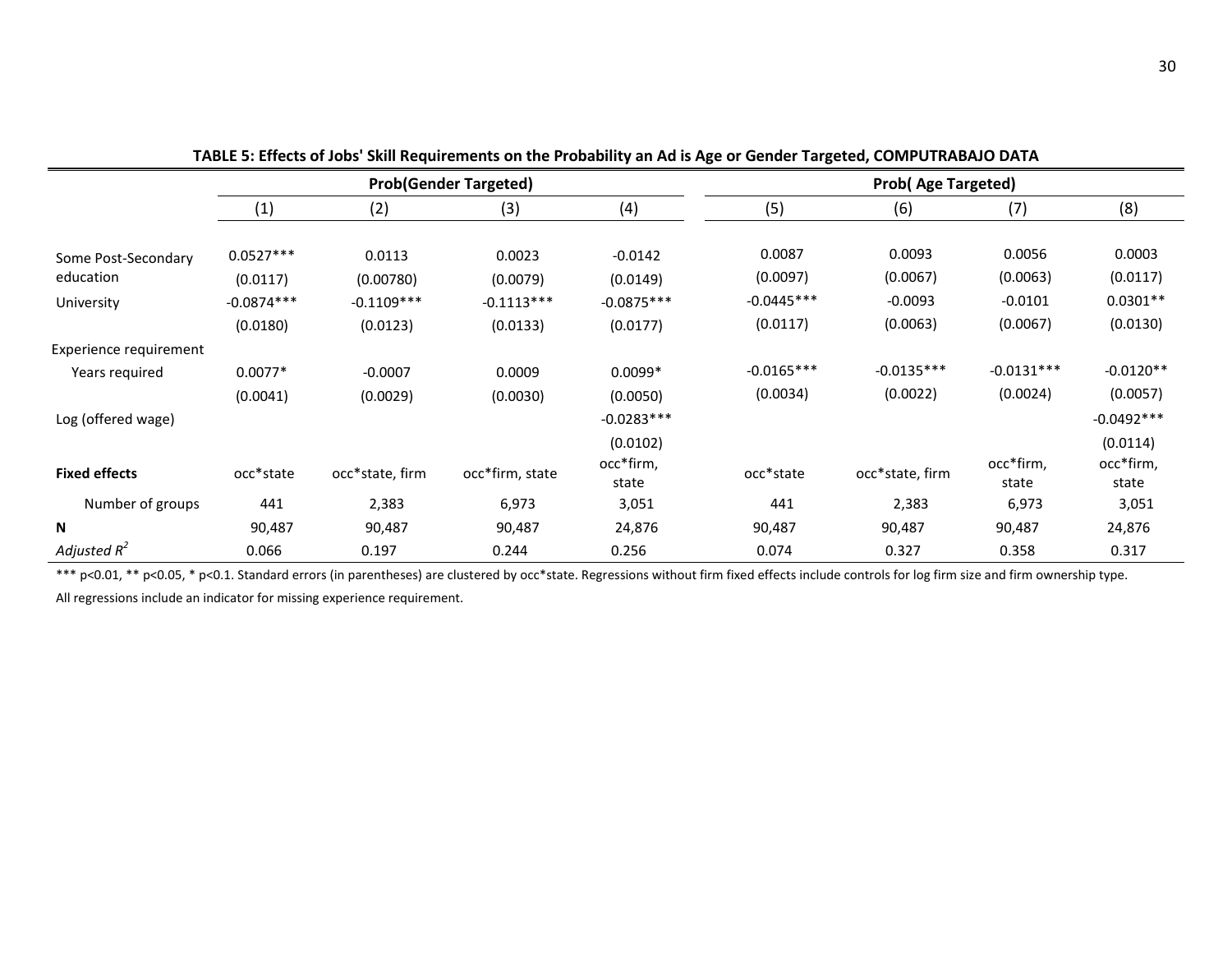|                                | (1)                     | (2)         | (3)         | (4)         |
|--------------------------------|-------------------------|-------------|-------------|-------------|
| Age 25-29                      | $0.1117***$             | $0.1337***$ | $0.1035***$ | 0.0885 ***  |
|                                | (0.0203)                | (0.0178)    | (0.0268)    | (0.0253)    |
| Age 30-34                      | $0.2304***$             | $0.2243***$ | $0.1795***$ | $0.1550***$ |
|                                | (0.0336)                | (0.0355)    | (0.0408)    | (0.0387)    |
| Age $35+$                      | $0.2362***$             | $0.2440***$ | $0.2206**$  | $0.1975**$  |
|                                | (0.0624)                | (0.0748)    | (0.0942)    | (0.0893)    |
| Job Requires High//Tech School | 0.0381                  | $-0.0066$   | 0.0081      | $-0.0089$   |
|                                | (0.0265)                | (0.0269)    | (0.0336)    | (0.0327)    |
| Job Requires College           | $-0.0091$               | $-0.0620$   | $-0.0312$   | $-0.0756$   |
|                                | (0.0480)                | (0.0466)    | (0.0693)    | (0.0691)    |
| Log (offered wage)             |                         |             |             | $0.2170***$ |
|                                |                         |             |             | (0.0470)    |
| Fixed effects                  | district,<br>occupation | occ, firm   | occ*firm    | occ*firm    |
| number of groups               | 63                      | 7,590       | 22,173      | 22,173      |
| N                              | 108,875                 | 108,875     | 108,875     | 108,875     |
| Adjusted $R^2$                 | 0.211                   | 0.288       | 0.335       | 0.338       |

**TABLE 6: Effects of Desired Age on Firms' Gender Preferences (***PM-PF* **), XMZYJS DATA**

Notes: See Table 2

| THE TERM of Desired Age on thing Senach Field chees $\mu$ . The avoid DATA |             |              |             |             |
|----------------------------------------------------------------------------|-------------|--------------|-------------|-------------|
|                                                                            | (1)         | (2)          | (3)         | (4)         |
| Age 25-29                                                                  | $0.2270***$ | $0.2805***$  | $0.2457***$ | $0.2299**$  |
|                                                                            | (0.0248)    | (0.0313)     | (0.0622)    | (0.0905)    |
| Age 30-34                                                                  | $0.4724***$ | $0.5398***$  | $0.5064***$ | $0.4580***$ |
|                                                                            | (0.0440)    | (0.0524)     | (0.0941)    | (0.1206)    |
| Age 35+                                                                    | $0.5533***$ | $0.6435***$  | $0.6362***$ | $0.5754***$ |
|                                                                            | (0.0466)    | (0.0516)     | (0.1025)    | (0.1480)    |
| Job requires some postsecondary education                                  | $-0.0992**$ | $-0.1282***$ | $-0.1275**$ | $-0.1474$   |
|                                                                            | (0.0419)    | (0.0399)     | (0.0611)    | (0.0917)    |
| Job requires university                                                    | $-0.0098$   | $-0.1055*$   | $-0.1512$   | $-0.1577$   |
|                                                                            | (0.0602)    | (0.0563)     | (0.1069)    | (0.2260)    |
| Experience required                                                        | $0.0218***$ | $0.0222***$  | $0.0249**$  | 0.0216      |
| (years)                                                                    | (0.0040)    | (0.0057)     | (0.0094)    | (0.0286)    |
| Log (offered wage)                                                         |             |              |             | $0.1622*$   |
|                                                                            |             |              |             | (0.0901)    |
| <b>Fixed effects</b>                                                       | occupation  | occ, firm    | occ*firm    | occ*firm    |
| number of groups                                                           | 36          | 4,561        | 10,563      | 6,056       |
| N                                                                          | 17,021      | 17,021       | 17,021      | 8,549       |
| Adjusted $R^2$                                                             | 0.263       | 0.335        | 0.386       | 0.410       |

#### **TABLE 7: Effects of Desired Age on Firms' Gender Preferences (***PM-PF* **), XMRC DATA**

Notes: see Table 3.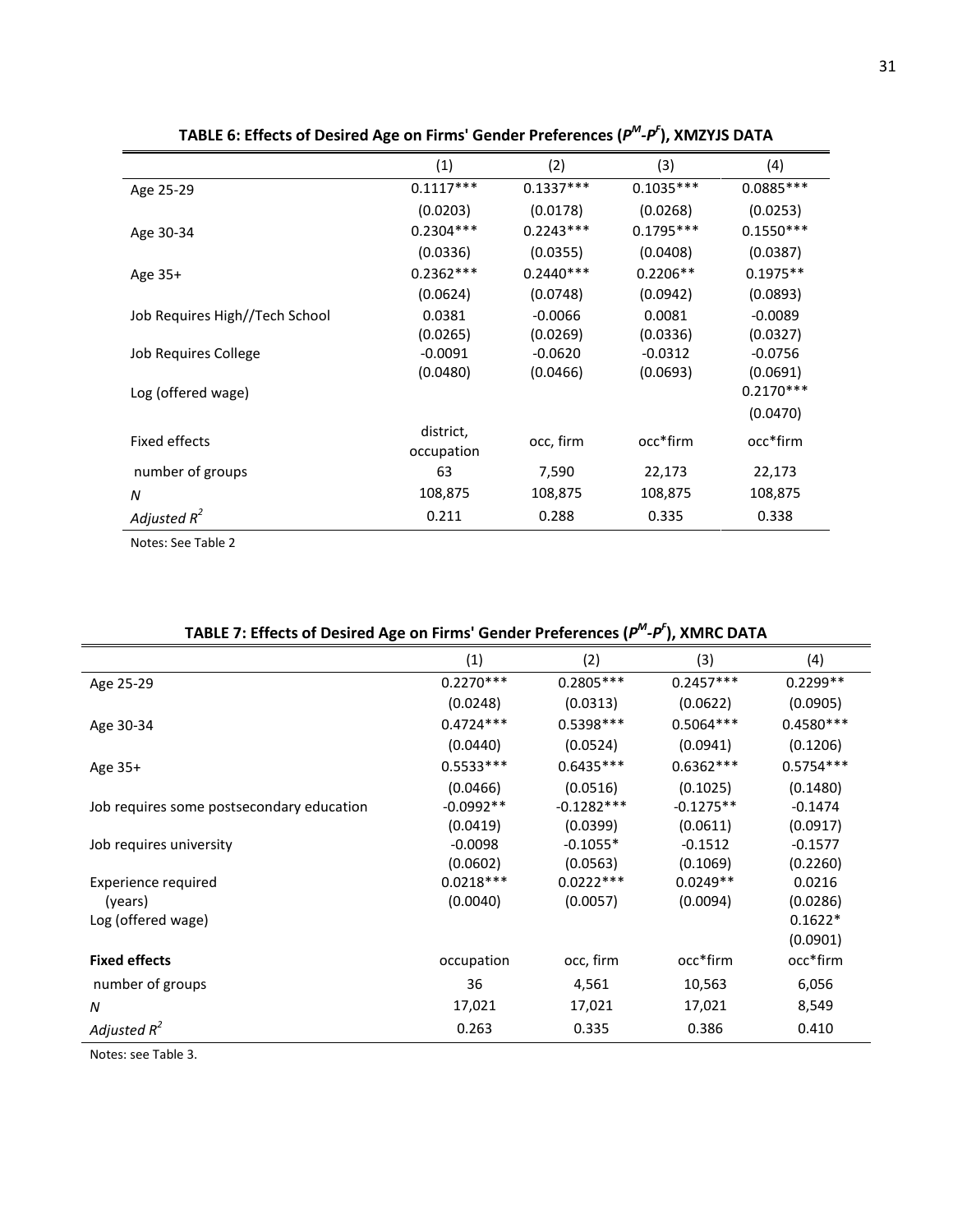| Encels of Desired rige on minist dender inclendies (r |             |                |              |              |
|-------------------------------------------------------|-------------|----------------|--------------|--------------|
|                                                       | (1)         | (2)            | (3)          | (4)          |
| Age 25-29                                             | $0.1529***$ | $0.1627***$    | $0.1080***$  | 0.0250       |
|                                                       | (0.0226)    | (0.0220)       | (0.0377)     | (0.1026)     |
| Age 30-34                                             | $0.2374***$ | $0.2644***$    | $0.1959***$  | 0.1144       |
|                                                       | (0.0251)    | (0.0280)       | (0.0443)     | (0.1286)     |
| Age 35+                                               | $0.2718***$ | $0.3056***$    | $0.2647***$  | 0.1568       |
|                                                       | (0.0275)    | (0.0265)       | (0.0410)     | (0.1167)     |
| Job requires some postsecondary education             | $-0.0284**$ | $-0.0940***$   | $-0.0869***$ | $-0.1075***$ |
|                                                       | (0.0139)    | (0.0164)       | (0.0222)     | (0.0385)     |
| Job requires university                               | $-0.0039$   | $-0.0825***$   | $-0.0621**$  | $-0.0559$    |
|                                                       | (0.0172)    | (0.0182)       | (0.0257)     | (0.0482)     |
| Experience required                                   | $0.0116***$ | $0.0119***$    | $0.0078***$  | $0.0176**$   |
| (years)                                               | (0.0015)    | (0.0015)       | (0.0023)     | (0.0073)     |
| Log (offered wage)                                    |             |                |              | $-0.0476$    |
|                                                       |             |                |              | (0.0458)     |
|                                                       | occ, ind,   | occ, province, | occ*firm,    | occ*firm,    |
| <b>Fixed effects</b>                                  | province    | firm           | province     | province     |
| Number of groups                                      | 116         | 24,428         | 50,048       | 11,789       |
| N                                                     | 134,100     | 134,100        | 134,100      | 27,812       |
| Adjusted $R^2$                                        | 0.188       | 0.455          | 0.702        | 0.734        |

**TABLE 8: Effects of Desired Age on Firms' Gender Preferences (***PM-PF* **), ZHAOPIN DATA**

Notes: see Table 4

| TABLE 9: Effects of Desired Age on Firms' Gender Preferences $(P^M \tcdot P^T)$ , COMPUTRABAJO DATA |              |                 |                 |                 |
|-----------------------------------------------------------------------------------------------------|--------------|-----------------|-----------------|-----------------|
|                                                                                                     | (1)          | (2)             | (3)             | (4)             |
| Age 25-29                                                                                           | $0.0441***$  | $0.0548***$     | $0.0634***$     | $0.0868**$      |
|                                                                                                     | (0.0136)     | (0.0150)        | (0.0164)        | (0.0345)        |
| Age 30-34                                                                                           | $0.1303***$  | $0.1358***$     | $0.1420***$     | $0.1556***$     |
|                                                                                                     | (0.0147)     | (0.0175)        | (0.0180)        | (0.0326)        |
| Age 35+                                                                                             | $0.2267***$  | $0.2507***$     | $0.2480***$     | $0.2782***$     |
|                                                                                                     | (0.0161)     | (0.0186)        | (0.0187)        | (0.0336)        |
| Job requires some postsecondary education                                                           | $-0.0542**$  | $-0.0483**$     | $-0.0506**$     | $-0.0601***$    |
|                                                                                                     | (0.0240)     | (0.0223)        | (0.0237)        | (0.0196)        |
| Job requires university                                                                             | $-0.0685***$ | $-0.0627***$    | $-0.0643***$    | $-0.1165***$    |
|                                                                                                     | (0.0199)     | (0.0226)        | (0.0246)        | (0.0357)        |
| Experience required                                                                                 | $0.0312***$  | $0.0276***$     | $0.0300***$     | $0.0403***$     |
| (years)                                                                                             | (0.0064)     | (0.0052)        | (0.0057)        | (0.0135)        |
| Log (offered wage)                                                                                  |              |                 |                 | 0.0099          |
|                                                                                                     |              |                 |                 | (0.0266)        |
| <b>Fixed effects</b>                                                                                | occ*state    | occ*state, firm | occ*firm, state | occ*firm, state |
| Number of groups                                                                                    | 425          | 2,054           | 5,774           | 2,570           |
| N                                                                                                   | 65,516       | 65,516          | 65,516          | 18,943          |
| Adjusted $R^2$                                                                                      | 0.123        | 0.182           | 0.236           | 0.261           |

### **TABLE 9: Effects of Desired Age on Firms' Gender Preferences (***PM-PF*

Notes: see Table 5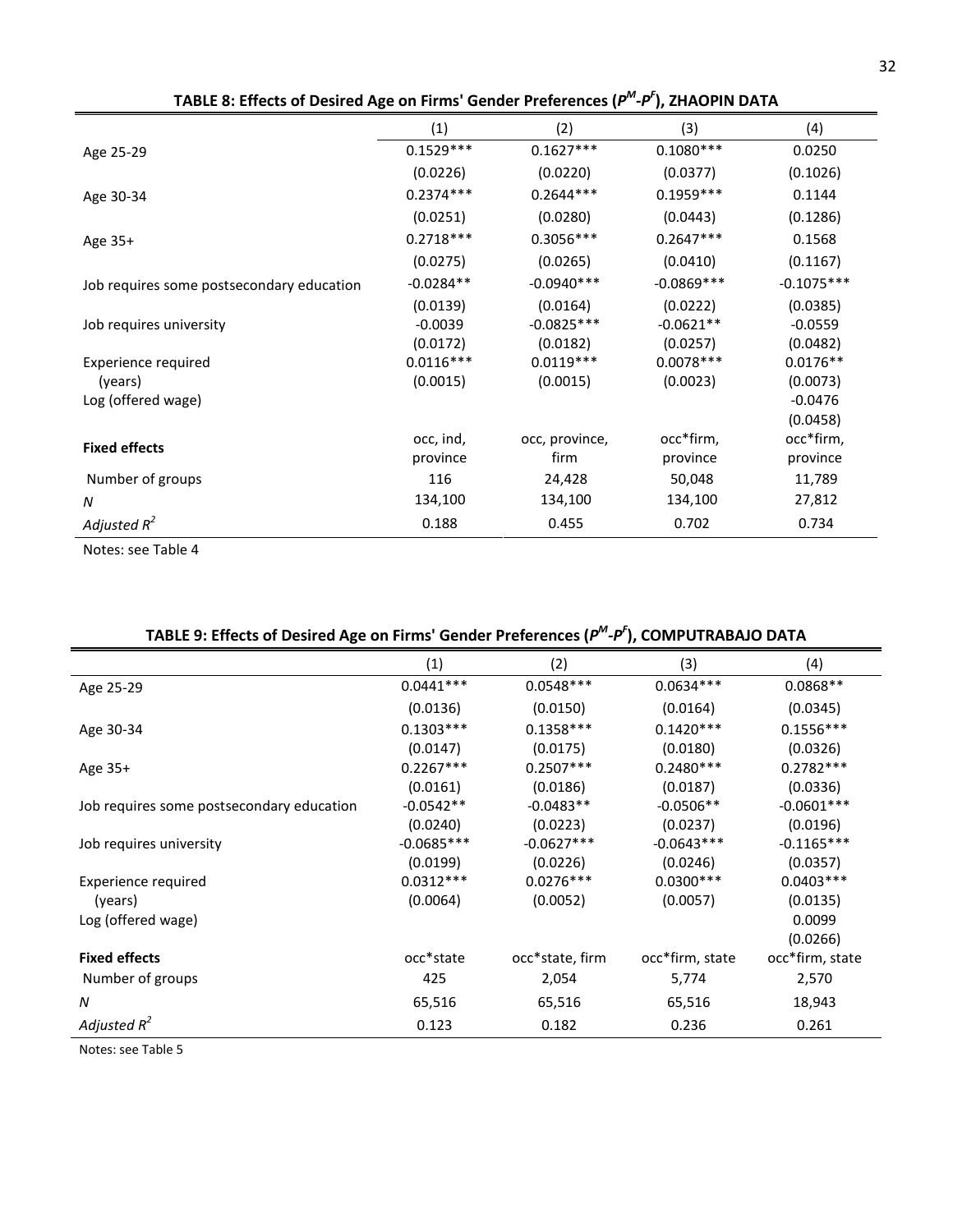#### **TABLE 10 Effects of Mean Beauty and Supervision Requests on the Magnitude of an Occupation's Age Twist, Zhaopin and Computrabajo Data**

|                         | (1)         | (2)          | (3)          |
|-------------------------|-------------|--------------|--------------|
|                         | Zhaopin     | Computrabajo | Computrabajo |
|                         | Data        | Data         | Data         |
| Mean beauty demand      | $0.8061***$ | $1.2154*$    | 1.8529**     |
|                         | (0.2034)    | (0.6511)     | (0.6408)     |
| Mean supervision demand |             |              | 3.7688*      |
|                         |             |              | (1.7707)     |
| N                       | 26          | 13           | 13           |
| Adjusted $R^2$          | 0.3702      | 0.1716       | 0.3728       |

\*\*\* p<0.01, \*\* p<0.05, \* p<0.1. The age twist is the difference in preference towards men (*PM-PF* ) between ads requesting workers 30 and older and ads requesting younger workers in the occupation. Regressions are weighted by the number of ads in the occupation. Computrabajo beauty indicator=1 if the ad requests beauty or a photo.

| Effects of Desired Age on the Direction of Firms' Genuel Preferences (P -P), Alternative Specifications |             |                     |             |                          |             |             |  |
|---------------------------------------------------------------------------------------------------------|-------------|---------------------|-------------|--------------------------|-------------|-------------|--|
|                                                                                                         |             | <b>ZHAOPIN DATA</b> |             | <b>COMPUTRABAJO DATA</b> |             |             |  |
|                                                                                                         | (1)         | (2)                 | (3)         | (4)                      | (5)         | (6)         |  |
| <b>Age Requested</b>                                                                                    |             |                     |             |                          |             |             |  |
| $25 - 29$                                                                                               | $0.1080***$ | $0.0936**$          | 0.0634      | $0.0634***$              | $0.0576***$ | $0.0441*$   |  |
|                                                                                                         | (0.0377)    | (0.0384)            | (0.0520)    | (0.0164)                 | (0.0173)    | (0.0229)    |  |
| 30-34                                                                                                   | $0.1959***$ | $0.1677***$         | $0.1149*$   | $0.1420***$              | $0.1268***$ | $0.1045***$ |  |
|                                                                                                         | (0.0443)    | (0.0468)            | (0.0659)    | (0.0180)                 | (0.0176)    | (0.0209)    |  |
| $35+$                                                                                                   | $0.2647***$ | $0.2259***$         | $0.1815***$ | $0.2480***$              | $0.2289***$ | $0.1993***$ |  |
|                                                                                                         | (0.0410)    | (0.0424)            | (0.0589)    | (0.0187)                 | (0.0180)    | (0.0200)    |  |
| <b>Beauty/supervision controls</b>                                                                      |             | Yes                 |             |                          | Yes         |             |  |
| <b>Restricted sample</b>                                                                                |             |                     | Yes         |                          |             | Yes         |  |
| <b>Fixed effects</b>                                                                                    | occ*firm,   | occ*firm,           | occ*firm,   | occ*firm,                | occ*firm,   | occ*firm,   |  |
|                                                                                                         | province    | province            | province    | state                    | state       | state       |  |
| Number of groups                                                                                        | 50,048      | 50,048              | 42,725      | 5,774                    | 5,774       | 5,269       |  |
| N                                                                                                       | 134,100     | 134,100             | 113,865     | 65,516                   | 65,516      | 54,246      |  |
| $R^2$                                                                                                   | 0.702       | 0.706               | 0.715       | 0.236                    | 0.253       | 0.240       |  |

### **TABLE 11 Effects of Desired Age on the Direction of Firms' Gender Preferences (***PM-PF* **), Alternative Specifications**

Restricted sample drops all ads requesting beauty from the Zhaopin data, and all ads requesting beauty, a photo or supervision in the Computrabajo data.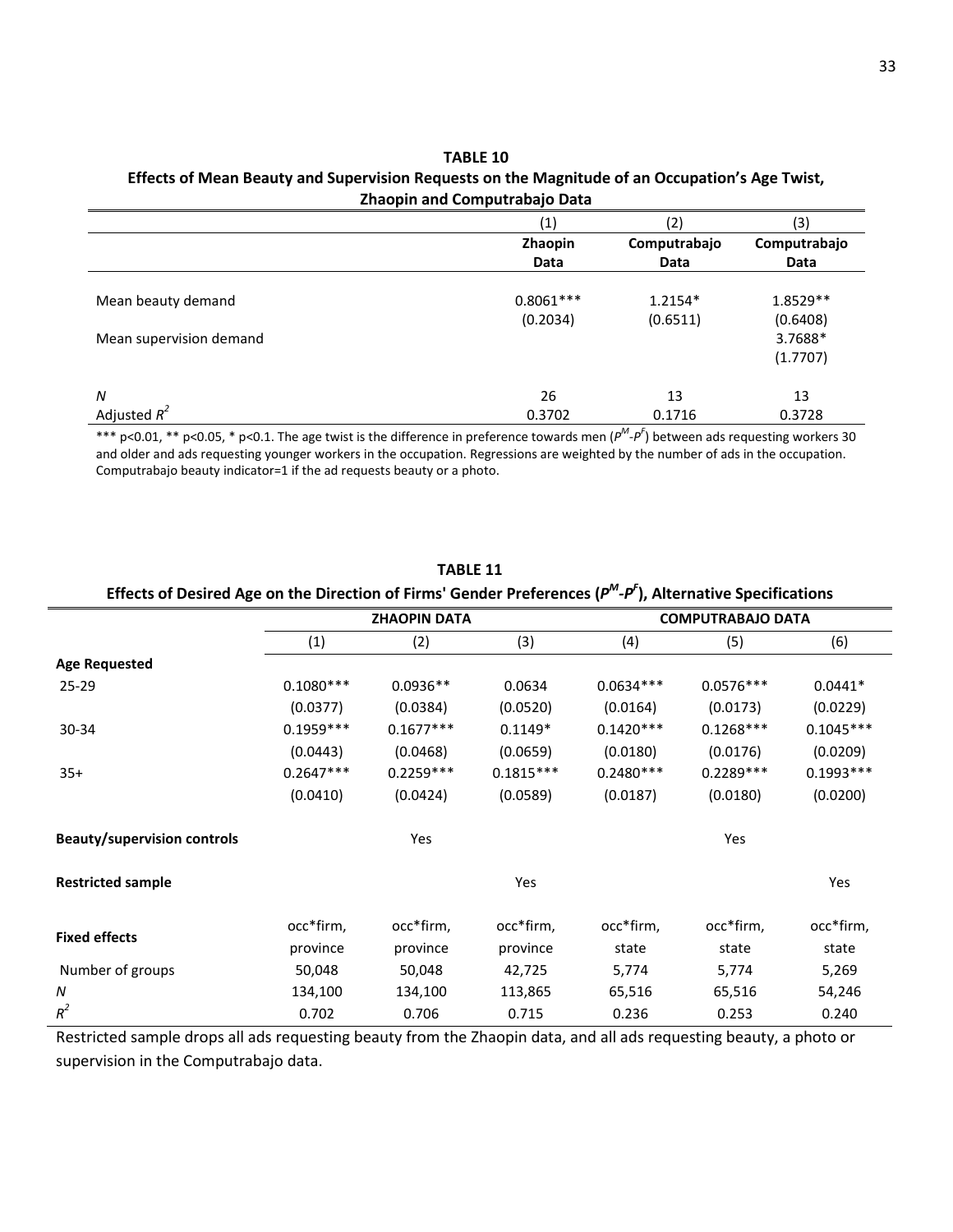# **Appendix: For Online Publication**

Figure A1: Share of Ads that are Age and Gender Targeted, by the Job's Posted Wage



Notes: Wage bins are labeled in thousands of RMB or Mexican pesos per month. CT refers to the Computrabajo data.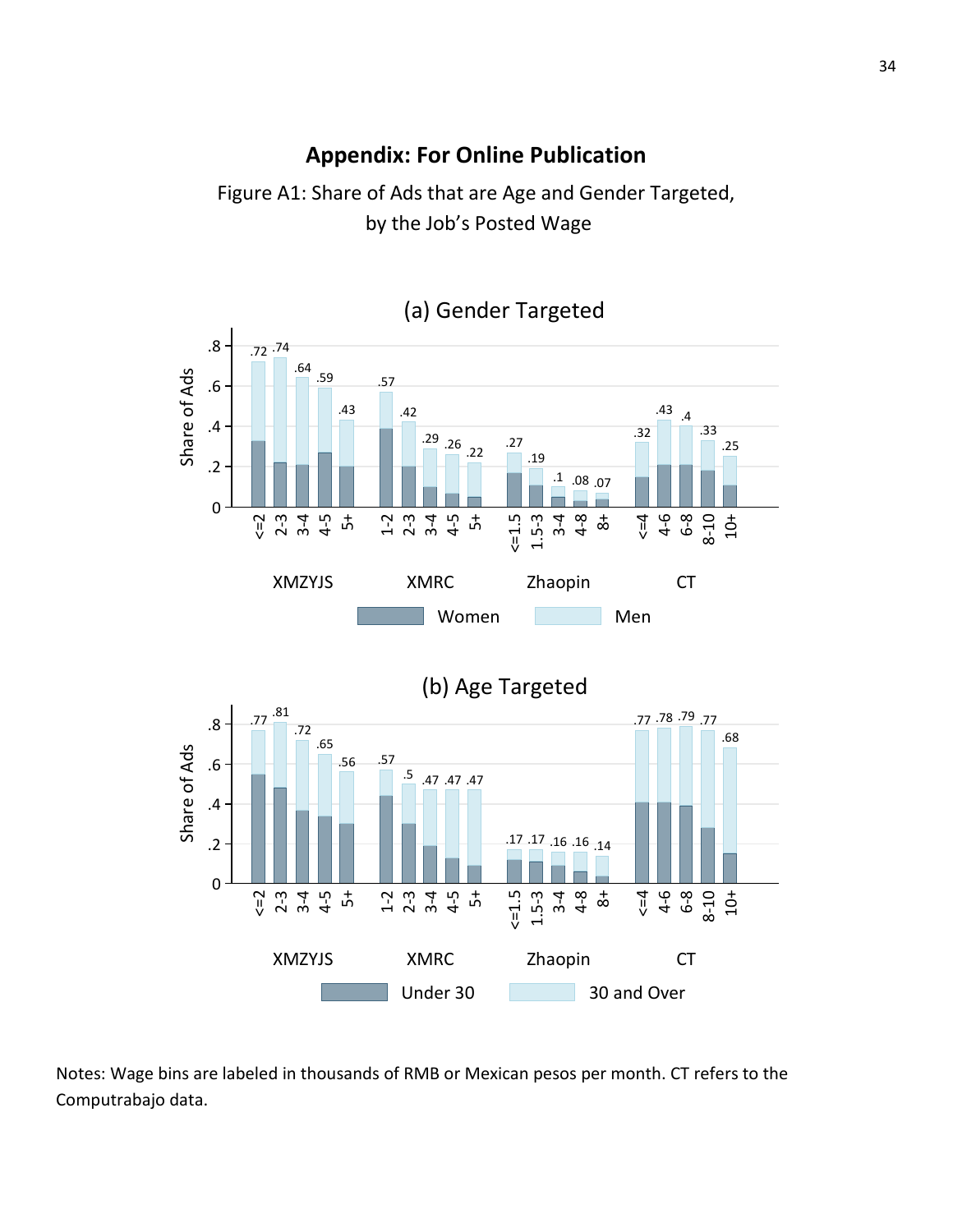

Figure A2: Share of Ads that are Age and Gender Targeted, by the Job's Experience Requirement



Notes: Experience bins are labeled in years. CT refers to the Computrabajo data.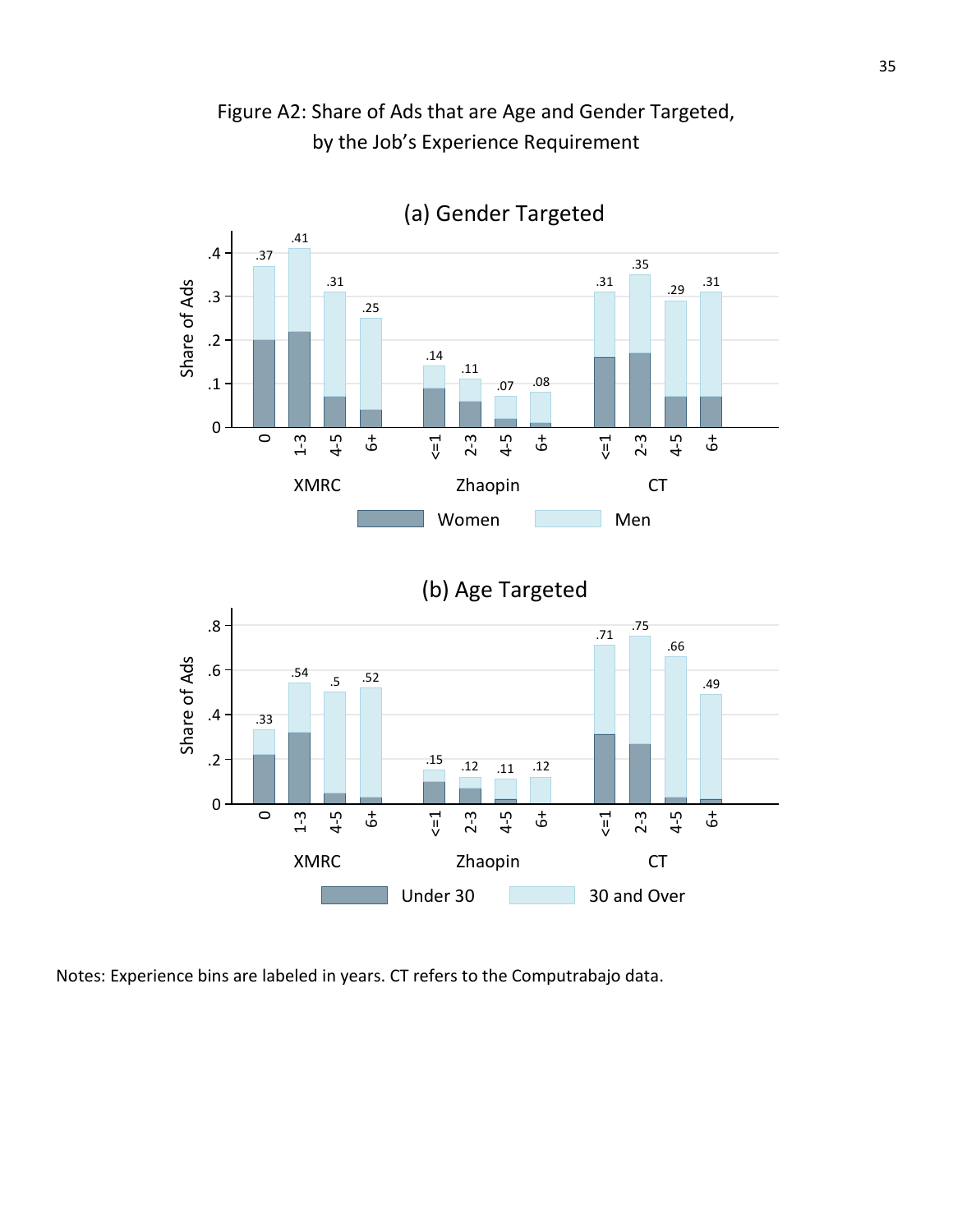

**Figure A3: Female Share of Gendered Job Ads versus Share of Women who have (or will have)** *a child under age 6***, China**

Dashed lines show the share of gendered job ads that request women in each job board. Solid lines show the share of urban Chinese women who have a child under age six that year, or within the following two years. See Figures 9 and 10 for sample information.





Dashed lines show the share of gendered job ads that request women in the Computrabajo dataset.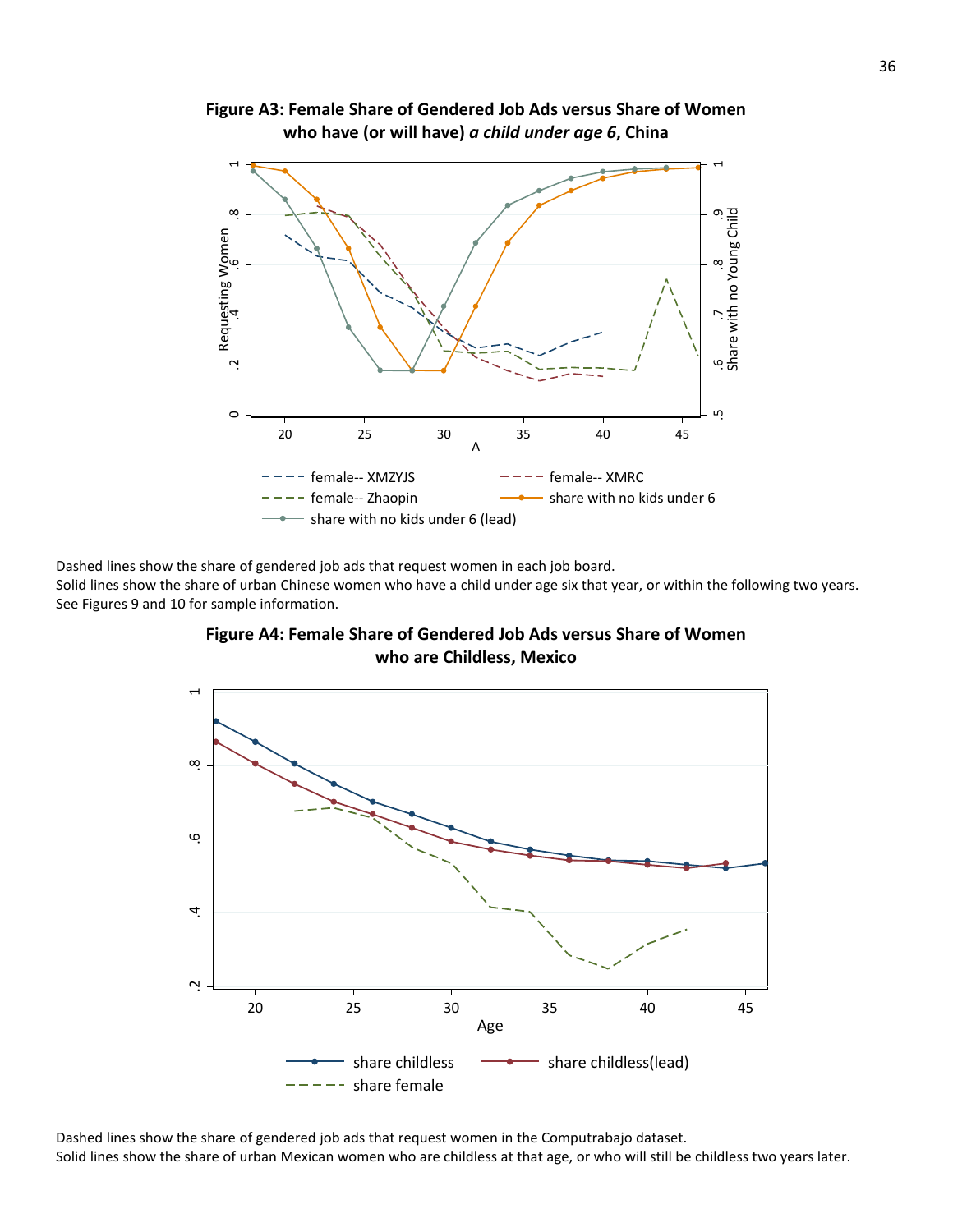**TABLE A1 Ten Most Frequent Beauty Requests, Zhaopin and Computrabajo Data**

|               | A. Zhaopin Data |                     |                                                     |
|---------------|-----------------|---------------------|-----------------------------------------------------|
| Rank          | Percentage      | <b>Chinese text</b> | <b>Translation</b>                                  |
| 1             | 30.05           | 形象气质佳               | good image and temperament                          |
| 2             | 9.54            | 五官端正                | has regular facial features                         |
| 3             | 7.35            | 形象良好                | good image                                          |
| 4             | 5.76            | 品貌端正                | well-shaped figure and decorous/straight appearance |
| 5             | 4.99            | 形象好                 | good image                                          |
| 6             | 4.56            | 形象气质                | image and temperament                               |
| 7             | 4.22            | 形象佳                 | good image                                          |
| 8             | 4.11            | 形象好,气质佳             | good image and temperament                          |
| 9             | 3.68            | 相貌端正                | good appearance                                     |
| 10            | 2.49            | 形象气质良好              | good image and temperament                          |
| <b>Others</b> | 23.25           |                     |                                                     |
| Total         | 100.00          |                     |                                                     |

#### **B. Computrabajo Data**

| Rank          | Percentage | <b>Spanish text</b>    | <b>Translation</b>            |
|---------------|------------|------------------------|-------------------------------|
| 1             | 52.09      | Excelente presentación | Great appearance              |
| 2             | 24.94      | Buena presentación     | Good appearance               |
| 3             | 7.13       | Buena presencia        | Good appearance (presence)    |
| 4             | 6.73       | Excelente presencia    | Great appearance (presence)   |
| 5             | 4.31       | Buena imagen           | Good image                    |
| 6             | 2.56       | Sin tatuajes           | No tattoos                    |
| 7             | 0.37       | Presentación excelente | Great appearance              |
| 8             | 0.17       | Buena apariencia       | Good appearance               |
| 9             | 0.09       | Ser talla              | Be of certain (dress) size    |
| 10            | 0.06       | Peso acorde a estatura | Weight appropriate for height |
| <b>Others</b> | 1.56       |                        |                               |
| Total         | 100.00     |                        |                               |

Marital status data are from the 2010 Census microdata file. Sample restricted to urban residents (defined as areas with more than 100,000 inhabitants). Job board data are reweighted so their education distribution matches the above samples.